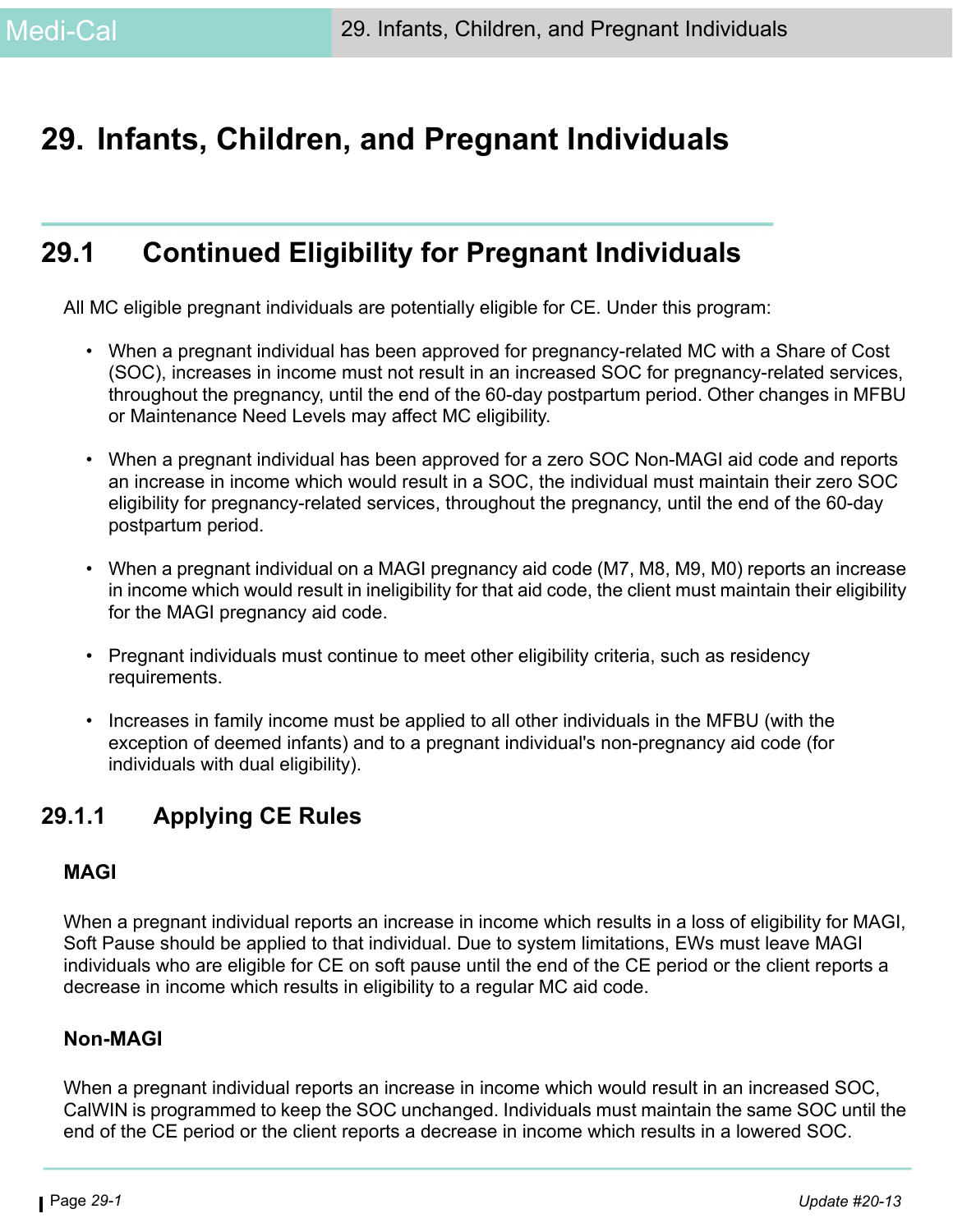

CE only disregards increases in income, not decreases in the MFBU composition or maintenance need level that result in a SOC.

## **29.1.2 Eligibility for Pregnant Individuals**

Only a pregnant individual who is eligible for and receiving MC in the month of disposition of the pregnancy is eligible for CE.

- For individuals with a SOC, it must have been met at least once during the pregnancy, prior to, or in the same month as, the income increase, in order to qualify for CE (unless eligible under the Income Disregard Program). There are no additional requirements for individuals with no SOC (including MAGI).
- CE does not apply to any individual who receives Retroactive MC coverage for the month of delivery.
- For Non-MAGI, increases in the income or the property of the unmarried father do not affect the pregnant individual, regardless of whether he wants MC for himself or other children.
- Increases in the spouse's income do not affect the pregnant individual's SOC, however changes in his property do affect the pregnant individual's eligibility (for Non-MAGI), unless the pregnant individual is eligible for the Property Waiver Program.

## <span id="page-1-0"></span>**29.1.3 Three Month Retroactive**

Use actual income to determine the SOC for each retroactive month requested. Once an increase in income is reported subsequent to the month of application, the increase is to be disregarded. Increases in income after the month of application trigger CE, not the family's income in the retroactive months or the date of the initial interview.

#### **Example 1:**

A woman applies for MC (and requests a Non-MAGI evaluation) on 10/30/17. She had a baby 10/5/17. She requests Retro Medi-Cal for August and September. She completes the application process on 11/15/17. Her net nonexempt income is as follows:

| (Retro) | (Retro) | (App. Mo.) | (Current Mo.) |
|---------|---------|------------|---------------|
| 8/17    | 9/17    | 10/17      | 11/17         |
| None    | \$1,000 | \$1,200    | \$1,800       |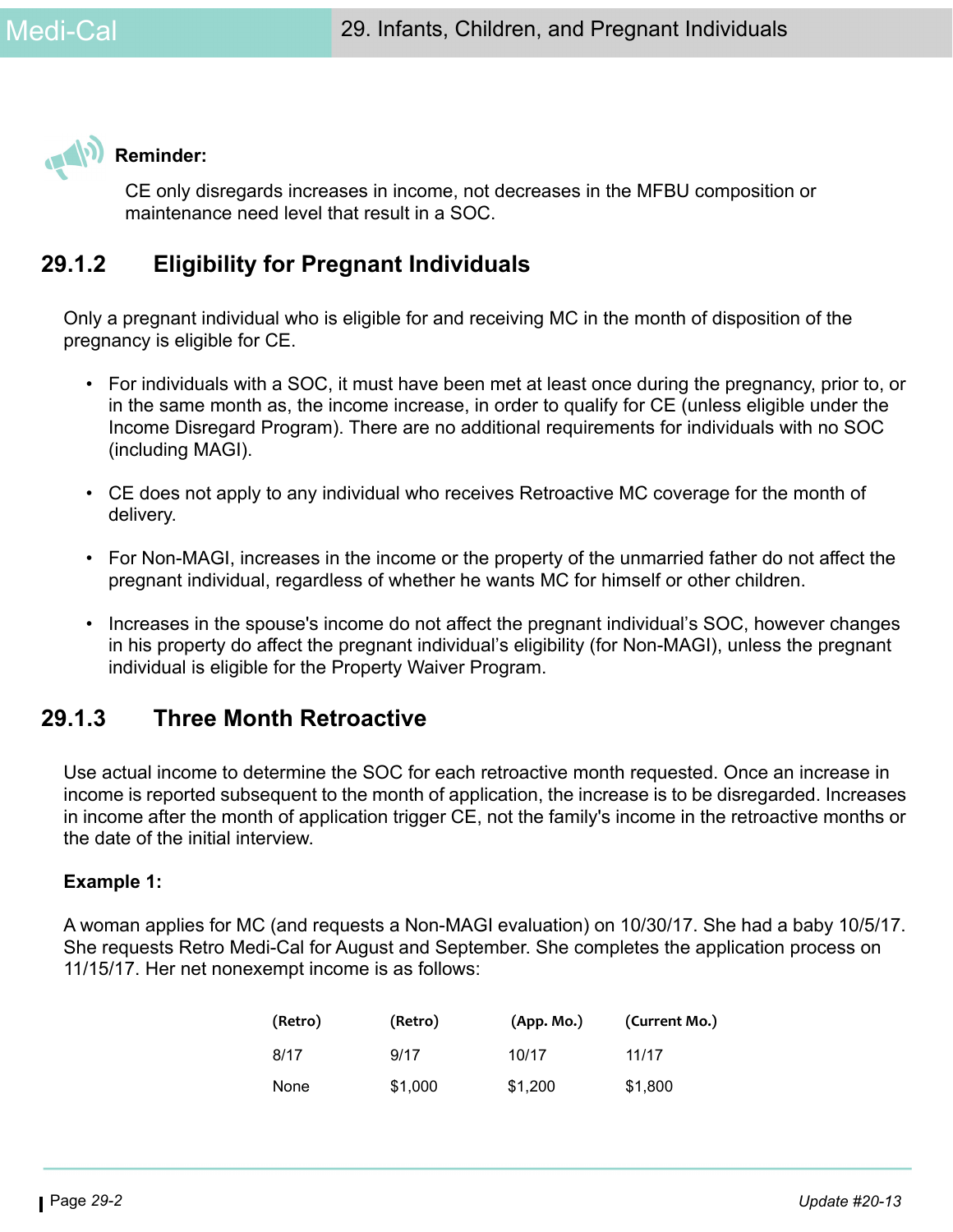Actual income is budgeted for August and September. In November, her income is much higher. Since she applied during the month of October, the income increase in November is disregarded under Continued Eligibility rules. Even though she applied after the baby was born, October is not a "Retro" month; therefore, CE rules apply. Once her SOC for 10/17 is certified, she receives zero SOC postpartum services for November and December. The newborn's SOC is based on October's income until the child turns age one, unless income decreases.

An infant can receive DE retroactively when one of the three months prior to the application month is the infant's birth month and the mother, parent, legal guardian or responsible relative of the infant requests MC coverage for that month. If the infant's mother had MC eligibility in the birth month, then apply DE to the infant beginning in that retroactive month.

#### **Example 1:**

A mother applies for MC on July 6, 2017 for herself and her infant. The infant's date of birth was June 16, 2017. The mother indicates on her application that she has unpaid medical bills for May and June and requests MC for May and June. The EW approves MC for July 2017 and ongoing. In determining her retroactive MC eligibility, the EW determined that she was not eligible in May but eligible for June. Because the infant's month of birth is in the retro month of June and the mother was MC eligible in June, the infant has DE beginning in June.

## **29.1.4 Break In Aid**

Once a pregnant individual is no longer eligible for MC, the CE period ends.

Any break in aid causes CE to end. For example, a family moves from County A and fails to notify their EW, so the case is discontinued 10/31. The family reapplies in County B after the 30 day timeframe allowed by SB 87. This is considered a break in aid for purposes of determining CE. County B determines eligibility and SOC based on November's income.

## **29.1.5 Inter County Transfers (ICTs)**

If an ICT is received and the client was in the middle of a CE period, the client is still entitled to CE until the end of the original period, as no break in aid occurred.

When initiating an ICT for a recipient who is entitled to CE, EWs must include adequate documentation/explanation for the Receiving county.

## **29.1.6 Whereabouts Unknown**

If the pregnant individual's whereabouts become unknown, the case may be discontinued with a timely notice of action after following SB 87 procedures for loss of contact.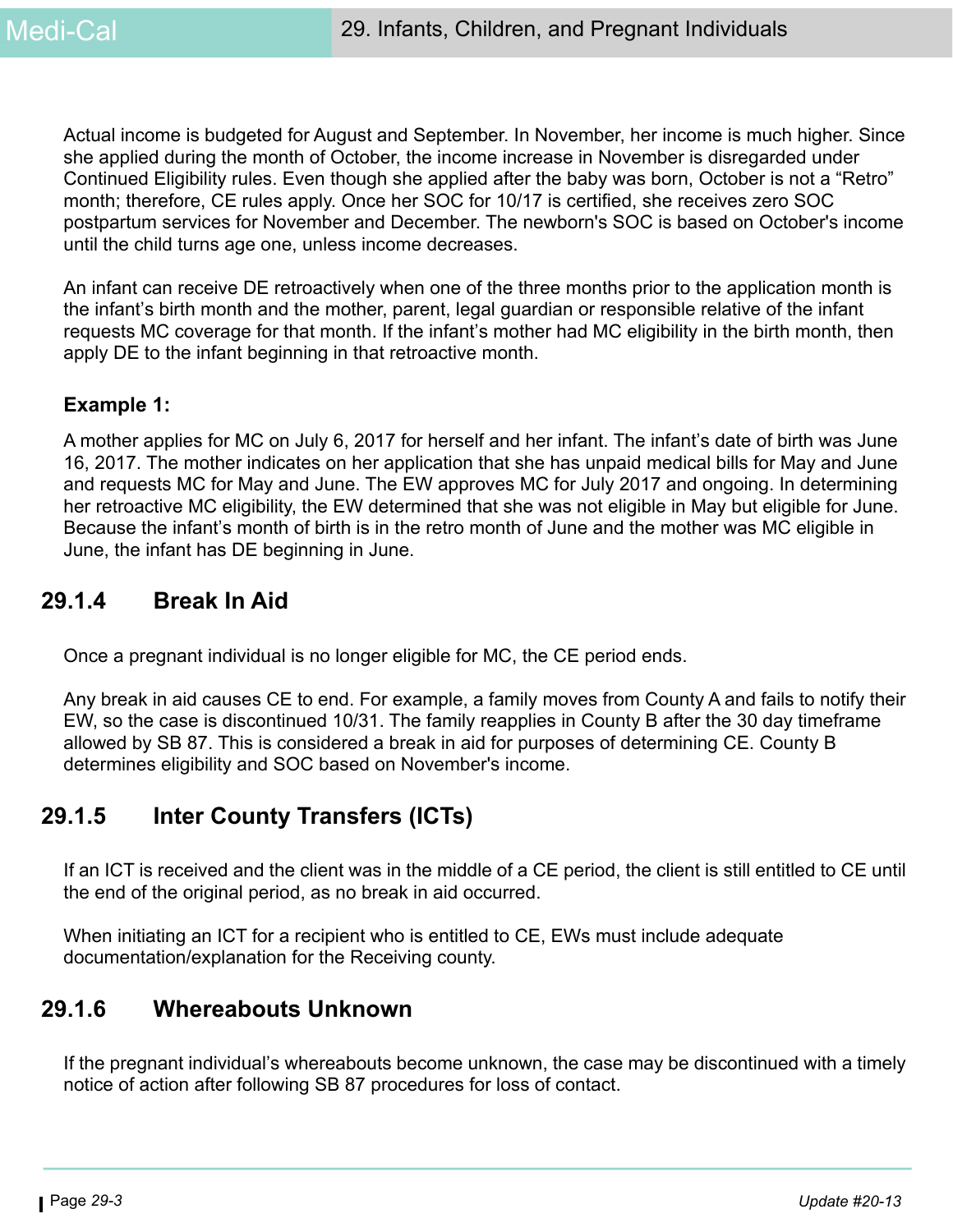## **29.1.7 Annual Redeterminations**

The following requirements apply when an MFBU includes a pregnant individual:

- Redeterminations must be completed annually as a condition of eligibility for pregnant individual.
- Failure to comply with RD will result in the end of the CE period and discontinuance of MC if no other eligibility exists.
- If it is determined at RD (or any other time) that the mother has excess property, the mother would be ineligible.

## **29.1.8 Increased Income, Pregnant Individual (MN/MI Programs)**

For Non-MAGI individuals, use this chart to determine under which program a pregnant individual's eligibility continues when there is an increase in family income or SOC:

| If the Prior Month Aid<br>is                        | And Income Increases                        | Then Continue Eligibility for the Pregnant Woman under                                                |  |
|-----------------------------------------------------|---------------------------------------------|-------------------------------------------------------------------------------------------------------|--|
| No SOC, MN/MI or PA                                 | But does not exceed<br>Maintenance Need     | MN/MI, no SOC. (Unaffected by Continued Eligibility)                                                  |  |
|                                                     | Between Maintenance<br>Need and 200% of FPL | Income Disregard Program for pregnancy related services.<br>Increase her SOC for non-pregnancy care.  |  |
|                                                     | Over 200%                                   | Income Disregard Program for pregnancy related services.<br>Increase her SOC for non-pregnancy care.  |  |
| Income Disregard<br>Program (between                | At or Below 200%                            | Income Disregard Program for pregnancy related services.<br>Increase her SOC for non-pregnancy care.  |  |
| Maintenance Need and<br>200% of FPL)                | Over 200%                                   | Income Disregard Program for pregnancy related services.<br>Increase her SOC for non-pregnancy care.  |  |
| <b>Property Waiver</b>                              | At or Below 200%                            | Property Waiver Provision for pregnancy related services.                                             |  |
| Provision                                           | Over 200%                                   | Property Waiver Provision for pregnancy related services. (Use<br>Income Disregard Program Aid Code.) |  |
| SOC, MN/MI (Income<br>Still Over 200%<br>over 200%) |                                             | Continue pregnant woman at prior month's SOC for both her<br>pregnancy and non-pregnancy services.    |  |

**Table 29-1: Increased Income, Pregnant Individual**

For MAGI individuals, an increase in income over the limit for MAGI pregnancy aid codes should trigger Soft Pause. Due to system limitations, the pregnant individual must remain on Soft Pause until the end of the CE period or when other changes (i.e. tax household information) make the client ineligible. Pregnant individuals who report income below the pregnancy aid code income limit will remain on that aid code.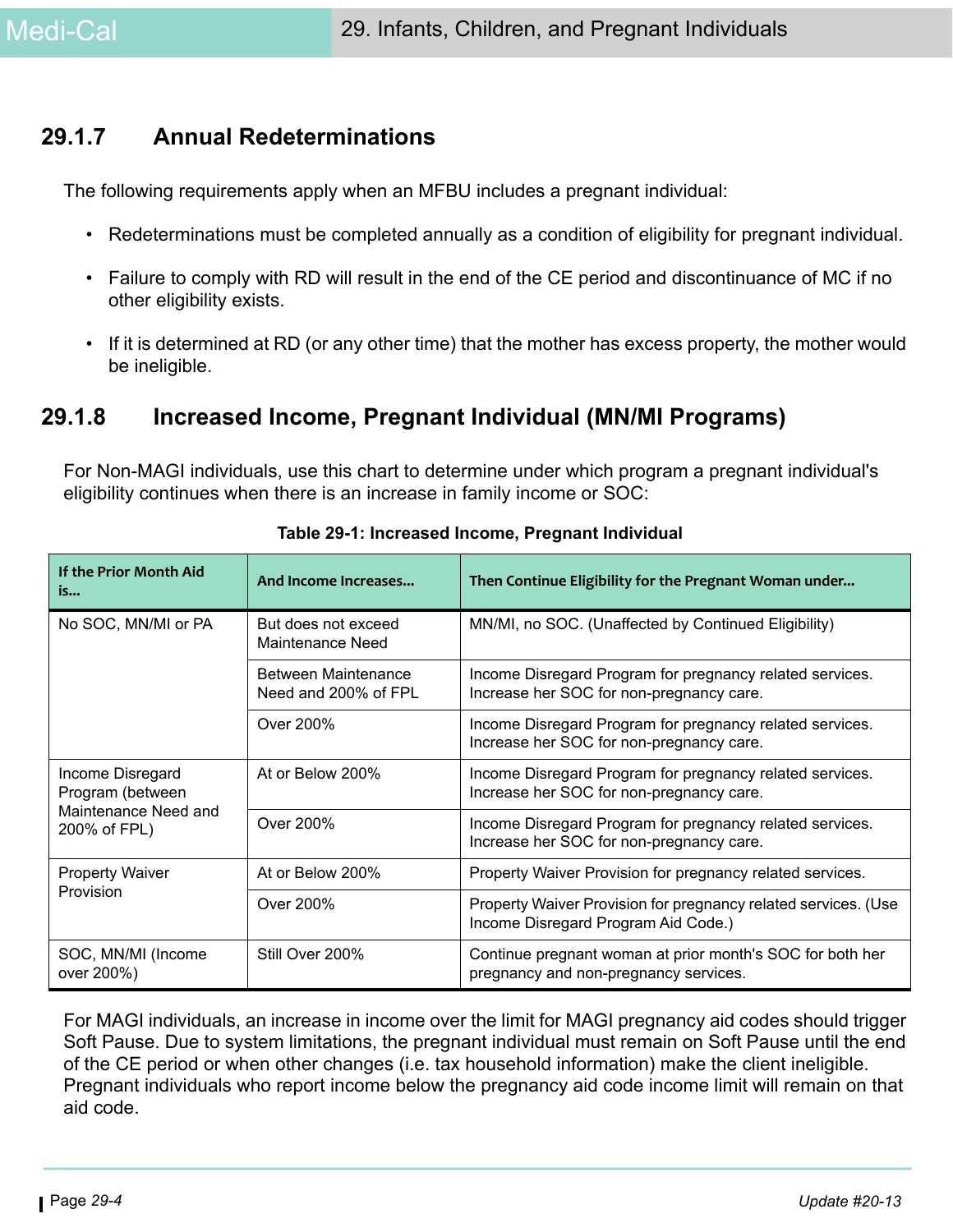## **29.1.9 Increased Income, PA**

Pregnant individuals who are discontinued from CalWORKs, Transitional Medi-Cal (TMC), or Edwards are potentially eligible for CE.

Determine eligibility for no SOC MC in the following sequence:

| <b>Step</b>    | <b>Action</b>                                                                                                                                                 |                                                                                                                                                                                                                                                              |  |  |
|----------------|---------------------------------------------------------------------------------------------------------------------------------------------------------------|--------------------------------------------------------------------------------------------------------------------------------------------------------------------------------------------------------------------------------------------------------------|--|--|
| $\mathbf{1}$ . | Determine eligibility for MAGI.                                                                                                                               |                                                                                                                                                                                                                                                              |  |  |
| 1.             |                                                                                                                                                               | If ineligible for MAGI, determine eligibility for no SOC under Transitional Medi-Cal (TMC).                                                                                                                                                                  |  |  |
| 2.             | If ineligible for TMC, determine ongoing MC eligibility under the MN/MI programs.<br>Disregard increases in family income for the pregnancy related services. |                                                                                                                                                                                                                                                              |  |  |
|                | If Income is:                                                                                                                                                 | Then Establish Medi-Cal under:                                                                                                                                                                                                                               |  |  |
|                | At or below Maintenance Need Level                                                                                                                            | MN/MI Program, No SOC, unaffected by CE.                                                                                                                                                                                                                     |  |  |
|                | Above Maintenance Need Level (regardless of how<br>high the income is)                                                                                        | Income Disregard Program for:<br>Pregnancy related services, and<br>A child under age one.<br>$\bullet$<br>Apply full SOC to:<br>• Other family members, and<br>The pregnant woman's non-pregnancy care.<br>NOTE: Other children in the MFBU may be eligible |  |  |

#### **Table 29-2:**

# <span id="page-4-0"></span>**29.2 Provisional Postpartum Care Extension**

Under Senate Bill (SB) 104, the Provisional Postpartum Care Extension (PPCE) allows an individual who would lose MC or Medi-Cal Access Program (MCAP) coverage after the 60-day postpartum period to remain eligible under their current aid category for an additional 10 months if they have been diagnosed with a maternal mental health condition. This program began August 1, 2020 and is scheduled to end December 31, 2021 unless it is extended by the Legislature.

In order for eligibility to be extended, an individual must provide a *Medical Report for Medi-Cal or MCAP Postpartum Care Extension* form (MC 61 PPCE) which has been signed by a treating health care provider indicating that the individual has been diagnosed with a maternal mental health condition during their pregnancy, postpartum or 90-day cure period following the postpartum period. The completed form can be submitted during any of these periods. The individual will not be placed into a PPCE aid code (M7, M8, M9, M0, or 0E for MCAP) until the end of the 60-day postpartum period. The 10 months of PPCE eligibility are granted retroactively to begin where the postpartum period ended.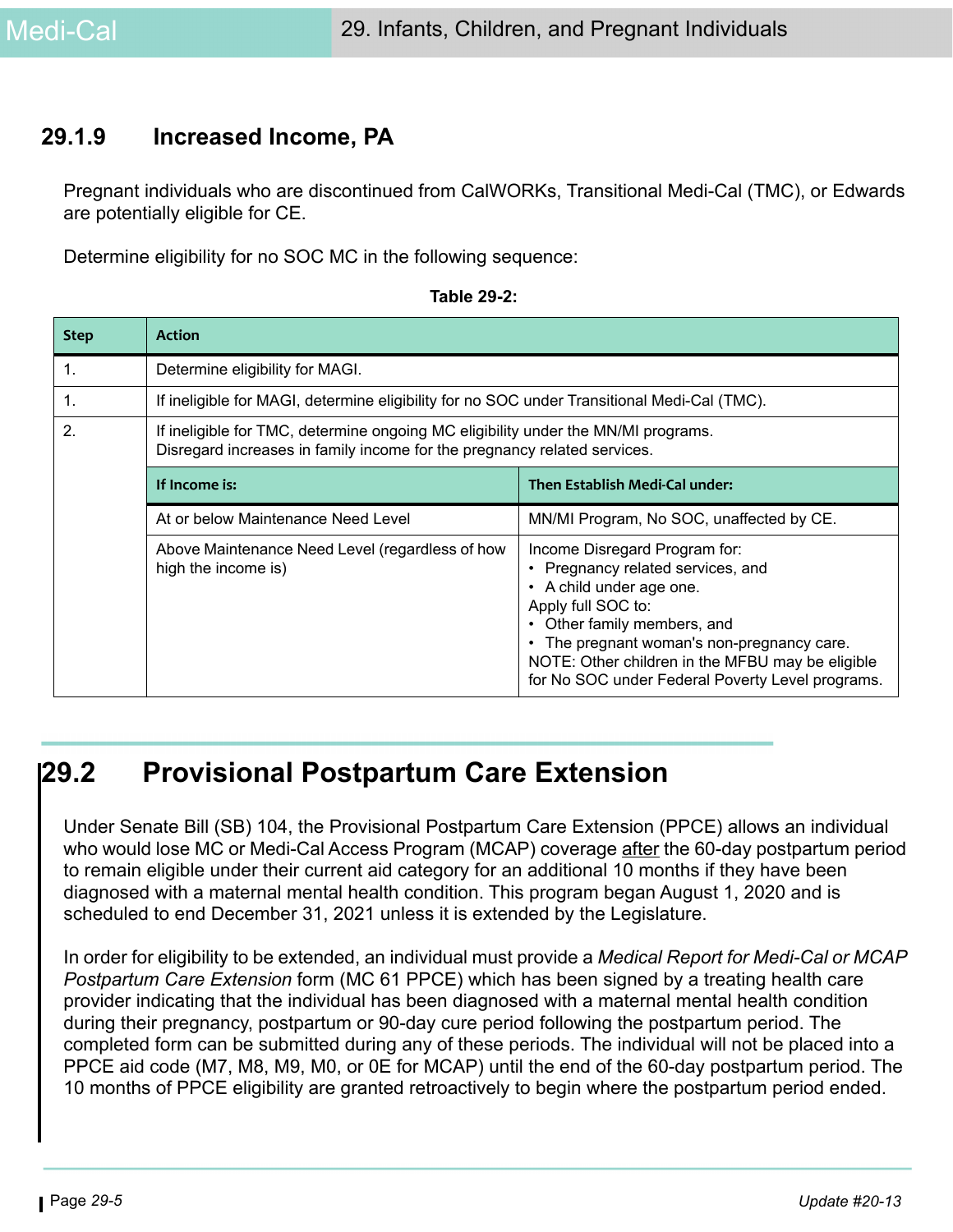## **29.2.1 PPCE Informing**

EW must send the MC 61 PPCE and PPCE Flyer any time client requests and at one of the following intervals:

- Report of a pregnancy
- Report of the end of pregnancy
- Report of a birth

#### **Important**:

EW must case comment to indicate that the MC 61 PPCE and PPCE Flyer have been sent.

## **29.2.2 Granting PPCE Eligibility**

Once completed MC 61 PPCE is received, the EW will grant PPCE at the end of 60-day postpartum period by completing a BLO in CalWIN and submitting a corresponding SCD 1296 for MEDS. The SCD 1296 must have the begin and end dates for the 10 month PPCE period as well as termination code "41" - PPCE eligibility ending. The MTO will enter this as a closed period exception eligible transaction (ESAC 9). The MC 239 V will be used as the approval NOA.

#### **SCD 1296 example:**

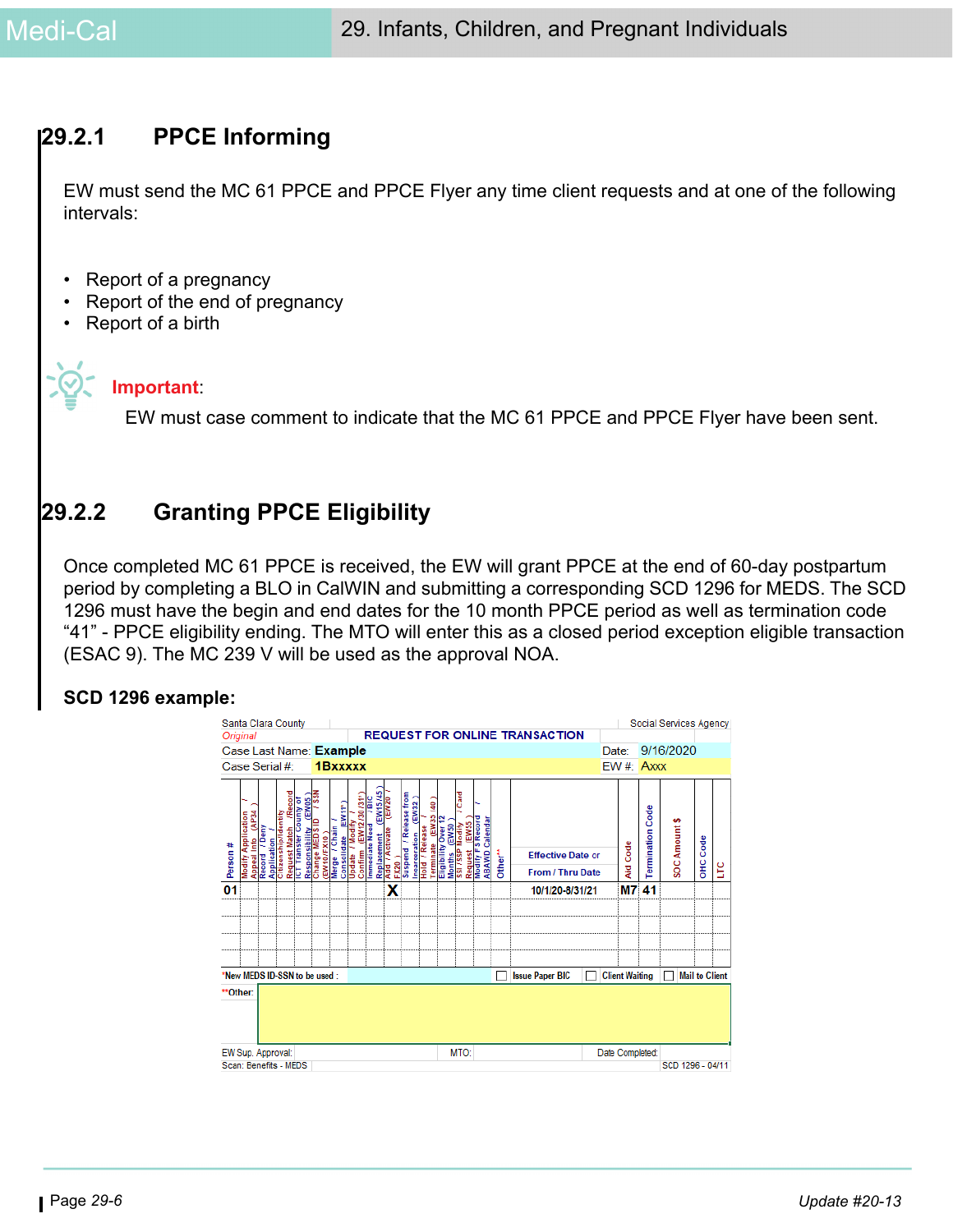#### **MC 239 V example:**

MEDS alerts 9561 and 9562 will generate when PPCE is ending or overdue and eligibility needs to be redetermined [\[Refer to MEDS Update 20-11 and](https://ssaconnect.sccgov.org/ssa_departments/debs_program/Pages/meds_updates.aspx) [MEDS HB chapter 11\].](https://ssaconnect.sccgov.org/ssa_departments/debs_program/Documents/handbooks/ugss/ugchap11.pdf) The end of the PPCE period will be treated as a change in circumstance (CIC) and the PPCE individual must have their eligibility redetermined. Annual redeterminations (RDs) which are due during the PPCE period must not negatively affect PPCE eligibility.

#### **Note:**

MCAP individuals (aid code 0E) will have their PPCE administered by MAXIMUS. If an EW receives the MC 61 PPCE for an individual in aid code 0E, they shall send the scanned copy to MAXIMUS by secure email at SPELiaisons@maximus.com.

# **29.3 Deemed Eligibility for Infants**

Infants born to individuals who are eligible for and receiving MC on the date of the infant's birth are automatically deemed eligible for MC for one year:

- Without a separate MC application, and
- Without requiring a Social Security Number (SSN) for the infant, and
- Without considering the infant's living arrangements or the mother's eligibility status.

A new application is required when the child turns age one only in those cases when the mother is ineligible and no one else in the family is receiving MC.

## **29.3.1 Program Eligibility**

Under DE, the infant's eligibility is determined based on the household (tax household or MFBU) circumstances in the birth month and remains the same until the infant's first birthday unless the change in circumstance is beneficial to the infant (i.e. lower SOC).

If the mother is receiving MC under the Supplemental Security Income/State Supplementary Payment (SSI/SSP) program, the Federal Breast and Cervical Cancer Treatment Program (BCCTP), or the Medi-Cal Inmate Eligibility Program (MCIEP), there will not be an open MC case in CalWIN. A new MC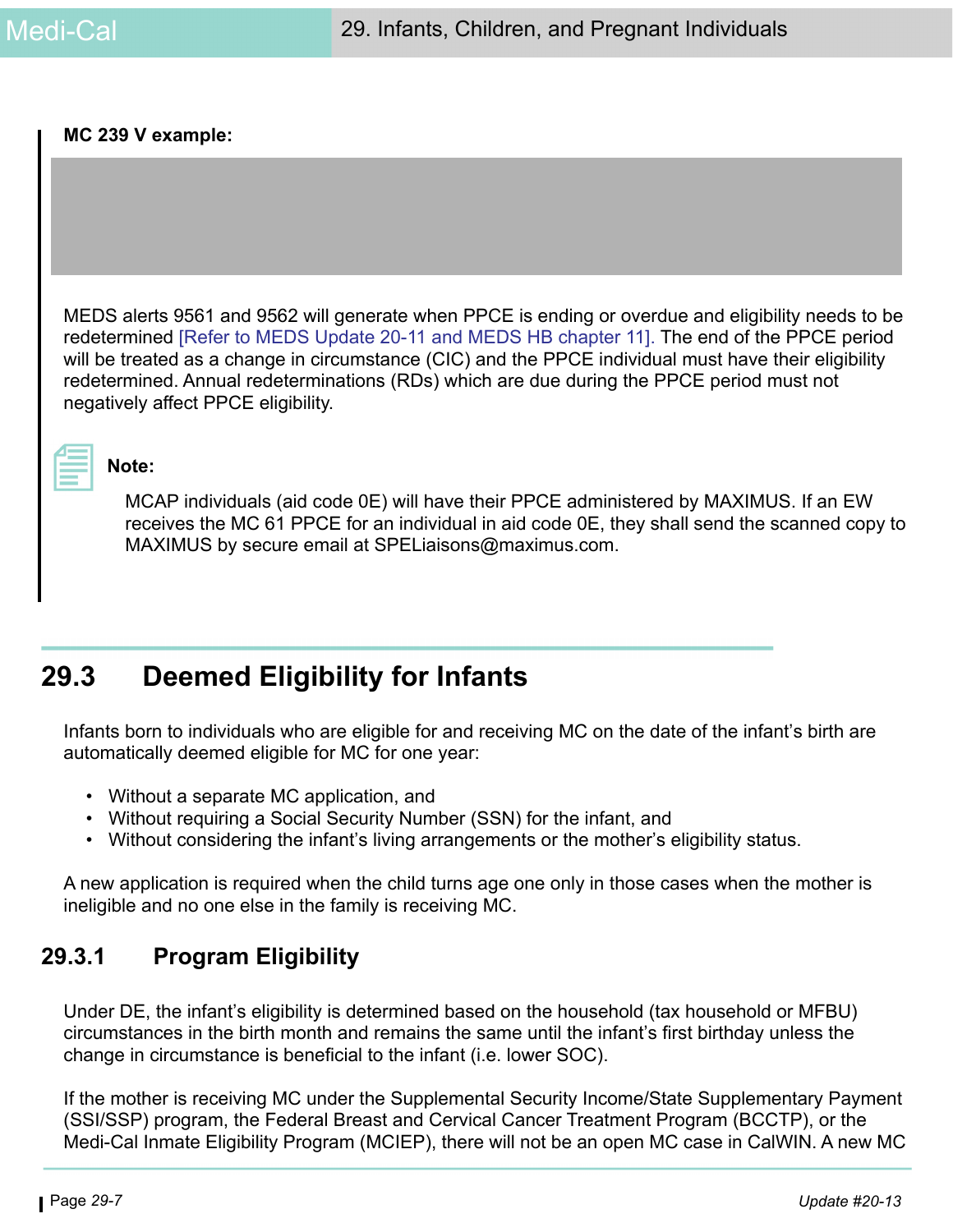case will need to be established if there is no previous case history. The annual RD is due when the infant turns age one. If there are other family members on MC, or the infant's father is now requesting MC, the infant is included in the same MFBU/tax household for regular MC eligibility. [Refer to 22- for procedures to establish Medi-Cal eligibility for this deemed infant.]

#### **Residency**

California residency is a federal requirement to receive MC. As long as the infant resides in California, the infant meets the residency requirement for DE.

DE does not continue when an infant moves from the state of birth where he/she initially received DE to another state. When a DE infant moves to another state, the DE terminates. Likewise, when an infant with DE arrives from another state, he/she is not DE eligible because the infant's mother was not eligible for and receiving MC in California on the date of birth.

#### **Deficit Reduction Act (DRA) of 2005**

DE infants are exempt from DRA citizenship and identity requirements. Children born in the U.S. to an individual who is eligible for and receiving MC on the infant's date of birth are deemed to have provided satisfactory documentation of citizenship and identity and are not required to provide any additional documents.

#### **Infants Born to Minor Consent Mothers**

Infants born to mothers receiving limited scope pregnancy related services under the Minor Consent Program qualify for DE.



#### **Reminder:**

Establish the case for the newborn using a separate case number from the Minor Consent case.

#### **Infant Born to Youths Receiving Adoption Assistance Program (AAP) Benefits**

Under the AAP program MC is automatically included as a part of the benefits. Infants born to mothers who are receiving AAP are eligible for MC under the DE for Infants program.

When the Foster Care (FC) bureau is notified that a youth receiving AAP benefits has had a baby the FC bureau must open a new case only for the infant and the infant's mother.

FC Clerical is only required to complete the Application Registration then forward the case number and the application for MC Expedited Enrollment to District Office. The infant cannot be added to an existing AAP case. Once the case is approved in District Office it follows current MC policy.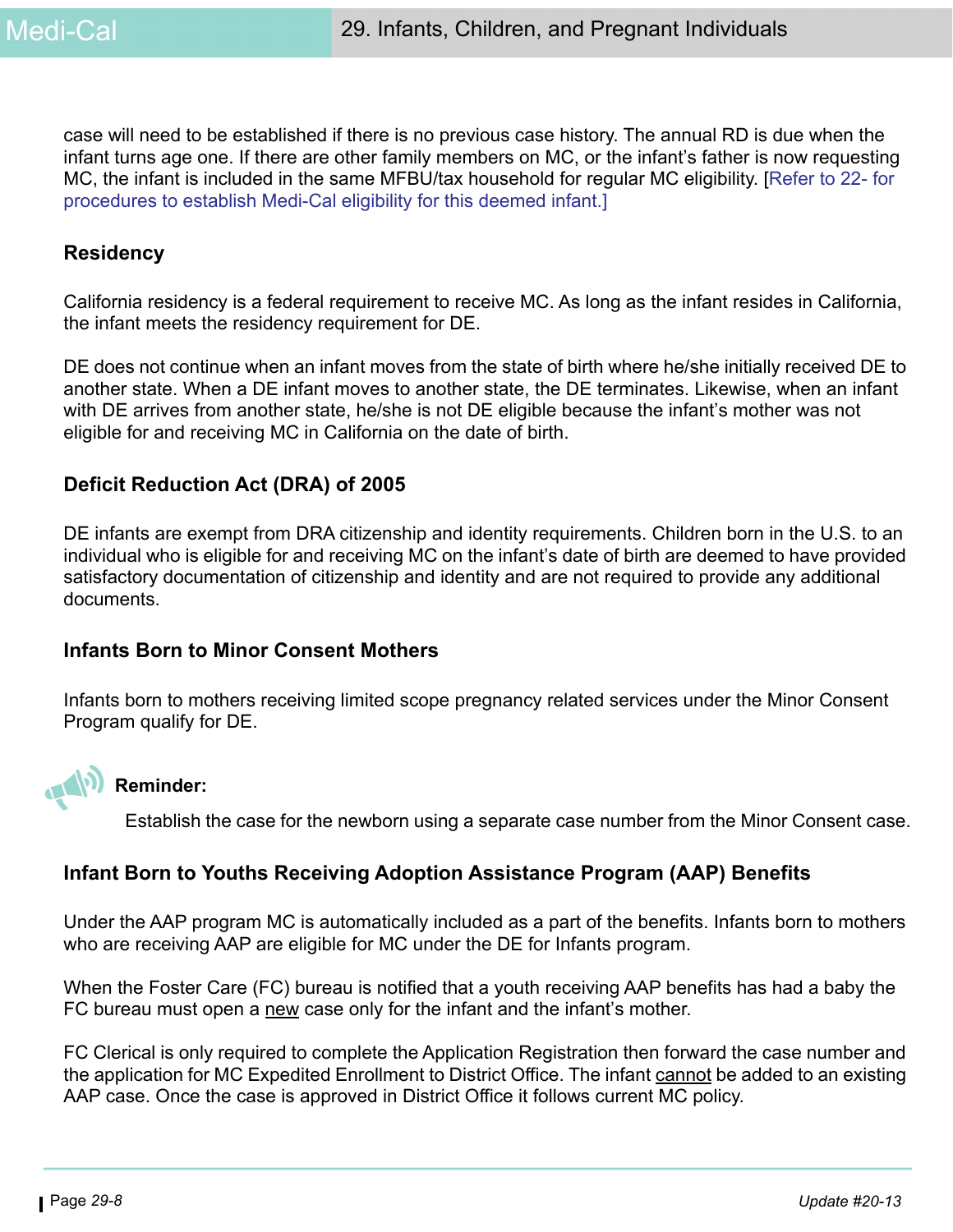The following process must be followed when an infant is born to a mother receiving AAP benefits:

| <b>Step</b>    | <b>Who</b>               | <b>ACTION</b>                                                                                                                                                                                                                                                                                                                                                                                                                   |
|----------------|--------------------------|---------------------------------------------------------------------------------------------------------------------------------------------------------------------------------------------------------------------------------------------------------------------------------------------------------------------------------------------------------------------------------------------------------------------------------|
| 1.             | <b>FC Clerical/FC EW</b> | Receives notification the AAP youth has had a baby.                                                                                                                                                                                                                                                                                                                                                                             |
| $\overline{2}$ | FC EW                    | Reviews the application/request forwards to FC Clerical for Application<br>Registration for MC only.                                                                                                                                                                                                                                                                                                                            |
| 3.             | <b>FC</b> Clerical       | Completes the Application Registration for MC with only the Infant and the<br>Infant's mother and forwards the following information to District Office.<br>• SCD 1374 FC,<br>When available, the Application,<br>$\bullet$<br>A copy of the CalWIN Inquire On Case Information window, and<br>Any additional information provided by the adoption social worker, adoptive<br>parents, and/or the youth receiving AAP benefits. |
| 4.             | <b>District Office</b>   | Receives the Application and approves MC.<br>Note:<br>The infant's redetermination of benefits has no effect on the open AAP<br>case.                                                                                                                                                                                                                                                                                           |

| Table 29-3: Infant Born to AAP Youth |
|--------------------------------------|
|--------------------------------------|

This process only applies to DE infants that are initiated at the FC Bureau

## **29.3.2 Retroactive Eligibility**

An infant can receive DE retroactively when one of the three months prior to the application month is the infant's birth month and the mother, parent, legal guardian or responsible relative of the infant requests MC coverage for that month. If the infant's mother had MC eligibility in the birth month, then apply DE to the infant beginning in that retroactive month.

#### **Example 1:**

A mother applies for MC on July 6, 2017 for herself and her infant. The infant's date of birth was June 16, 2011. The mother indicates on her application that she has unpaid medical bills for May and June and requests Medi-Cal for May and June. The EW approves MC for July 2017 and ongoing. In determining her retroactive Medi-Cal eligibility, the EW determined that she was not eligible in May but eligible for June. Because the infant's month of birth is in the retro month of June and the mother was MC eligible in June, the infant has DE beginning in June.

## **29.3.3 Infant's SOC**

The infant's SOC will remain, through the month that the child reaches age one, the same as his/her SOC during the month of birth.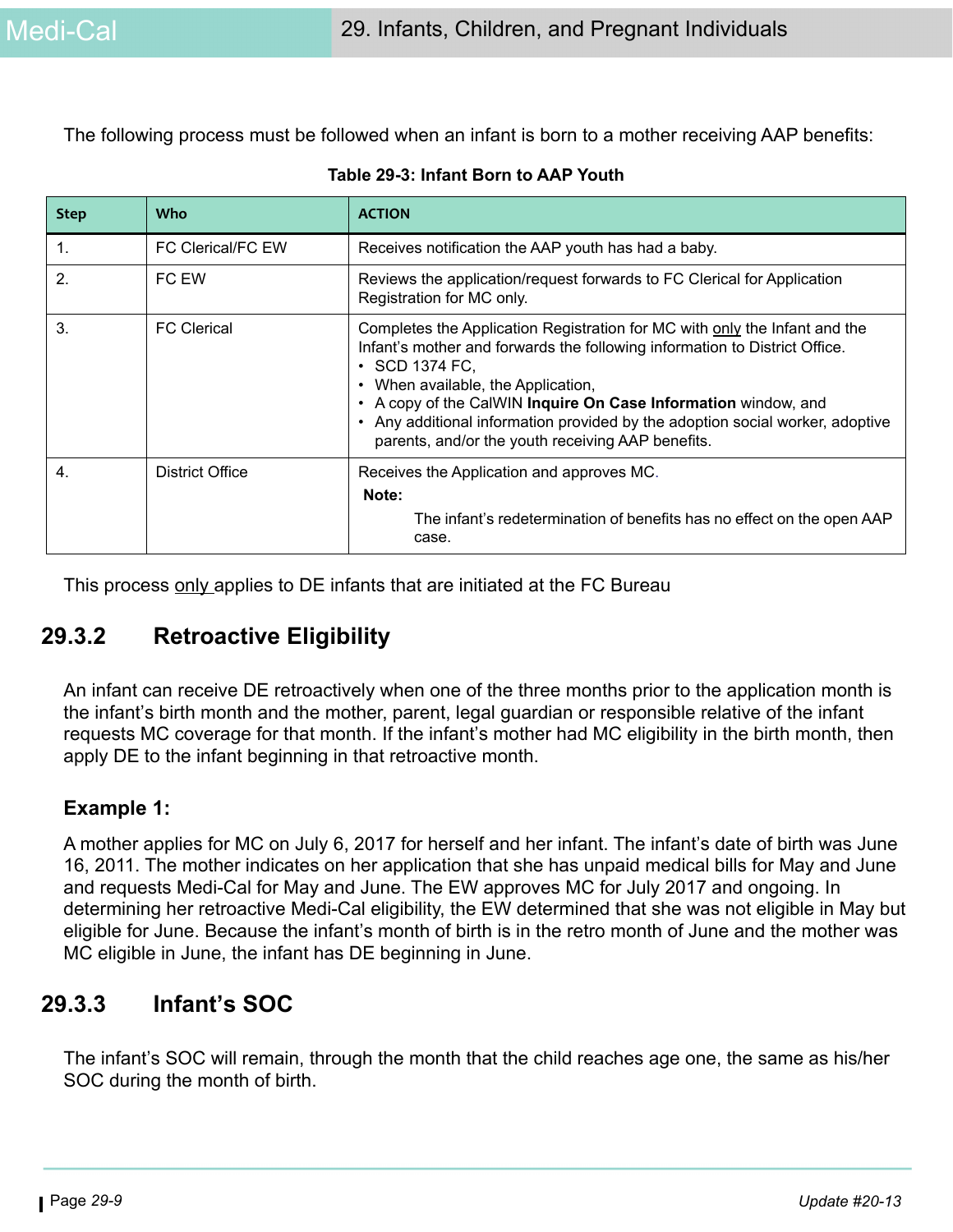If the mother has no SOC MC on the date of the infant's birth, the infant has DE with no SOC, regardless if the mother has full scope or restricted benefits.

# **Important**:

A mother who is concurrently eligible for the Income Disregard program and MC with a SOC does not have to meet the SOC for her infant to be DE. Enrollment by the mother in the Income Disregard program entitles the infant to DE if the infant is otherwise eligible.

#### **Example 1: Mother eligible for no SOC Restricted Benefits**

Mother is eligible only for no SOC pregnancy-related MC with restricted benefits in the month of July 2017 and gives birth to an infant on July 17, 2017. Because the mother was MC eligible on July 17th, the infant has DE with no SOC until the end of the month in which the infant reaches age one.

#### **Example 2: Mother Eligible for no SOC Medi-Cal**

A mother receiving no SOC Medi-Cal in the month of May 2017 gives birth to an infant on May 31, 2017. In July, the mother becomes ineligible for MC and her MC is discontinued. Because the mother had no SOC Medi-Cal on the day of the infant's birth, the infant continues with no SOC Medi-Cal under DE until the end of the month in which the infant reaches age one.

If the mother has eligibility for Medi-Cal with a SOC in the birth month and meets her SOC in the birth month, the infant has DE with the same SOC as the mother. In accordance with federal guidelines, an individual with a SOC is ineligible for MC until the individual pays or obligates to pay his/her SOC. Therefore, unless the mother paid or obligated to pay her SOC in the birth month, the mother is not Medi-Cal eligible in that month and the infant would not have DE for MC. The EW will need to verify the SOC obligation in MEDS prior to approving DE for an infant.

#### **Example 3: Mother's SOC Unmet in the Birth Month**

A pregnant woman has employer covered medical insurance. Her medical insurance has a high co-payment and does not cover some medical expenses for labor and delivery so she applies for MC. The EW determines she is only eligible for MC with a \$700 SOC. She delivers her infant and pays her employer insurance copayment of \$550. She does not meet or obligate to meet the remaining \$150 of her \$700 SOC in the birth month. Because she still has \$150 of her unmet SOC, the mother does not receive MC on the date of the infant's birth. Therefore, the infant is not entitled to DE.



#### **Important**:

A mother currently eligible for restricted benefits under the Income Disregard Program and full-scope Medi-Cal with a SOC does not have to meet the SOC for her infant to have DE. Enrollment in the Income Disregard Program entitles the infant to DE as long as the infant is otherwise eligible for deeming.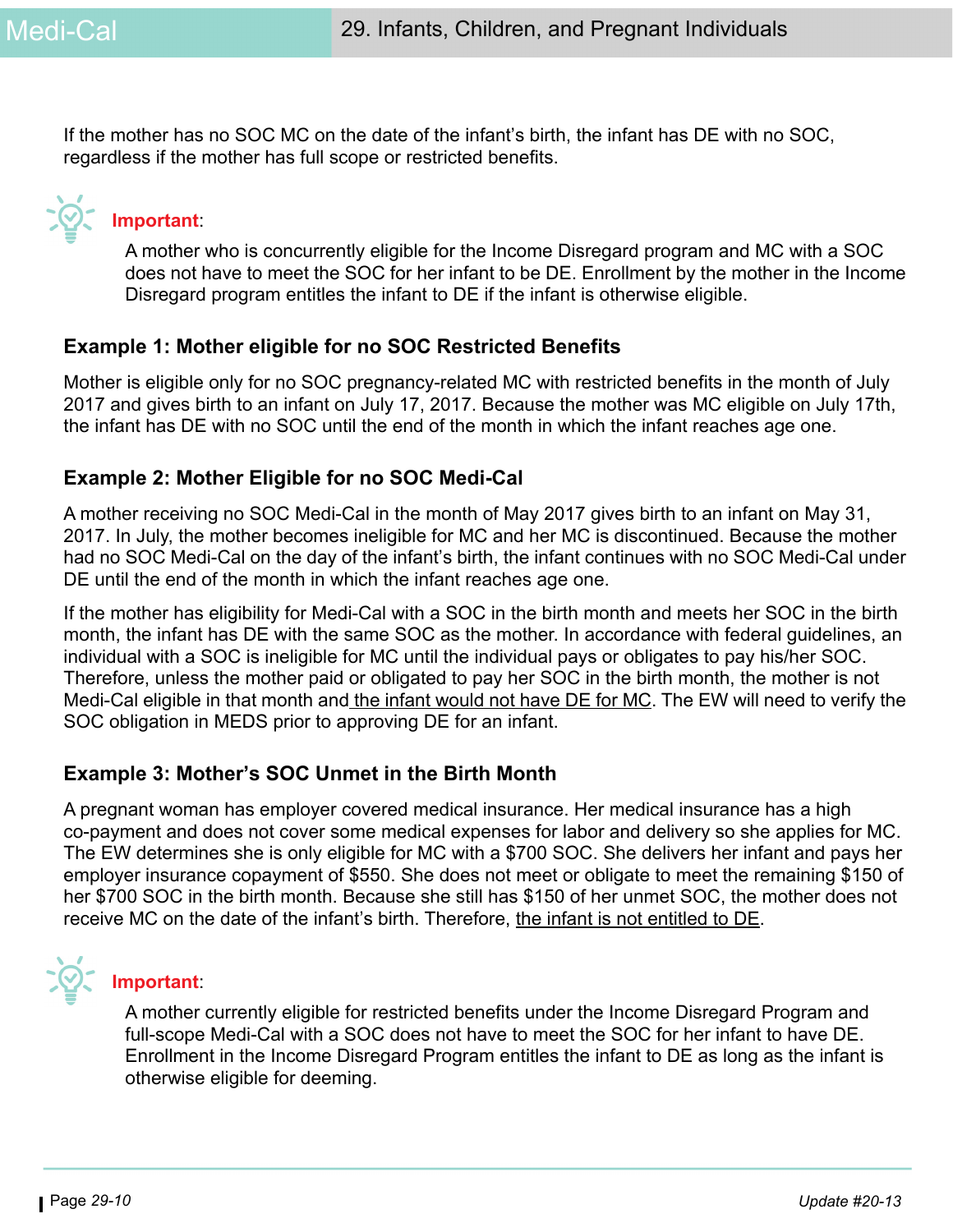#### **Example 4: Mother's SOC Met in the Birth Month:**

In February 2017, a pregnant individual applies for MC and is eligible with a \$350 SOC beginning February 2017. The individual delivers in July and meets the \$350 SOC for the birth month of July. Because the mother met or obligated to meet the \$350 SOC in the birth month, she is certified as meeting her SOC and therefore Medi-Cal eligible. The infant has the same SOC as the mother and has DE until the end of the month in which the infant reaches age one.



#### **Note:**

There will be instances during an infant's DE period that the mother's SOC is reduced. When the mother has a lower SOC, the infant will also have a lower SOC.

#### **Example 5: Mother's SOC Reduced**

A pregnant individual has eligibility for SOC MC beginning February 2017 and ending January 2018. The woman delivers her baby in July and meets her SOC in that month. Her infant has DE with the same SOC amount as the mother until the end of the month in which the infant reaches age one. In August the mother's company furloughs its employees and the mother has a cut in pay. The mother's income goes down and she now has a lower SOC. The infant's SOC will also be lowered. If the mother's income continues to go down prior to the infant reaching age one, the infant's SOC will also continue to go down. If the mother's SOC decreases to zero, the infant will have zero SOC until the end of the month in which the infant reaches age one, even if the mother's income increases again and she goes from no SOC to SOC prior to the infant reaching age one because CE protects the DE infant.

#### **Example 6: Mother Met Her SOC in the Birth Month, Change in MFBU**

A pregnant woman and her 18-year old child have MC eligibility with a SOC beginning February 2017 and ending January 2018. The pregnant woman delivers in July and meets her SOC in that month. The infant has DE with a SOC until the end of the month in which the infant reaches age one. However, the 18-year old member of the MFBU moves out of the household the following month. The MFBU and the maintenance need level decrease but the income of the MFBU does not change. This change results in a higher SOC. The infant's SOC also increased because the CE program only disregards increases in income, not the change in MFBU composition or Maintenance Need Level.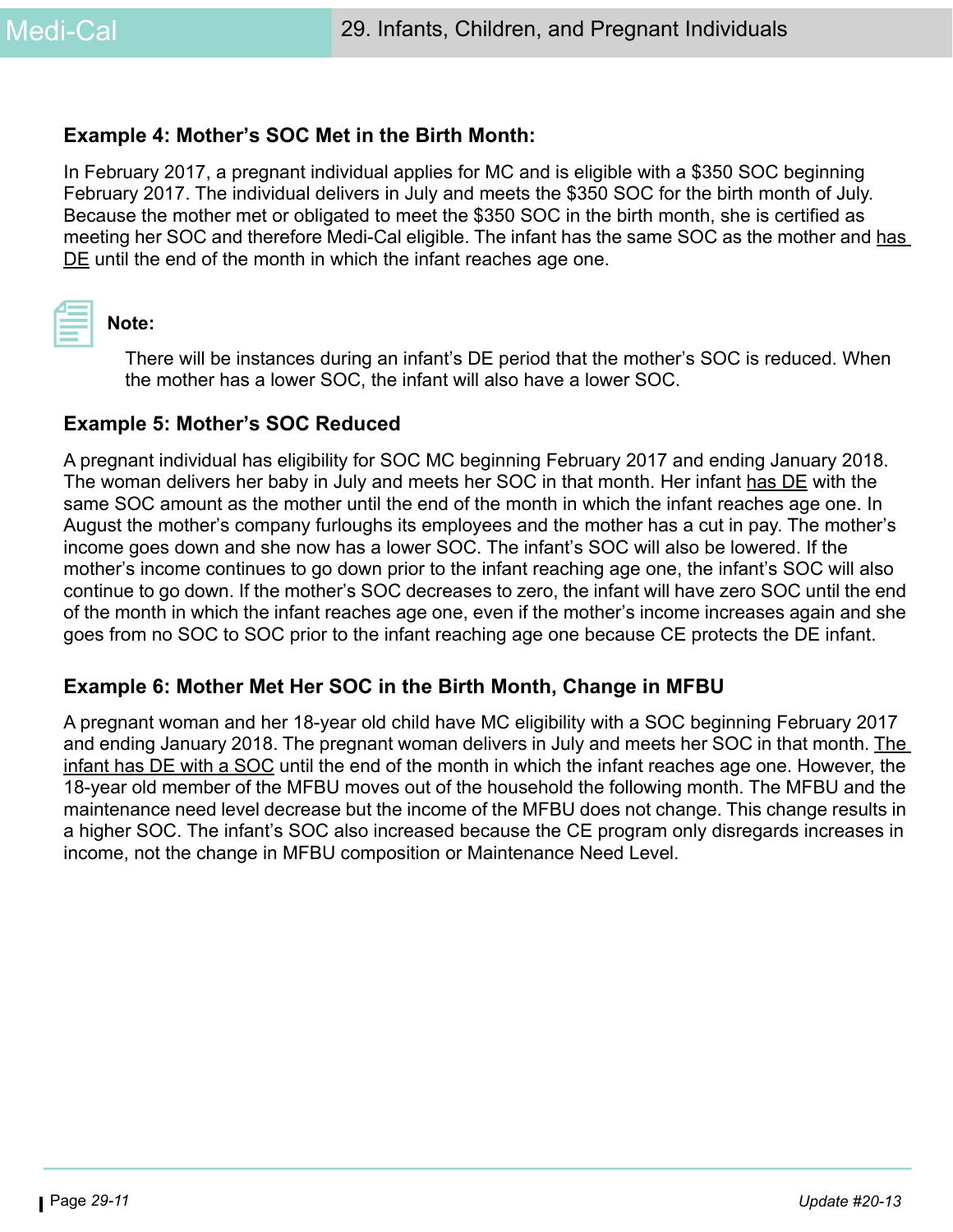## **29.3.4 Increased Income, Infants (MN/MI Programs)**

For Non-MAGI, use this chart to determine under which program an infant's eligibility continues through the month that the child turns age one, when there is an increase in family income or SOC:

| If the Prior Month Aid<br>is                                              | And Income Increases                        | Then Continue Eligibility for the Infant under                                 |  |
|---------------------------------------------------------------------------|---------------------------------------------|--------------------------------------------------------------------------------|--|
| No SOC, MN/MI or PA                                                       | But does not exceed<br>Maintenance Need     | MN/MI, no SOC. (Unaffected by CE)                                              |  |
|                                                                           | Between Maintenance<br>Need and 200% of FPL | Income Disregard Program. No SOC.                                              |  |
|                                                                           | Over 200%                                   | Income Disregard Program. No SOC.                                              |  |
| Income Disregard<br>Program (between<br>Maintenance Need and<br>200% FPL) | At or Below 200%                            | Income Disregard Program. No SOC.                                              |  |
|                                                                           | Over 200%                                   | Income Disregard Program. No SOC.                                              |  |
| <b>Property Waiver</b>                                                    | At or Below 200%                            | Property Waiver Provision. No SOC.                                             |  |
| Provision                                                                 | Over 200%                                   | Property Waiver Provision. No SOC.<br>(Use Income Disregard Program Aid Code.) |  |
| SOC, MN/MI (Income<br>over 200%)                                          | Still Over 200%                             | Continue infant at prior month's SOC.                                          |  |

|  |  |  | Table 29-4: Increased Income, Infants |
|--|--|--|---------------------------------------|
|--|--|--|---------------------------------------|

For infants on MAGI, an increase in tax household income over the limit for MAGI should trigger Soft Pause. Due to system limitations, the infant must remain on Soft Pause until the end of the DE period or when other changes (i.e. tax household information) make the infant ineligible.

## **29.3.5 Unmarried Fathers - MN/MI (Non-MAGI) MC**

#### **MFBU**

An unmarried father living in the home is not required to be in the MN/MI MFBU until the month following the month that his child turns age one, unless he is requesting MC for himself and/or any of his separate or mutual children. The unmarried father must be added to the MFBU the first of the month after the infant turns one year old.

#### Income/Property

Increases in the income or property of an unmarried father do not affect the infant until the child reaches age one, regardless of whether the unmarried father wants MC himself or other children. [\[Refer to](#page-12-0)  ["Sneede," page 29-13\].](#page-12-0)]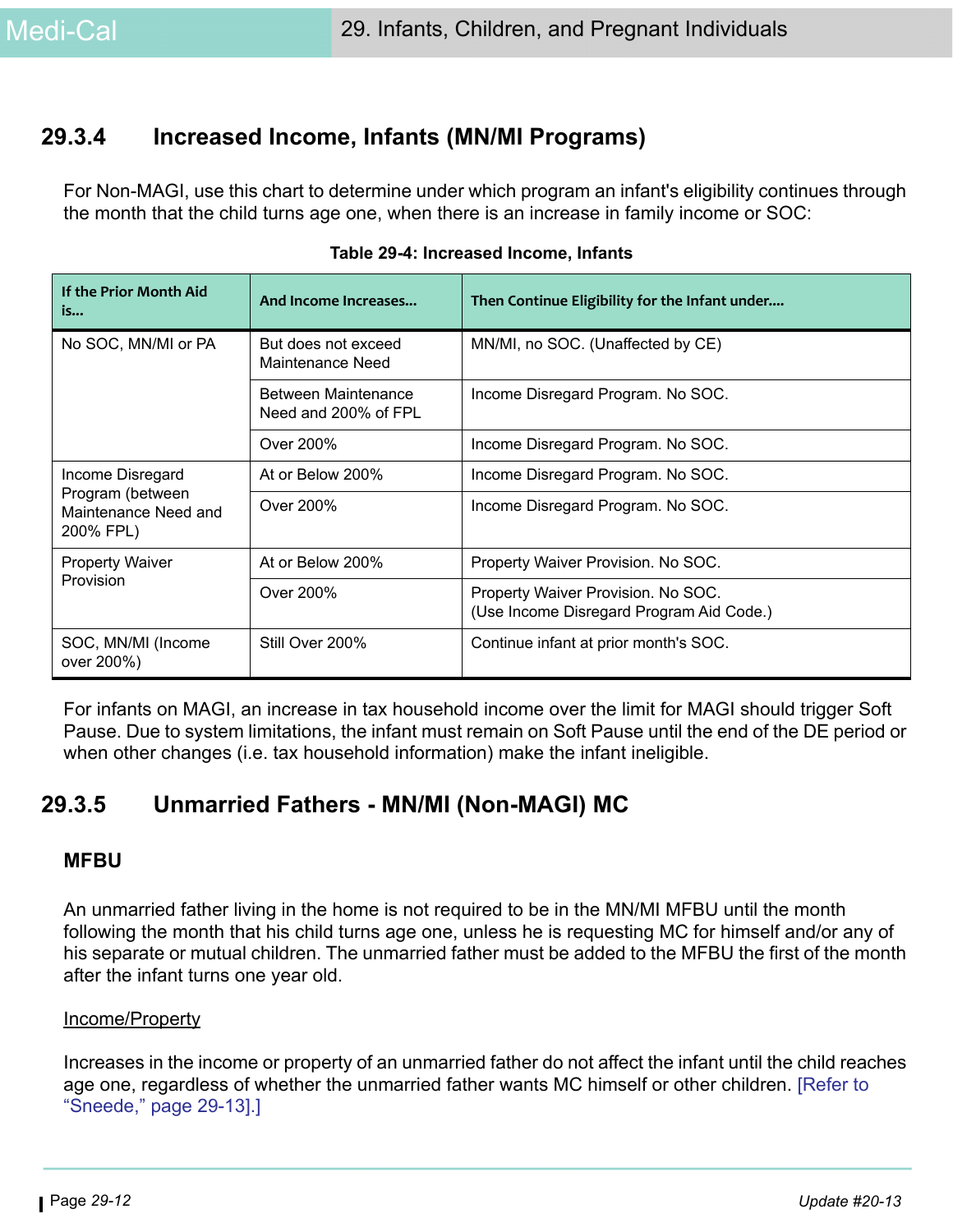EWs are not required to verify the income or resources of an unmarried father (who does not want MC for himself or other children) until the infant turns age one.

#### Information Provided

Although an unmarried father is not required to be in the MN/MI MFBU until the newborn reaches age one, occasionally he may provide all necessary information and verifications. When this occurs:

- He may be included in the MFBU.
- If adding him adversely affects the mother or child (results in excess property or a SOC) then Sneede rules apply.

#### <span id="page-12-0"></span>*Sneede*

In cases where there is an unmarried father in the home and the MFBU has a SOC or excess property, the following rules apply when determining eligibility for the newborn:

- After the baby is born, the child's eligibility is tied to the mother.
- If the unmarried father wants MC for himself or for his other mutual children and there is a SOC or excess property, Sneede rules apply. [\[Refer to "Sneede v Kizer," page 28-1\]](#page-0-0)
	- Include the newborn under age one in the Responsible Relative determination, even though the newborn will not actually receive an allocation from the unmarried father until the month after the child turns age one.
	- There is to be no allocation from the unmarried father to the infant during CE.
	- Mother's income, before any increases, is allocated to the baby.
	- If a pregnant individual/infant are included in an Mini Budget Unit (MBU) that has a SOC, evaluate them under the poverty level programs.
	- If a SOC remains and they had no SOC or a lower SOC in the prior month, apply CE rules.

#### **Medical Support Enforcement**

For purposes of medical support enforcement, an absent parent still has a legal responsibility for the health and welfare of his child(ren). A medical support referral must be made at the end of the mother's 60-day postpartum period if there is an absent parent.

## **29.3.6 General Newborn Referrals**

The "Newborn Referral Form" (MC 330) was developed by the Department of Health Care Services to facilitate the enrollment of DE newborns into MC. The MC 330 is received from various agencies and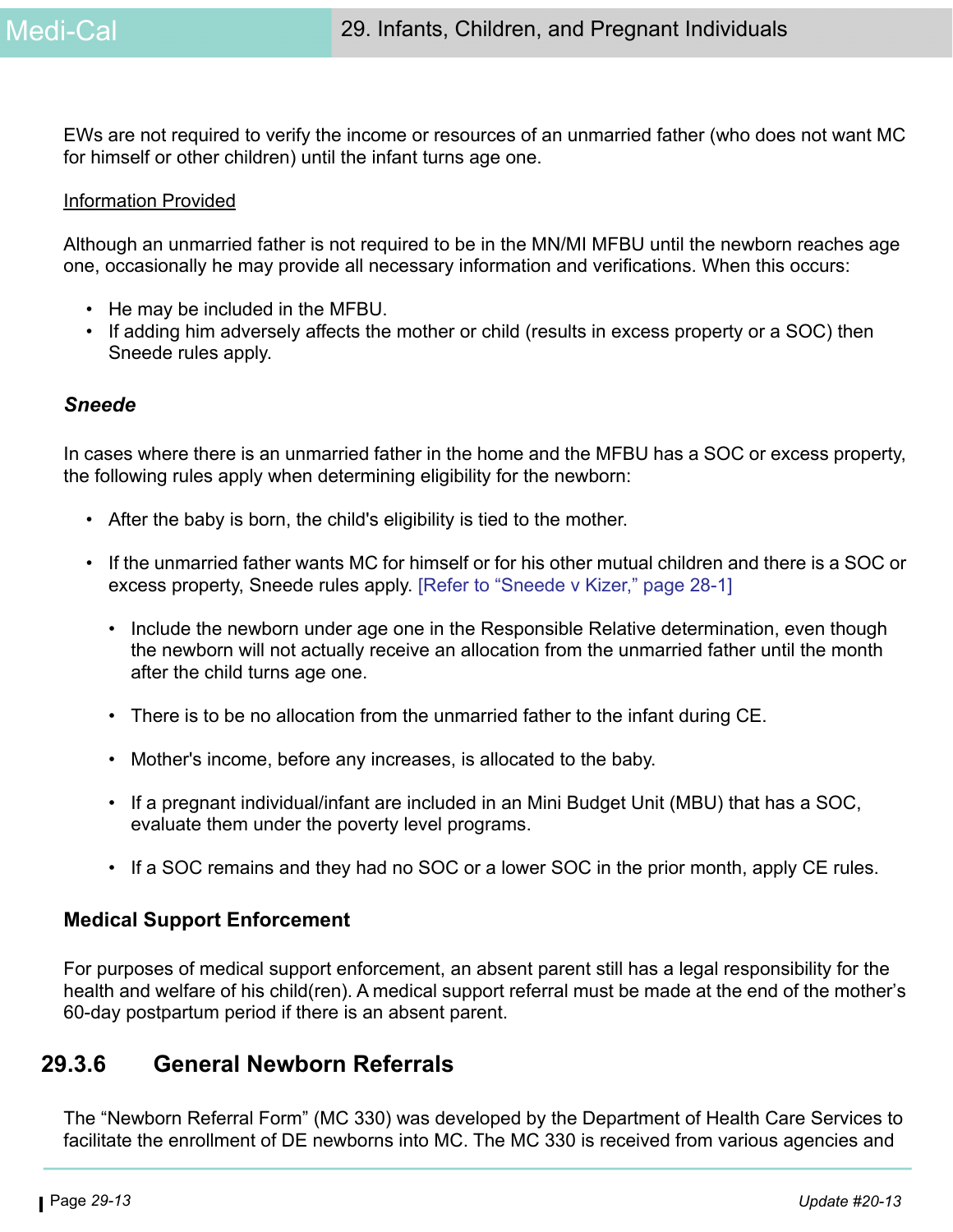hospitals throughout Santa Clara County. Once a referral is received designated staff will review the information provided to determine the correct course of action.

#### **Table 75: Forwarding Referral**

| If the Mother                                                                    | Then the Referral Will Be                                                                                                                                                                                                               |
|----------------------------------------------------------------------------------|-----------------------------------------------------------------------------------------------------------------------------------------------------------------------------------------------------------------------------------------|
| Is active in another county,                                                     | Forwarded to the county of record by designated staff.                                                                                                                                                                                  |
| Is active on MC in Santa Clara County,                                           | Forwarded to the appropriate District Office for assignment.                                                                                                                                                                            |
|                                                                                  | Use the information provided to activate the infant on the mother's Medi-Cal<br>٠<br>case.                                                                                                                                              |
| Is receiving SSI/SSP, BCCTP, or MCIEP<br>Medi-Cal benefits at the time of birth, | Processed as an application if no other family members are receiving Medi-Cal.                                                                                                                                                          |
| Has no active case record,                                                       | Held for 30 days, then file-cleared again in CalWIN/MEDS.                                                                                                                                                                               |
|                                                                                  | If the case is found to be active or pending at that time, the referral will be<br>forwarded to the appropriate office for task assignment.                                                                                             |
|                                                                                  | If no case is found to be active at that time, a "Medi-Cal Notice of Newborn<br>Referral" (SCD 1374) must be completed and sent to the parent by the<br>designated staff.                                                               |
|                                                                                  | If the child has an active Accelerated Enrollment (AE) or CHDP Gateway<br>MEDS record, the referral will be forwarded to AAC for processing.<br>Reminder: Staff must enter the date of application recorded on the MEDS INQP<br>screen. |

#### **Medi-Cal Notice of Newborn Referral Form (SCD 1374)**

The "Medi-Cal Notice of Newborn Referral" (SCD 1374) must be completed and sent to the parent/caretaker relative by designated clerical staff when no active record is found after 30 days. As part of Santa Clara County's MC outreach effort, the notice explains to the new mother that she may apply for MC if she wishes.

The SCD 1374 informs the parent that the county has no MC case record and he/she must contact the Social Services Agency to apply for MC.

Infants born to mothers receiving SSI/SSP, BCCTP or MCIEP at the time of birth are also deemed eligible. The MC case must be established by using the information available on the referral and the mother's MEDS record.



#### **Note:**

General newborn referrals do not have a 5 day due date and are not received via the Healthier Kids Foundation as are the Baby Gateway Referrals.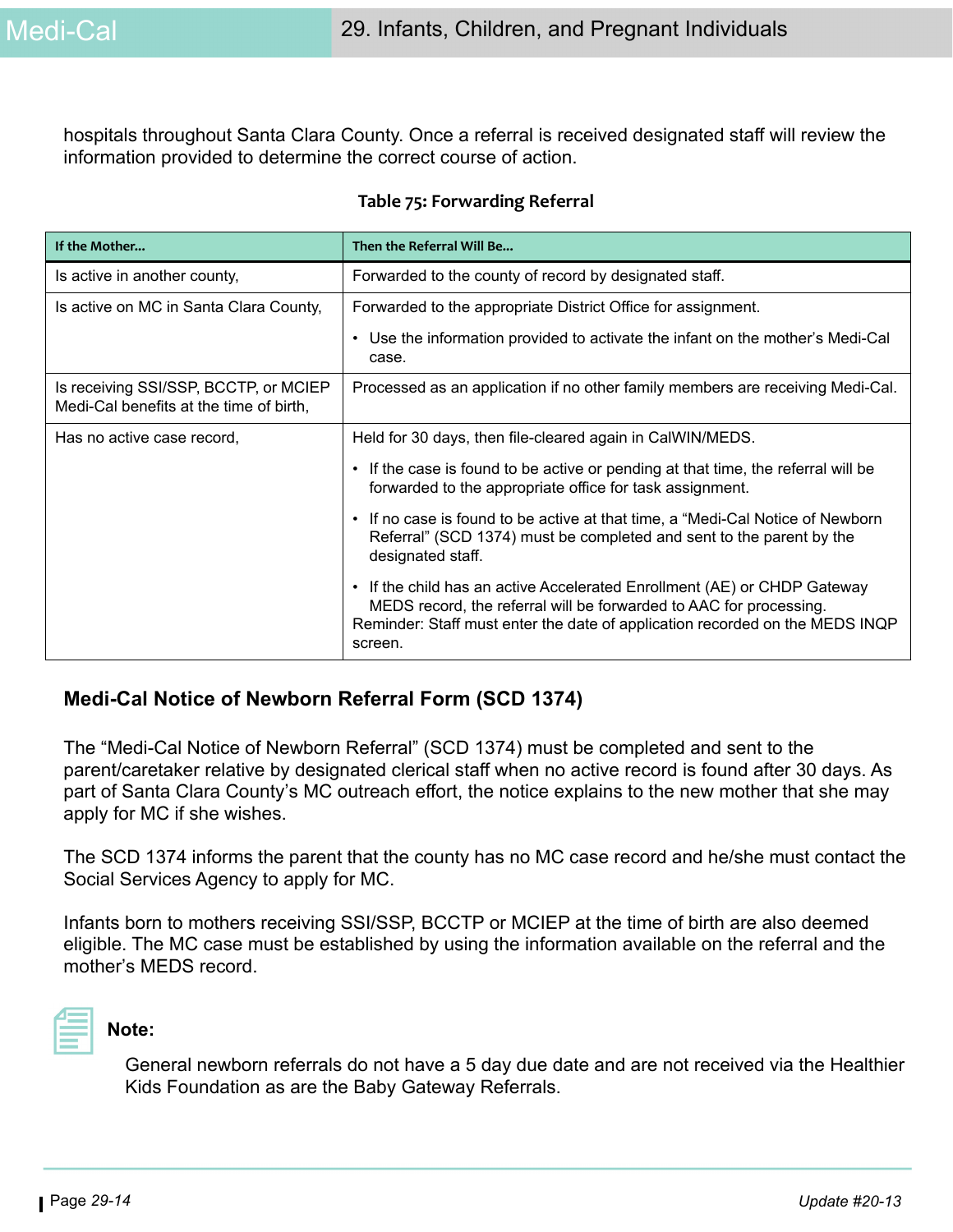## **29.3.7 Baby Gateway Referrals**

The Baby Gateway program was implemented to expand health coverage to infants, secure a medical home, reduce emergency department use for infants, and ensure parents are given the appropriate resources to create a safe and healthy environment for their children. The program is a partnership between Santa Clara County Social Services Agency (SSA) and the Healthier Kids Foundation.

The Baby Gateway program applies **ONLY** to O'Connor Hospital, Saint Louise Regional Hospital, and Santa Clara Valley Medical Center.

#### **Baby Gateway Referral Procedure**

Following the birth of a child, Certified Application Assistors (CAAs) working within the participating hospitals listed above, will meet with the MC eligible mothers before they leave the hospital. As part of the visit with each newborn's mother, the CAA will assist the mother with:

- 1. Providing the required information to Healthier Kids to add the newborn to the active MC case,
- 2. Selecting a health plan and a primary care physician, and
- 3. Scheduling the six week well baby appointment with a pediatrician.

| 2009년 - 대한민국의 대한민국의 대한민국의 대한민국의 대한민국의 대한민국의 대한민국의 대한민국의 대한민국의 대한민국의 대한민국의 대한민국의 대한민국의 대한민국의 대한민국의 대한민국의 대한민국의 |  |
|---------------------------------------------------------------------------------------------------------------|--|
|                                                                                                               |  |
|                                                                                                               |  |
|                                                                                                               |  |
|                                                                                                               |  |
|                                                                                                               |  |
|                                                                                                               |  |
|                                                                                                               |  |
|                                                                                                               |  |
|                                                                                                               |  |
|                                                                                                               |  |

#### **Note:**

Newborn referrals sent to SSA by individuals and agencies outside of the Baby Gateway program do not qualify as Baby Gateway referrals and should follow normal processing procedures. ["Three Month Retroactive," page 29-2](#page-1-0)

The Healthier Kids Foundation will gather the newborn requests from each hospital and combine information onto a single spreadsheet to send to SSA. Designated SSA staff will:

- Receive the spreadsheet via email from the Healthier Kids Foundation.
- Maintain a record of all Baby Gateway referrals received, including:
	- Date the Referral is Received
	- Mother's name
	- Mother's CIN
	- CalWIN Case #
	- Child's Name
	- Child's Date of Birth
	- Child's Gender

# **Note:**

The MC 330 is no longer sent for Baby Gateway Referrals.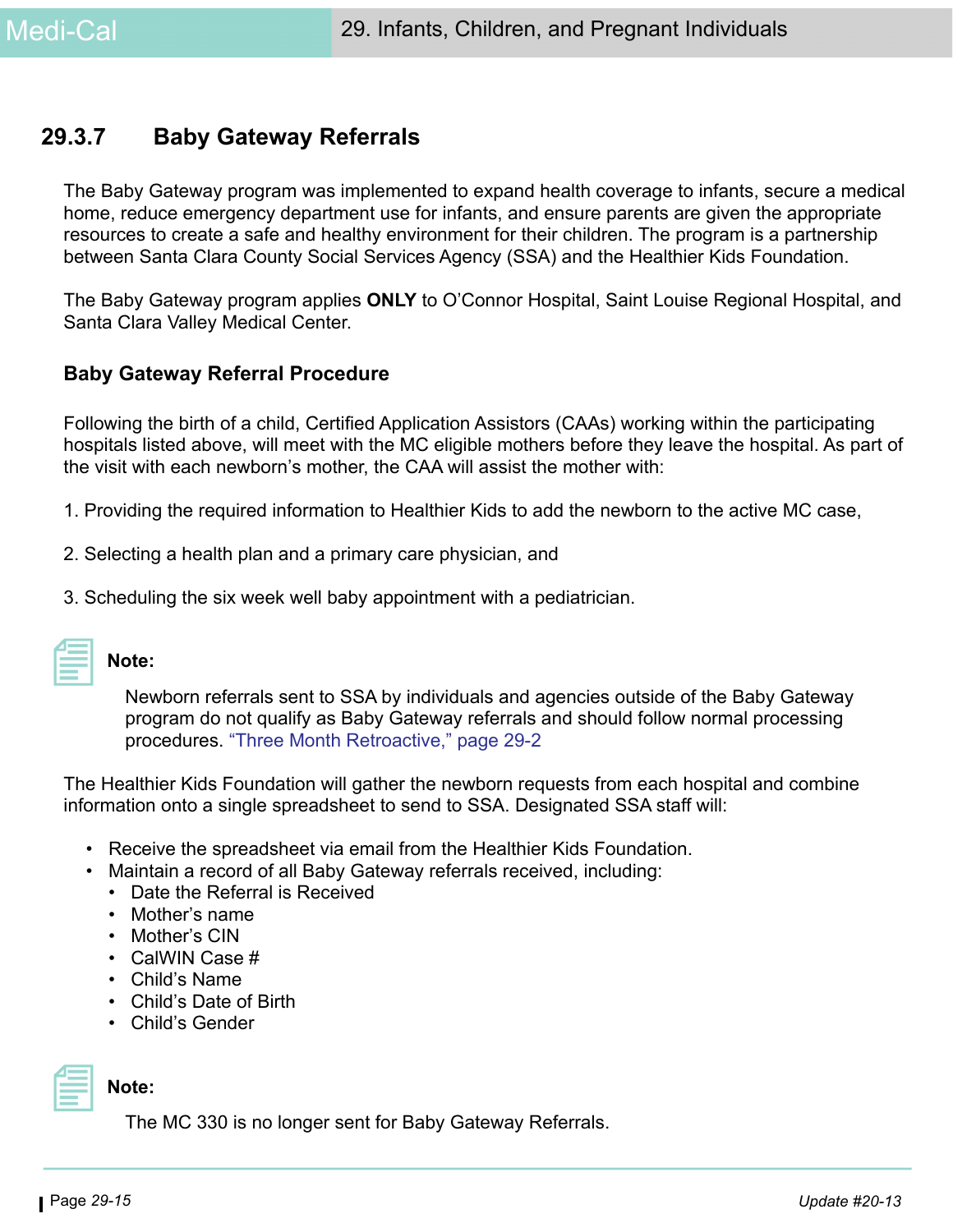## **29.3.8 Forwarding Referrals**

Baby Gateway referrals are forwarded as outlined in the table below.

#### **Table 76: Forwarding Baby Gateway Referrals**

| If                                                                                  | Then                                                                                                                                                                                                                                                                                                                       |
|-------------------------------------------------------------------------------------|----------------------------------------------------------------------------------------------------------------------------------------------------------------------------------------------------------------------------------------------------------------------------------------------------------------------------|
| An active MC case exists AND the<br>newborn is unknown,                             | Send the list of eligible names to clerical staff for ticket creation.<br>Note:<br>If a ticket was previously created and it has been more than 5<br>days and the child is still not active on MC send the spreadsheet<br>to the appropriate office's Management Analyst for follow up with<br>the assigned EW supervisor. |
| An active MC case exists AND the<br>newborn is known to CalWIN and<br>active on MC. | Return the CIN to the Healthier Kids Foundation.                                                                                                                                                                                                                                                                           |
| No MC case exists for the mother,                                                   | Return a "no match" response to the Healthier Kids Foundation.                                                                                                                                                                                                                                                             |

## **29.3.9 Baby Gateway Workflow**

#### **Table 77: Baby Gateway Work Flow**

| <b>Step</b> | Who                | <b>Action</b>                                                            |
|-------------|--------------------|--------------------------------------------------------------------------|
|             | Patient/<br>Mother | Provide CAA with required information to add the newborn to the MC case. |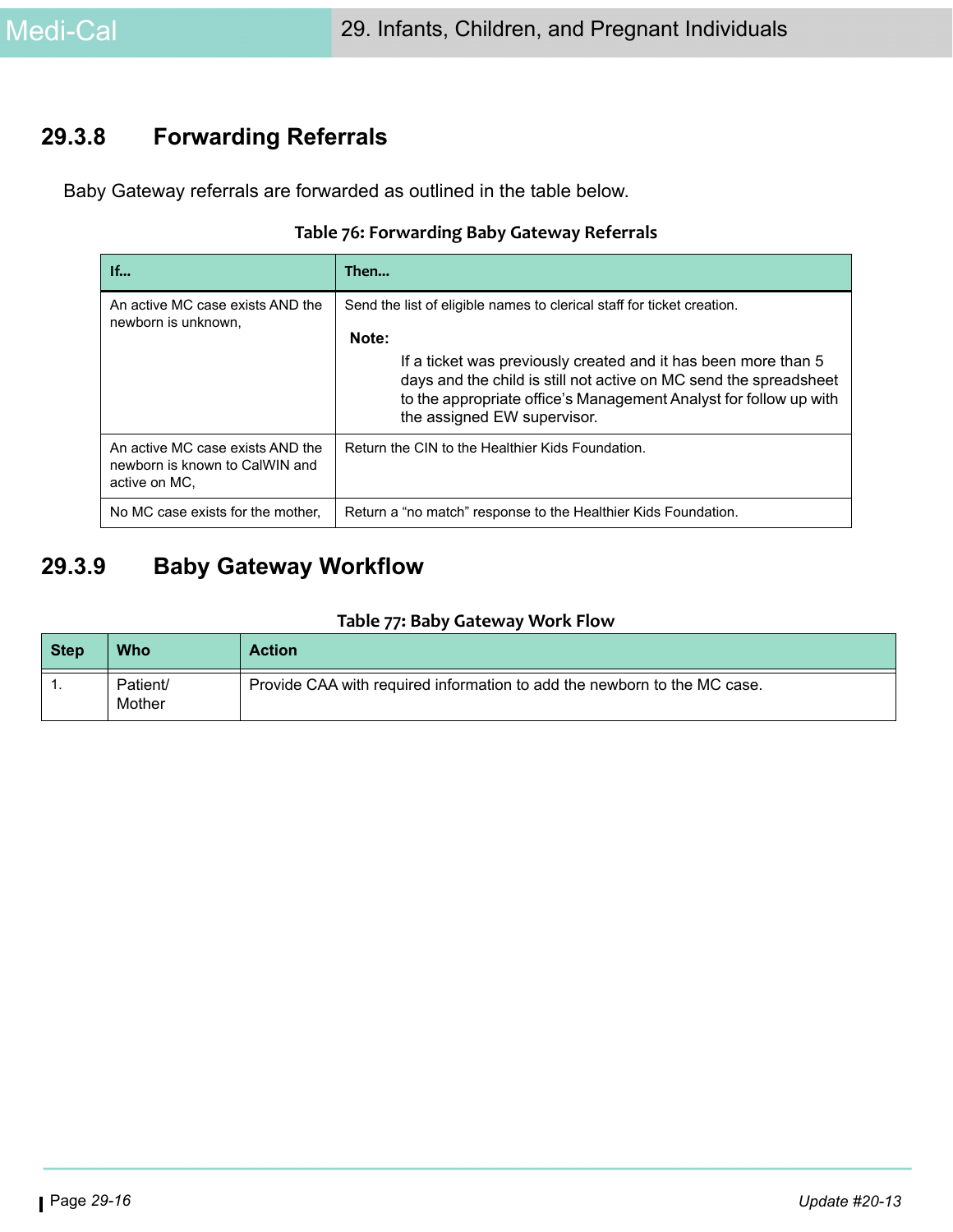| <b>Step</b> | <b>Who</b>                     | <b>Action</b>                                                                                                                                                                                                                                                                                                                                                                                                                                                                                                   |                                                           |                                                                                                                                                         |  |
|-------------|--------------------------------|-----------------------------------------------------------------------------------------------------------------------------------------------------------------------------------------------------------------------------------------------------------------------------------------------------------------------------------------------------------------------------------------------------------------------------------------------------------------------------------------------------------------|-----------------------------------------------------------|---------------------------------------------------------------------------------------------------------------------------------------------------------|--|
| 2.          | CAA                            | 1. Obtains a list of all MC Active mothers from the hospital.<br>2. Visits the client in the hospital.                                                                                                                                                                                                                                                                                                                                                                                                          |                                                           |                                                                                                                                                         |  |
|             |                                | If the                                                                                                                                                                                                                                                                                                                                                                                                                                                                                                          | Then                                                      |                                                                                                                                                         |  |
|             |                                | List is not available                                                                                                                                                                                                                                                                                                                                                                                                                                                                                           | Emails the SCD 115 to the Baby Gateway email at SSA.      |                                                                                                                                                         |  |
|             |                                | or the patient is not<br>on the list,                                                                                                                                                                                                                                                                                                                                                                                                                                                                           | Calls the OS III at SSA to verify MC status.<br>$\bullet$ |                                                                                                                                                         |  |
|             |                                |                                                                                                                                                                                                                                                                                                                                                                                                                                                                                                                 | status.                                                   | The OS III researches in CalWIN and MEDS to verify the client's MC                                                                                      |  |
|             |                                |                                                                                                                                                                                                                                                                                                                                                                                                                                                                                                                 | If the client is                                          | Then                                                                                                                                                    |  |
|             |                                |                                                                                                                                                                                                                                                                                                                                                                                                                                                                                                                 | Active on MC,                                             | Proceed with requesting the necessary<br>information and updating the Baby Gateway<br>spreadsheet.                                                      |  |
|             |                                |                                                                                                                                                                                                                                                                                                                                                                                                                                                                                                                 |                                                           | Send referrals to Healthier Kids Foundation.<br>$\bullet$                                                                                               |  |
|             |                                |                                                                                                                                                                                                                                                                                                                                                                                                                                                                                                                 | Not active on MC,                                         | Assists the client in completing the MC<br>application via Benefits CalWIN (BCW) and<br>obtaining the appropriate verifications for the<br>family unit. |  |
|             |                                |                                                                                                                                                                                                                                                                                                                                                                                                                                                                                                                 |                                                           | Note:                                                                                                                                                   |  |
|             |                                |                                                                                                                                                                                                                                                                                                                                                                                                                                                                                                                 | This application will follow regular<br>BCW process.      |                                                                                                                                                         |  |
|             |                                |                                                                                                                                                                                                                                                                                                                                                                                                                                                                                                                 |                                                           |                                                                                                                                                         |  |
| 3.          | <b>Healthier Kids</b>          | • Collects the newborn referral information from the participating hospitals.<br>• Combines all information onto one spread sheet.                                                                                                                                                                                                                                                                                                                                                                              |                                                           |                                                                                                                                                         |  |
|             | Foundation                     |                                                                                                                                                                                                                                                                                                                                                                                                                                                                                                                 |                                                           |                                                                                                                                                         |  |
|             |                                | Emails the Baby Gateway spreadsheet to designated SSA Staff once a week.<br>$\bullet$                                                                                                                                                                                                                                                                                                                                                                                                                           |                                                           |                                                                                                                                                         |  |
| 4.          | Designated SSA<br><b>Staff</b> | • Once a week, receive the spreadsheet from Healthier Kids Foundation.<br>• Performs data match to identify:<br>Child's CIN<br>Child's aid code<br>- Approval Date<br>- Known or Unknown to CalWIN<br>• Send the disposition of the referrals on a weekly basis to designated Healthier Kids Foundation staff<br>member.<br>Send unknown Baby Gateway newborn information to designated SSA Clerical staff.<br>Send referrals over 5 days, where the child is still unknown, to the appropriate district office |                                                           |                                                                                                                                                         |  |
|             |                                | Management Analyst.                                                                                                                                                                                                                                                                                                                                                                                                                                                                                             |                                                           |                                                                                                                                                         |  |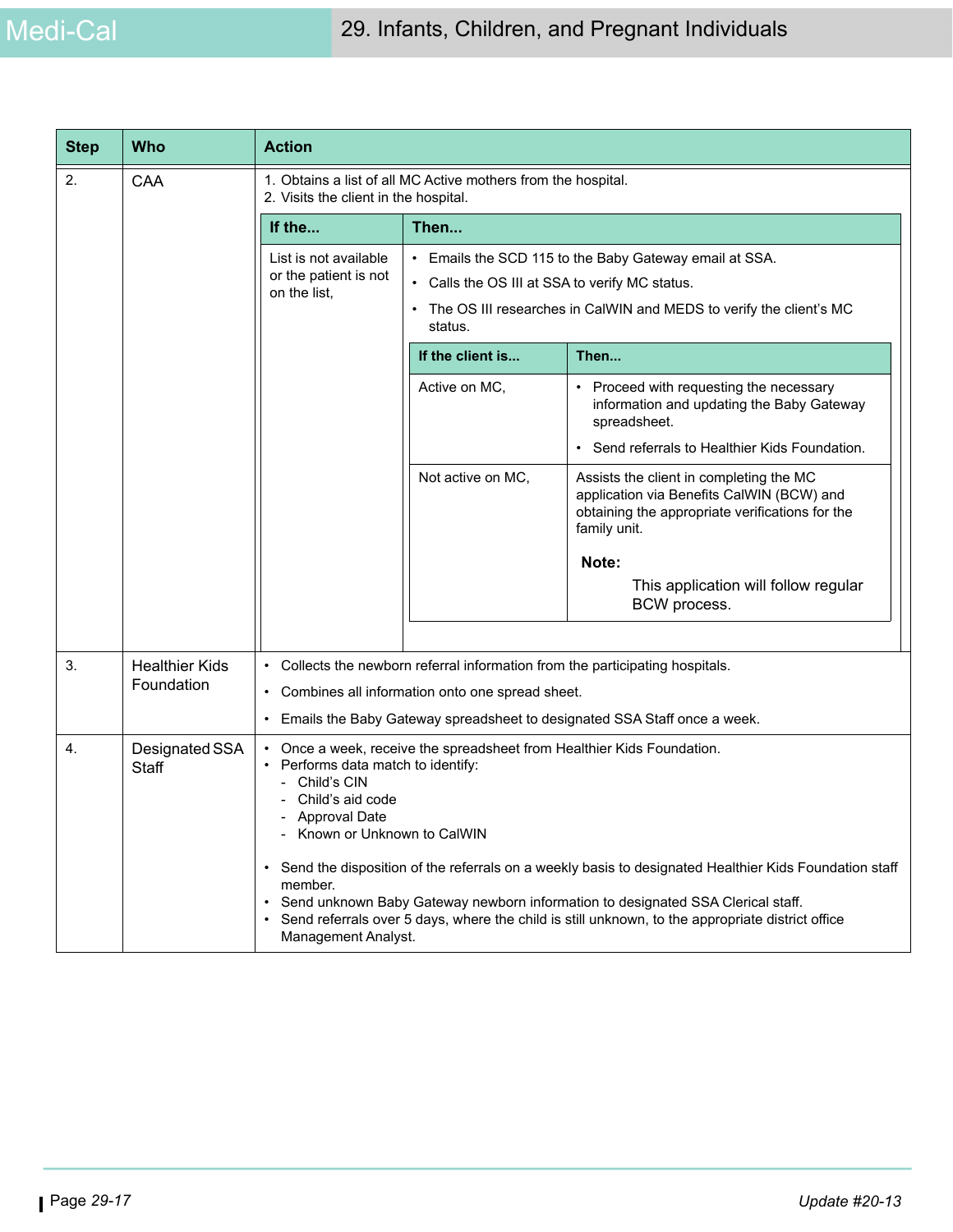| <b>Step</b>    | <b>Who</b>                          | <b>Action</b>                                                                                                                                                                                                                            |
|----------------|-------------------------------------|------------------------------------------------------------------------------------------------------------------------------------------------------------------------------------------------------------------------------------------|
| 5.             | Designated<br><b>Clerical Staff</b> | IDs the mother's active MC case.<br>Note:                                                                                                                                                                                                |
|                |                                     | Per policy refer cases with Foster Care and the Adoption Assistance Program to the<br>Foster Care Bureau via FosterCareProcessing@ssa.sccgov.org                                                                                         |
|                |                                     | Creates an "Urgent" TMT for each newborn referral to assign the add-a-person task to the assigned<br>EW or Unit.                                                                                                                         |
|                |                                     | Note:                                                                                                                                                                                                                                    |
|                |                                     | The Foster Care Bureau will create the Foster Care TMT. Refer to Foster Care<br>Handbook "Infants Born to Youth in FC and Kin-GAP," page 33-16,<br>"Deemed Eligibility for Infants Born to Mother Receiving AAP Benefits,"<br>page 33-46 |
| 6.             | EW                                  | Receives "Urgent" "Baby Gateway" add-a-person TMT.<br>$\bullet$                                                                                                                                                                          |
|                |                                     | Within 5 working days of receiving the TMT, adds the newborn to the MC case, per established<br>$\bullet$<br>business process.                                                                                                           |
|                |                                     | If the child's tax filing information is unavailable:                                                                                                                                                                                    |
|                |                                     | - Request the information from the mother. Do not delay benefits for the child, if unavailable, enter<br>the child as a non-filer in the Display Tax Filer Detail window.                                                                |
| 7 <sub>1</sub> | <b>EW Supervisor</b>                | Monitor all Baby Gateway assignments to ensure a 5 business day turn around for add-a-person. If the<br>baby is not added within 5 business days of assignment, communicate with the worker to expedite the<br>process.                  |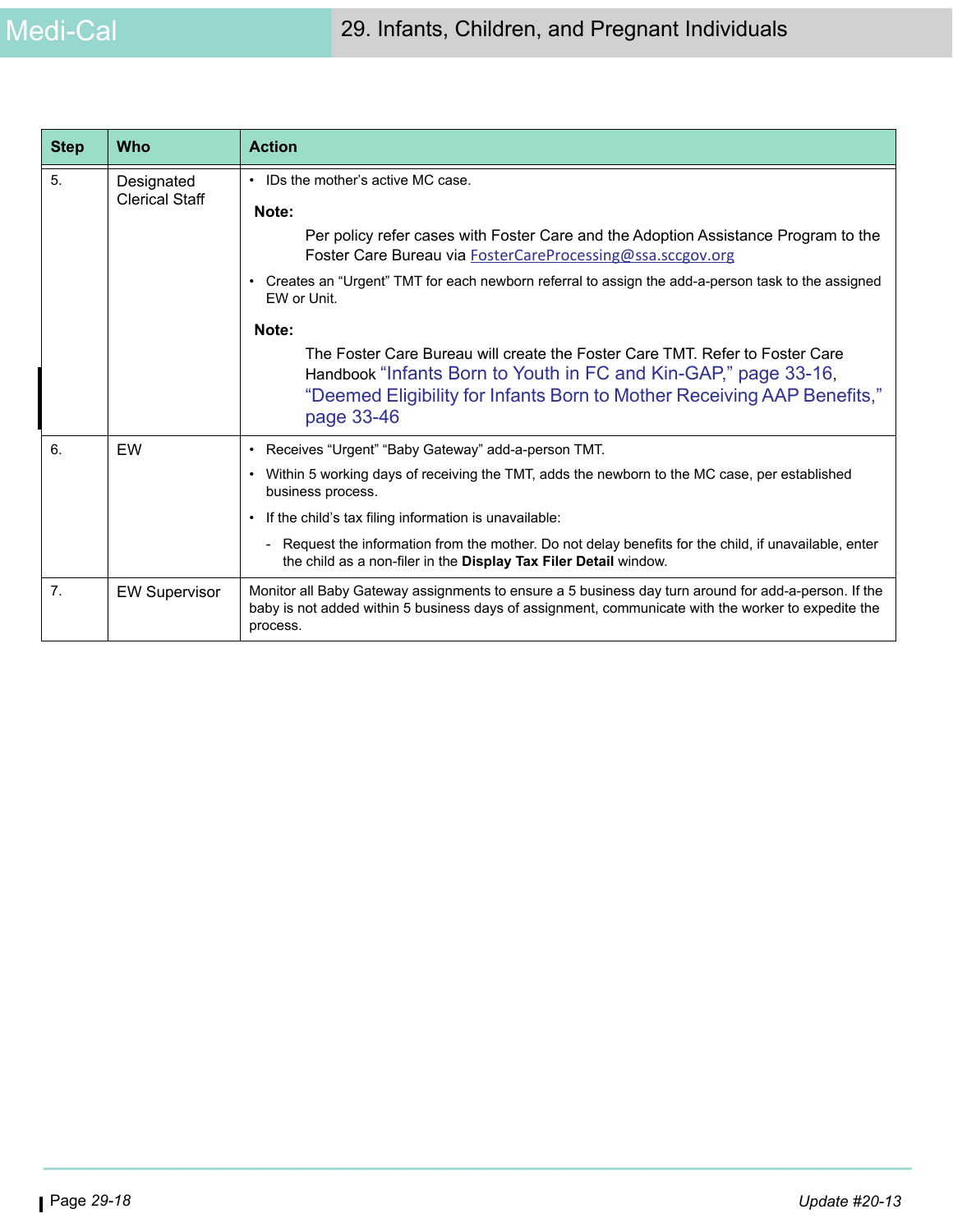## **29.3.10 Expedited Enrollment**

MC eligibility for infants may be established through receipt of:

- A Newborn Referral Form (MC 330)
- Telephone Call
- Letter,
- Fax, or
- Other Contact.

The information provided must include sufficient information to link the infant to the mother's MEDS record or an open MC case.

The minimum basic information required for the mother is the Benefits Identification Card (BIC) or SSN. The required information for the infant is the name, gender and date of birth.

EWs are not to request the following items to add the DE infant:

- Birth Certificate
- Social Security Number
- Income documentation
- Immigration Status Form (MC 13), or
- "Medical Support Questionnaire" (CW 2.1/CW 2.1Q).

**Note:** 

NOTE: A medical support referral must be made on the infant once the mother's 60 day postpartum period has ended if there is an absent parent.

If the information in CalWIN/MEDS indicates the mother's case is closed, the infant's MC must be approved effective the month of birth through the current month as long as the mother was MC eligible at the time of birth.

# **Note:**

A DE infant who is no longer a California resident must be discontinued. A ten day notice of action (NOA) is not required.

## **29.3.11 Change in County of Residence**

A change in county of residence within California does not affect the infant's DE. When an ICT is received, the EW must review the information in the case file from the Sending County and continue the infant's DE. If there are changes to the family's circumstances that may affect the DE infant, the Receiving County will review and make the necessary changes.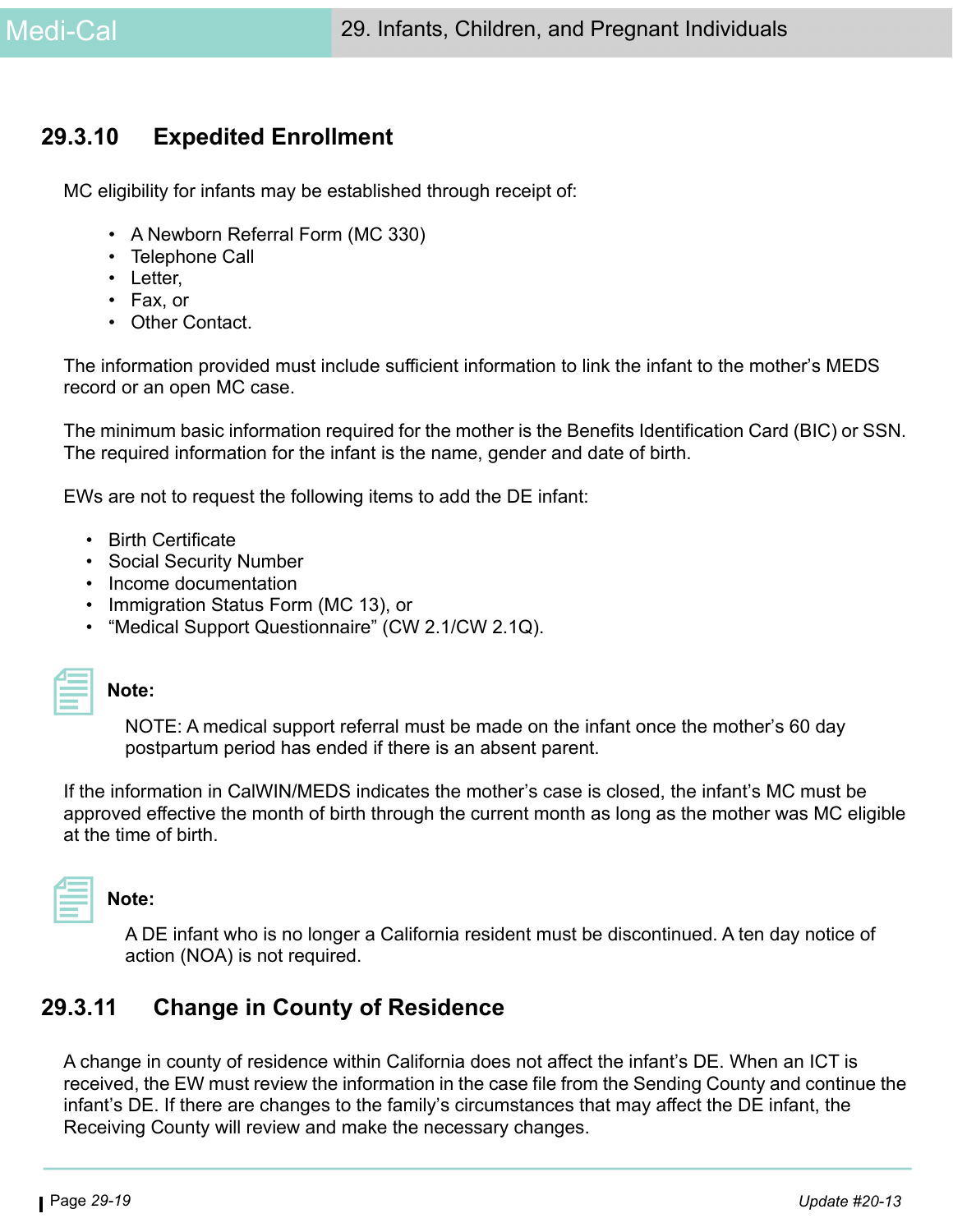## **29.3.12 Resetting RD when Family Members are Discontinued**

When a negative action is taken on a case with a deemed infant, the infant must retain the same level of benefits until their first birthday. When the rest of the household is discontinued, the RD must be updated to the infant's first birthday so the infant's eligibility can be reevaluated once he/she is no longer deemed.

## **29.3.13 Discontinued Family Reapplies During SB 87 Process**

If during the SB 87 process for the DE infant, or at any time prior to the end of the infant's DE period, any discontinued family members wish to reapply for MC, a new application must be completed to obtain information to determine the family's eligibility. However, do not delay the infant's eligibility determination if information is available for the infant to continue MC under another program. Instead, grant the infant's eligibility without regard to the pending application of the other family member(s). When the family's new eligibility is determined, add the infant in the family's case as an eligible MFBU member with the same RD date of the family.

## **29.3.14 Rescind DE Due to Whereabouts Unknown**

When a family with a DE infant is discontinued for whereabouts unknown and later the family reestablishes contact, reinstate DE for the infant, for any months discontinued due to whereabouts unknown, unless the family lost California residency.

# **29.4 CHDP Gateway DE Infant Enrollment Process**

The state Department of Health Care Services (DHCS) implemented a method to grant immediate full-scope presumptive eligibility to infants through the CHDP Gateway electronic enrollment process when the mother is receiving MC in the month of birth. Based on an initial income screening, deemed eligible infants immediately receive full scope Medi-Cal coverage retroactive to the month of birth under Aid Code 8U (zero SOC) or 8V (SOC) instead of the standard CHDP Gateway Aid Code 8W.

DE continues until an eligibility determination is completed and MC is either approved under a different Aid Code or a denial/discontinuance is reported to MEDS.



#### **Note:**

These infants may be known to us as unborns.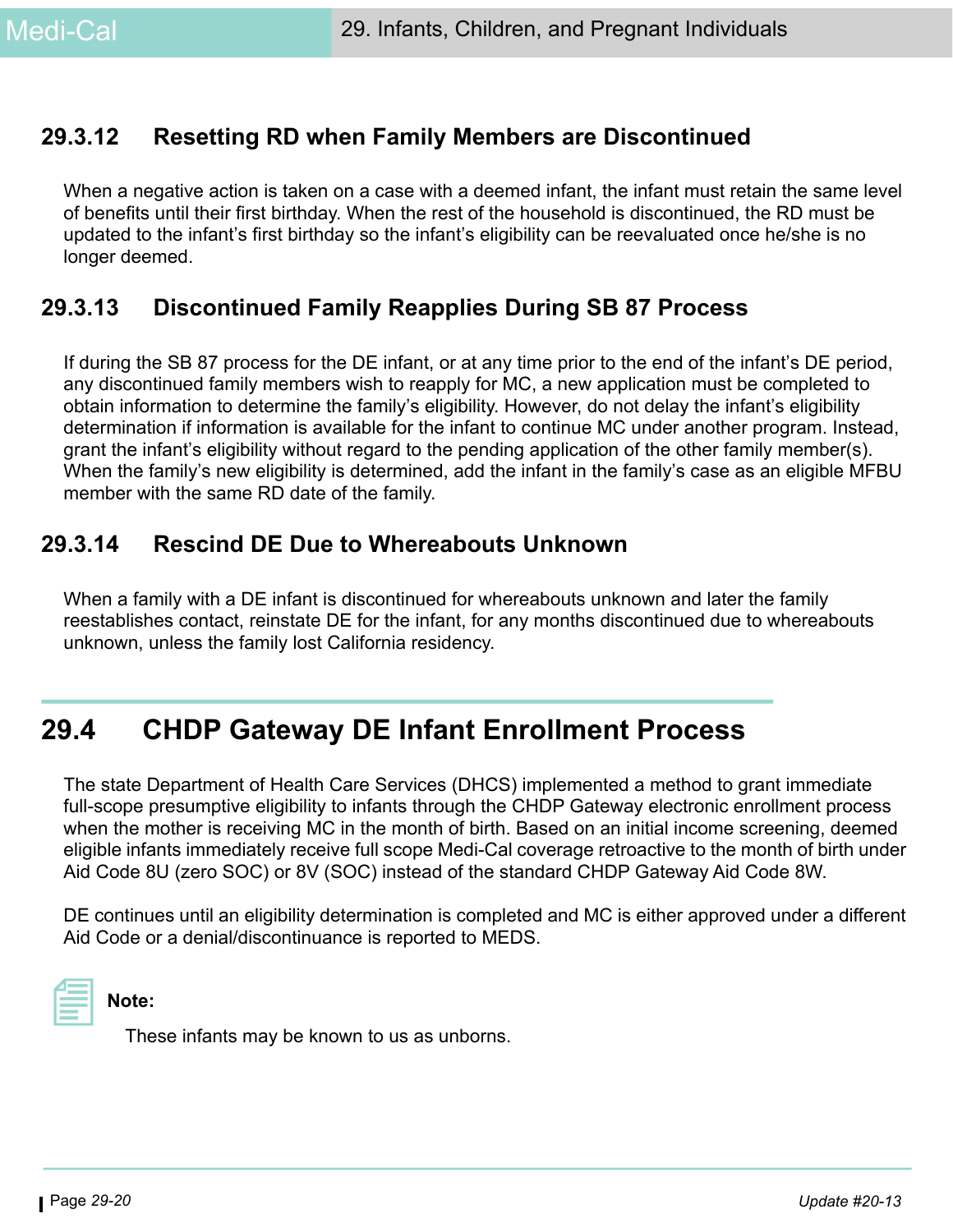## **29.4.1 MEDS Alerts**

MEDS alert 9034 and 9535 will be issued when an existing case is identified. The EW must review the mother's case to determine if DE or some other MC program is appropriate. If the case is closed, it must be re-opened and the infant's eligibility must be determined.



#### **Note:**

An application will not be received from the Single Point of Entry (SPE) on these infants and we cannot require an application for the infant.

EWs must follow the steps below to clear these records:

| If the Infant is                                                                                                      | Then the Worker must                                                                                                                                                                                                                                                                                                         |
|-----------------------------------------------------------------------------------------------------------------------|------------------------------------------------------------------------------------------------------------------------------------------------------------------------------------------------------------------------------------------------------------------------------------------------------------------------------|
| Already active in a case under the same                                                                               | Determine the infant's MC eligibility from the date of birth, and<br>$\bullet$                                                                                                                                                                                                                                               |
| MEDS ID,                                                                                                              | Complete an SCD 1296 requesting an AP 18 transaction to deny the<br>$\bullet$<br>application (which will terminate Aid Code 8U/8V). Use the existing<br>14-digit County ID; Application Flag "P", and Denial Code "L" (for an<br>existing MC recipient).                                                                     |
| Already active in a case under a <b>different</b>                                                                     | Determine the infant's MC eligibility from the date of birth, and<br>$\bullet$                                                                                                                                                                                                                                               |
| MEDS ID,                                                                                                              | Complete an SCD 1296 requesting an EW 11 transaction to combine<br>$\bullet$<br>the two MEDS records, and an AP18 transaction to deny the<br>application and terminate Aid Code 8U/8V. Use the existing 14-digit<br>County ID, Application Flag "P", and Denial Code "L".                                                    |
| Not active, and he/she meets the criteria for<br>Deemed Eligibility,                                                  | • Add the infant to the mother's case and report it to MEDS using the<br>child's existing CHDP Gateway MEDS ID.                                                                                                                                                                                                              |
| [Refer to Section 22.1.4]                                                                                             | Once the child is active on MEDS with the ongoing Medi-Cal Aid Code,<br>$\bullet$<br>MEDS will terminate the 8U/8V record automatically<br>(The Name, DOB and SSN MUST match to capture the same record).                                                                                                                    |
| Not active, and he/she does not meet the<br>criteria for Deemed Eligibility (e.g., does not<br>live with the mother), | Complete an SCD 1296 requesting an AP 18 transaction to deny the<br>$\bullet$<br>application and terminate Aid Code 8U/8V. Use the following County ID<br>format:<br>43-IE-xxxxxxx-y-zz*, and Application Flag "F."<br>NOTE: Refer to the Users Guide or MEDS Quick Reference Guide for<br>the appropriate MEDS denial code. |

**\*** xxxxxxx = the CalWIN Case Number

- \* y= the Last Digit of the FBU
- $*$  z = the Person Number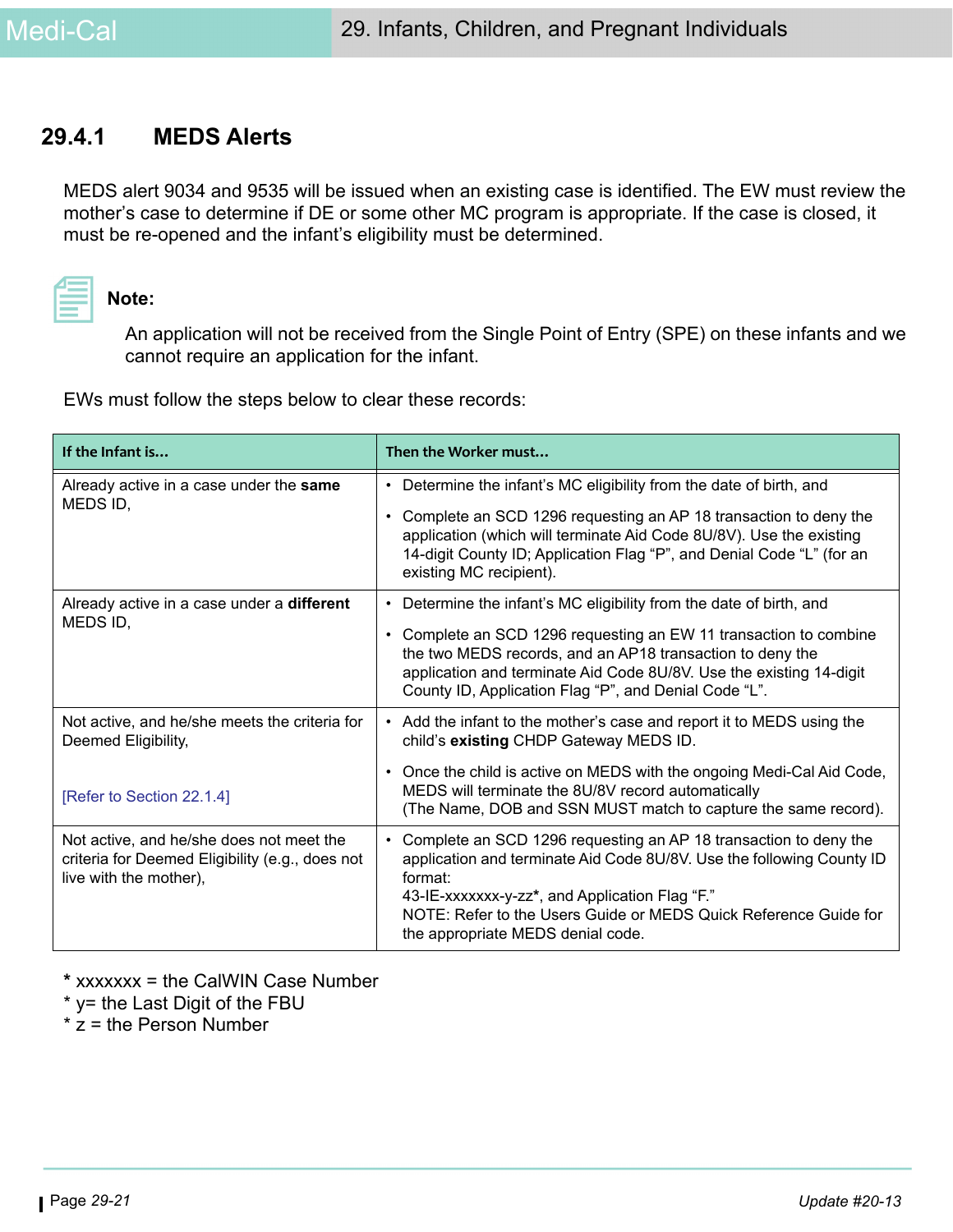**Note:** 

When adding a newborn to a CalWORKs case, follow procedures for the Beginning Date of Aid for Newborns in the CalWORKs Handbook.

## **29.4.2 Exception Eligibles Report**

These records will be added to the monthly Exception Eligibles report, if left uncleared. Infants will remain active in Aid Code 8U/8V until his/her first birthday, at which time an eligibility determination will be required for the infant, even if the case is closed.



**Note:** 

The mother's CIN appears on the daily worker alert but not on the Exception Eligibles report. Using the daily worker alerts to initiate the follow-up process for these DE infants facilitates the process of linking the infant to the mother's case and reporting the final determination to MEDS. Once MEDS receives the determination, the infant's record is automatically removed from the EE report.

# **29.5 Continuous Eligibility for Children (CEC)**

CEC ensures that all children under age 19 who are determined eligible for zero SOC MC maintain eligibility until the next annual redetermination or the child turns 19, whichever occurs first. All adverse changes in financial eligibility income, property, including a change in maintenance need levels, are disregarded until the CEC period ends.

## **29.5.1 CEC Program Eligibility Rules**

The following eligibility rules apply to the CEC program:

- The CEC period begins at the first month of MC eligibility for all categories of zero SOC MC, including cash-based categories.
- Any changes in family income, assets or other circumstances reported by the family during the CEC period, which would otherwise move a child under age 19 from:
	- Zero SOC category (including MAGI aid codes) to a SOC category
	- Zero SOC category (including MAGI aid codes) to a Premium aid code,
	- Zero SOC eligibility (including MAGI aid codes) to ineligibility.
- The CEC period continues for up to 12-months, and ends the last day of the month in which the annual redetermination (RD) is due, or when the child turns age 19, whichever occurs first.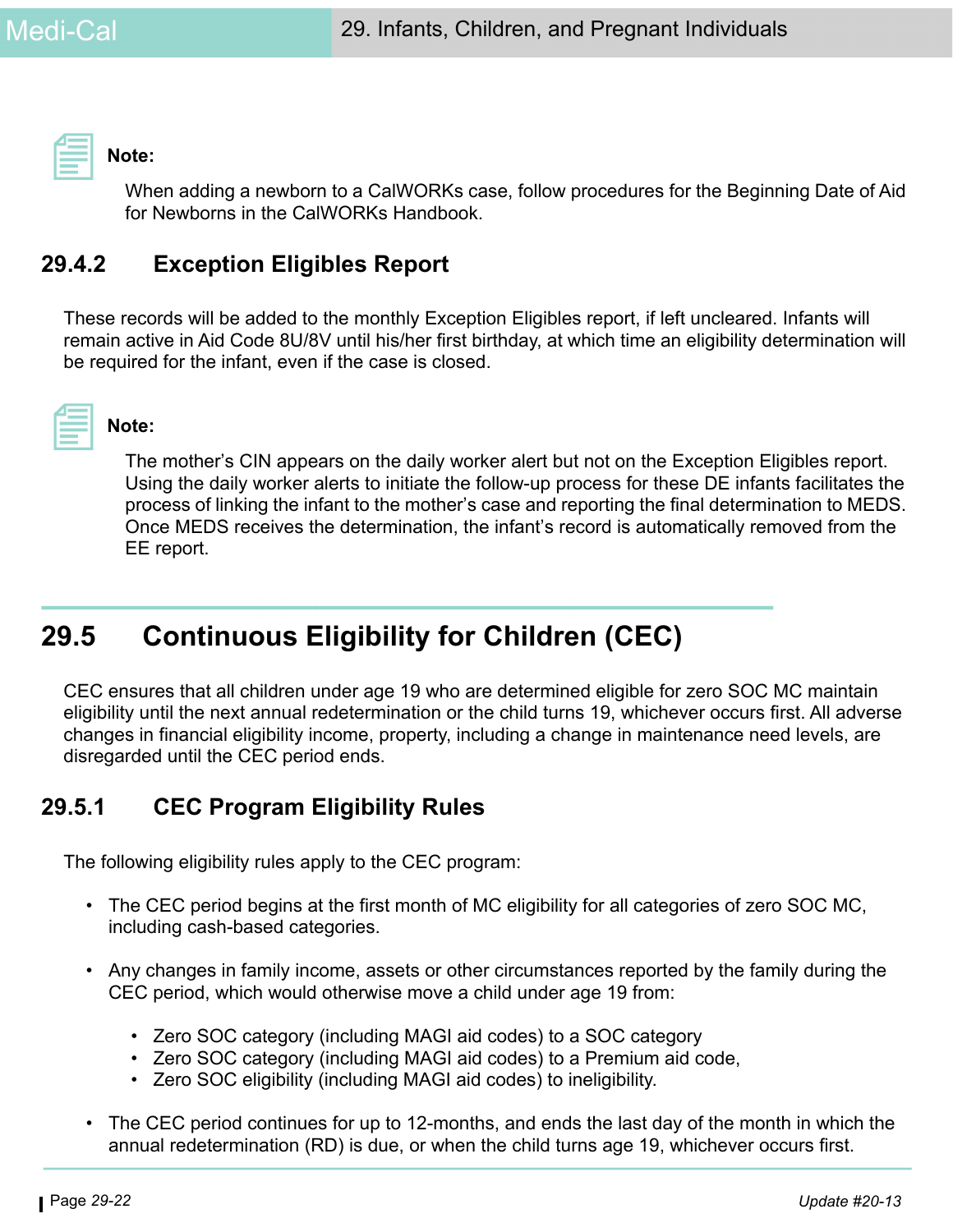• Independent minors living on their own, away from parents (under age 19) are entitled to CEC.

## **29.5.2 CEC Exceptions**

CEC does not apply in the following circumstances:

- A child receiving Minor Consent services
- A child becomes incarcerated
- In the event of death
- The family/child moves out of state.
- A break in aid of more than one month.

## **29.5.3 The 12 Month CEC Period**

The CEC period is always twelve months. The CEC period begins with the first month of an initial zero SOC (or MAGI) eligibility determination or the first month impacted by an annual redetermination, and ends with the last month covered by that determination, or the child's 19th birthday, whichever occurs first.The month impacted by the annual redetermination is the month following the month in which the annual redetermination is completed. CEC can begin at any time during the CEC period after the first zero SOC month.



#### **Example:**

An annual redetermination conducted in April impacts the month of May. The CEC period runs from May to the end of the following April.

## **29.5.4 Guaranteed CEC Period**

The CEC guaranteed period is within the CEC period, but must begin with a zero SOC month. CEC can only be triggered following a change from zero SOC MC to either a SOC or ineligibility. The months from the time of the zero SOC determination until the next annual redetermination are referred to as the CEC guaranteed period.

If the initial eligibility determination or the annual redetermination results in coverage for zero SOC Medi-Cal, the CEC period and the CEC guaranteed period start at the same time. The CEC period and the CEC guaranteed period always end at the time of the next annual redetermination.

During the CEC guaranteed period, any change in family income, assets, or other circumstances resulting in a SOC or ineligibility is disregarded for the child but not for the adult family members. The child is place into CEC and continues to receive zero SOC MC for the remainder of the 12 month CEC eligibility period.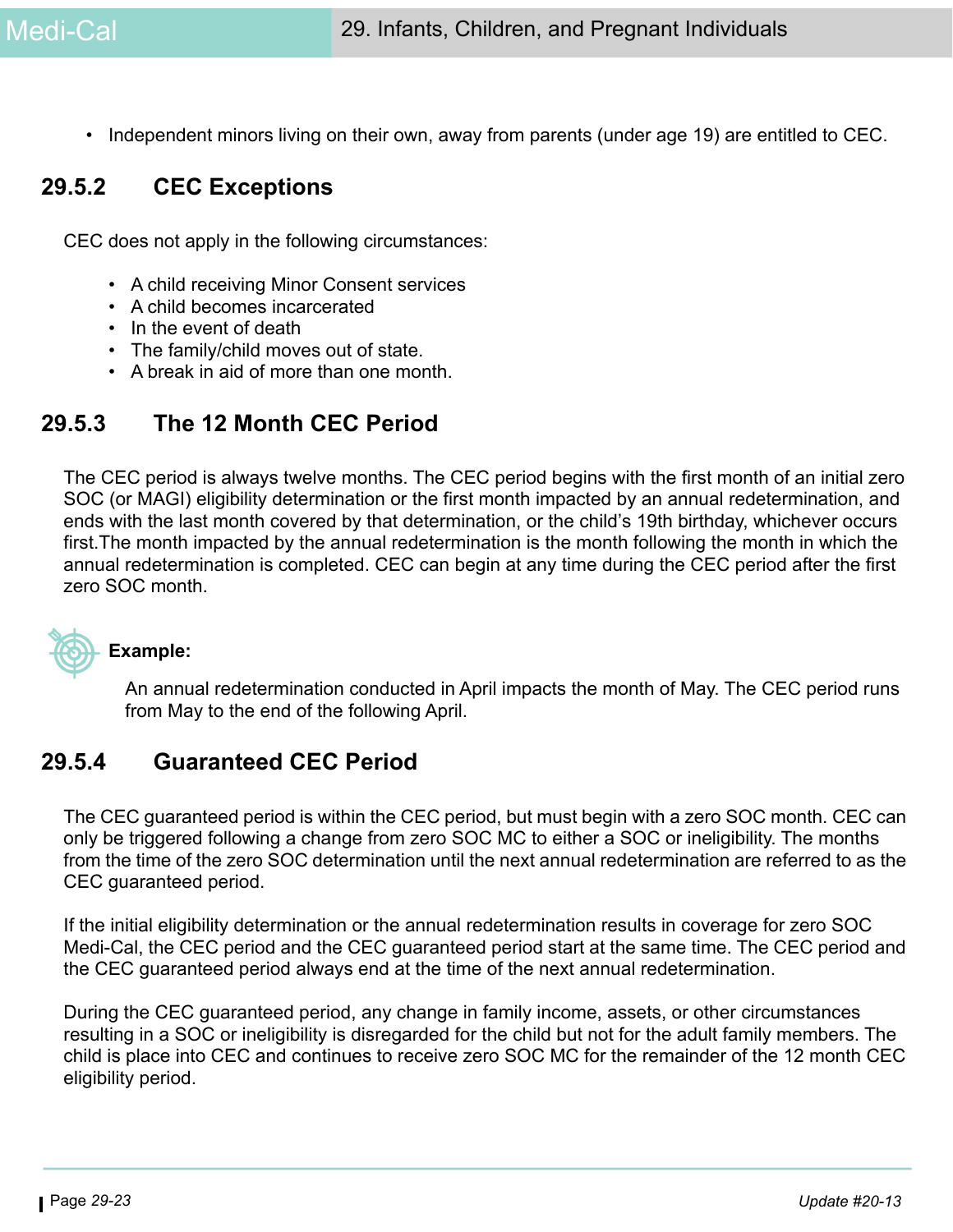The zero SOC determination is not limited to determinations at initial eligibility or at annual redetermination, however, it can begin no earlier than the first month impacted by an initial eligibility determination or an annual redetermination.

## **29.5.5 CEC Aid Codes**

Most children on Non-MAGI aid codes will remain on the same aid code throughout the CEC period, however, there are some instances where a child can no longer stay on that aid code and the CEC aid codes must be utilized (ex: TMC). The Non-MAGI CEC zero SOC Aid Codes are as follows:

| Table 29-5: CEC Aid Codes |  |  |
|---------------------------|--|--|
|---------------------------|--|--|

| <b>Aid Code</b> | <b>Description</b>                                                                             |
|-----------------|------------------------------------------------------------------------------------------------|
| 7J              | Full Scope coverage to qualified children under age 19(Citizen/Legal Immigrant)                |
| 7K              | Restricted coverage to qualified children under 19 without satisfactory immigration<br>status. |

There is not a specific CEC aid code for MAGI individuals. Due to system limitations, MAGI children eligible for CEC must remain on Soft Pause through the end of their CEC period.

#### **CEC Individuals on Soft Pause who Age Out of their Aid Code**

When a MAGI child is on Soft Pause and reaches the age limit for their current aid code, system functionality does not allow the aid code to be changed and remain on Soft Pause. A Burman Hold will be placed on these individuals in MEDS, however, this should not cause an issue with access to care. If the client indicates that they were denied services, check the MOPI screen in MEDS for the specific service month. If no eligibility appears in MOPI but there is eligibility on the INQM (Q1, Q2, etc.) screen, review the case and create a GadWIN ticket if necessary. The Burman Hold must not be lifted.

## **29.5.6 Changes Reported During The CEC Period**

MC recipients are still required to report information which may affect the determination of eligibility (i.e., change in family/tax household composition, income or property) within ten calendar days following the date the change occurred. This requirement has not changed. However, any changes reported must not be used to adversely affect a child's eligibility during the CEC period.



#### **Note:**

If the change in family circumstances causes the child to be moved to a different zero SOC MC category, the EW must authorize the change. The child would continue to be protected by CEC under the new category until redetermination.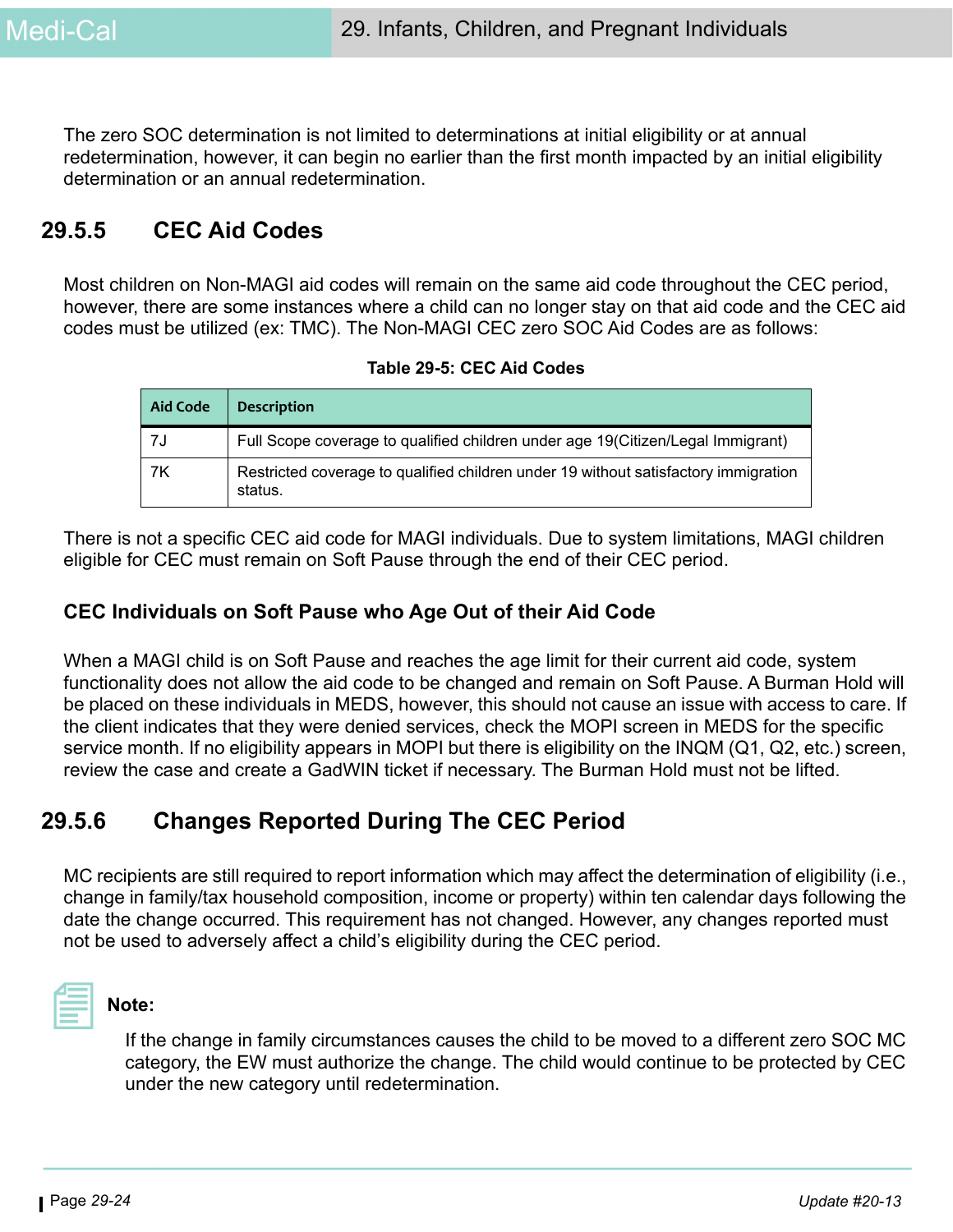#### **Decrease in Income Reported in SOC Month Prior to Annual RD**

If the family reports a decrease in income for any month prior to the annual RD that results in the child's eligibility for a zero SOC program, then the guaranteed CEC period based on that report is triggered and continues through the next annual RD.

## **29.5.7 Annual Redetermination Following a Period of CEC**

EWs must take appropriate action based on the information gathered during the redetermination process.

| If the redetermination results in                                                                            | Then                                                                                              |
|--------------------------------------------------------------------------------------------------------------|---------------------------------------------------------------------------------------------------|
| The family income level permits the child to continue<br>to be eligible for a zero SOC (or MAGI) MC program, | The child is placed into that program, and a new<br>CEC period begins.                            |
| The family income level gives the child a SOC,                                                               | A new CEC period does not begin until the child is<br>determined eligible for a zero SOC program. |
| Total ineligibility for all MC programs,                                                                     | The child must be discontinued.                                                                   |

#### **Table 29-6: Annual Redetermination Following a Period of CEC**

## **29.5.8 CEC Retroactive Eligibility**

Applicants and recipients have up to one year to apply for retroactive MC coverage, and must be evaluated for any or all months within the 3-month retroactive period when requested. If a child is determined eligible for a zero SOC MC (or MAGI MC) program in one of the three retroactive months, then CEC applies beginning the first day of the month in which the child is determined eligible.

#### **SOC in Month of Application and Zero SOC in Retroactive Month**

When it is determined there is a SOC in the month of application, but there is eligibility for zero SOC (or MAGI) in a retroactive month, the guaranteed CEC period is based on the retroactive zero SOC month, and runs for a period of 12-months.



#### **Example:**

A family applies for MC in August and also applies for retroactive benefits for June and July. They have a zero SOC for June and a SOC for July and August. In this instance, the guaranteed CEC period for the child starts in June, the month that zero SOC begins, and continues through May. The adult family members would remain on SOC MC.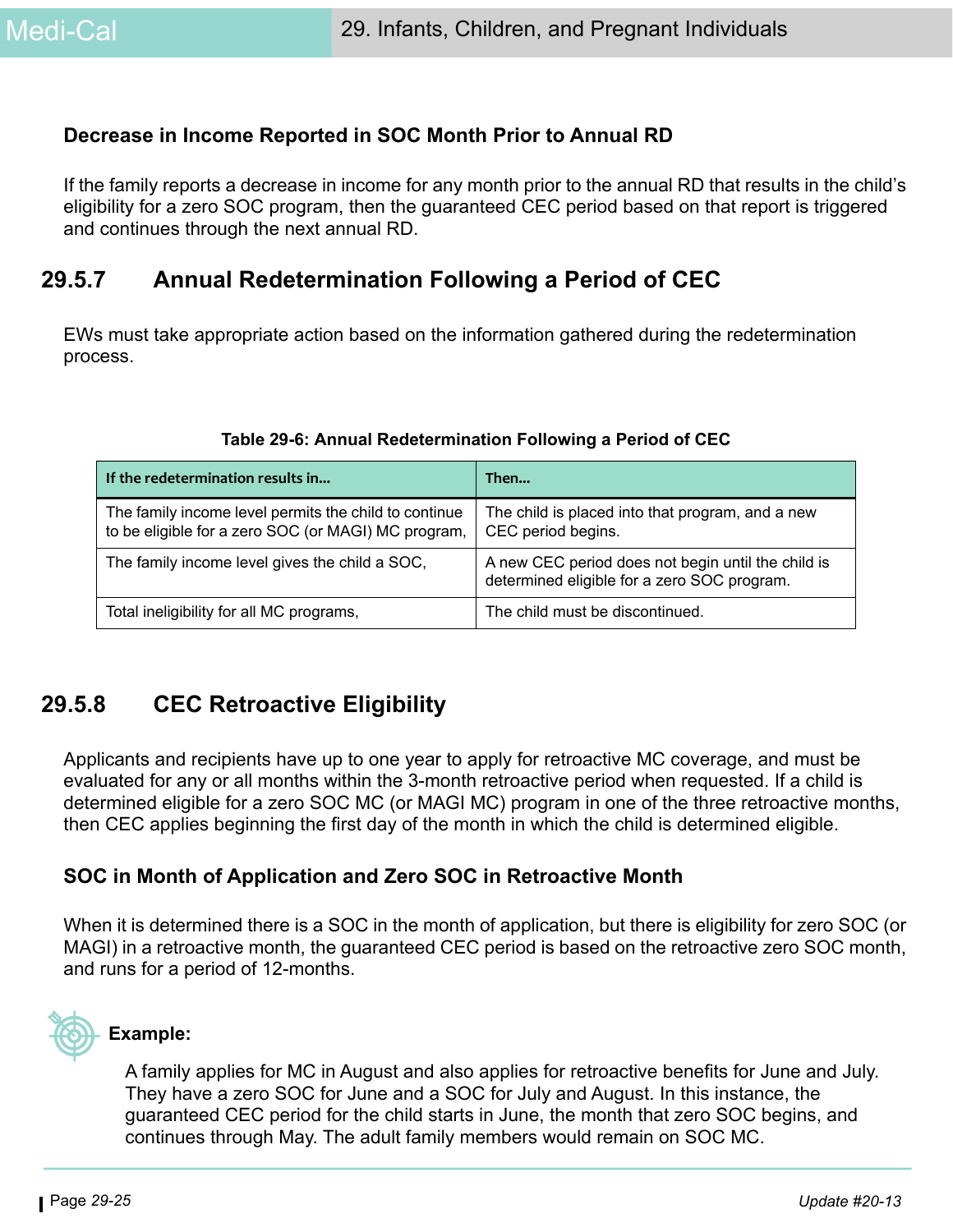#### **Eligibility Established Prior to Retroactive Request**

A late retroactive request and subsequent CEC eligibility changes the eligibility previously determined in the months already established.

#### **CEC Begins in a Retro Month/CEC Guaranteed Period Ends Prior to RD**

When CEC is based on a zero SOC month in the 3-month retroactive period prior to the month of application, the CEC guaranteed period will end before the annual RD 12 months from the date of the application. In this situation, the CEC guaranteed period extends to the annual RD. When the retroactive CEC guaranteed period ends, the guaranteed CEC period based on the month of application is still in effect. The child will have been covered by CEC from the applicable retroactive month to the annual RD.



#### **Example:**

A family applies for a child in June 2017 and the child is eligible for the 133% FPL program. Retroactive coverage is also requested for May 2017 and the child is eligible for the Income Disregard program. The child is covered by a CEC guaranteed period based on the child's retroactive zero SOC eligibility from May 2017 through April 2018. In addition, the child is covered under a CEC guaranteed period from June 2017 through May 2018, based on the initial zero SOC eligibility in June 2017. This child's CEC period runs continuously from May 2018 through June 2018.

### **Note:**

When the guaranteed CEC period is based on a retroactive zero SOC month, and the family reports a decrease in income for any month prior to the annual RD that results in a child's eligibility for a zero SOC program, then the child's guaranteed CEC period based on that report is triggered and lasts until the annual redetermination. The child has CEC until the annual RD, even though the retroactive CEC period has ended.

## **29.5.9 CEC for Infants Under Age One**

Currently, infants under age one who are born to MC eligible mothers are deemed eligible for full-scope, zero SOC MC without an application, and remain MC eligible under the DE program for one year, regardless of any family income or resource changes during that period. DE takes precedence over the CEC program.



Infants whose DE ends because they are no longer living with the MC eligible mother are eligible for CEC.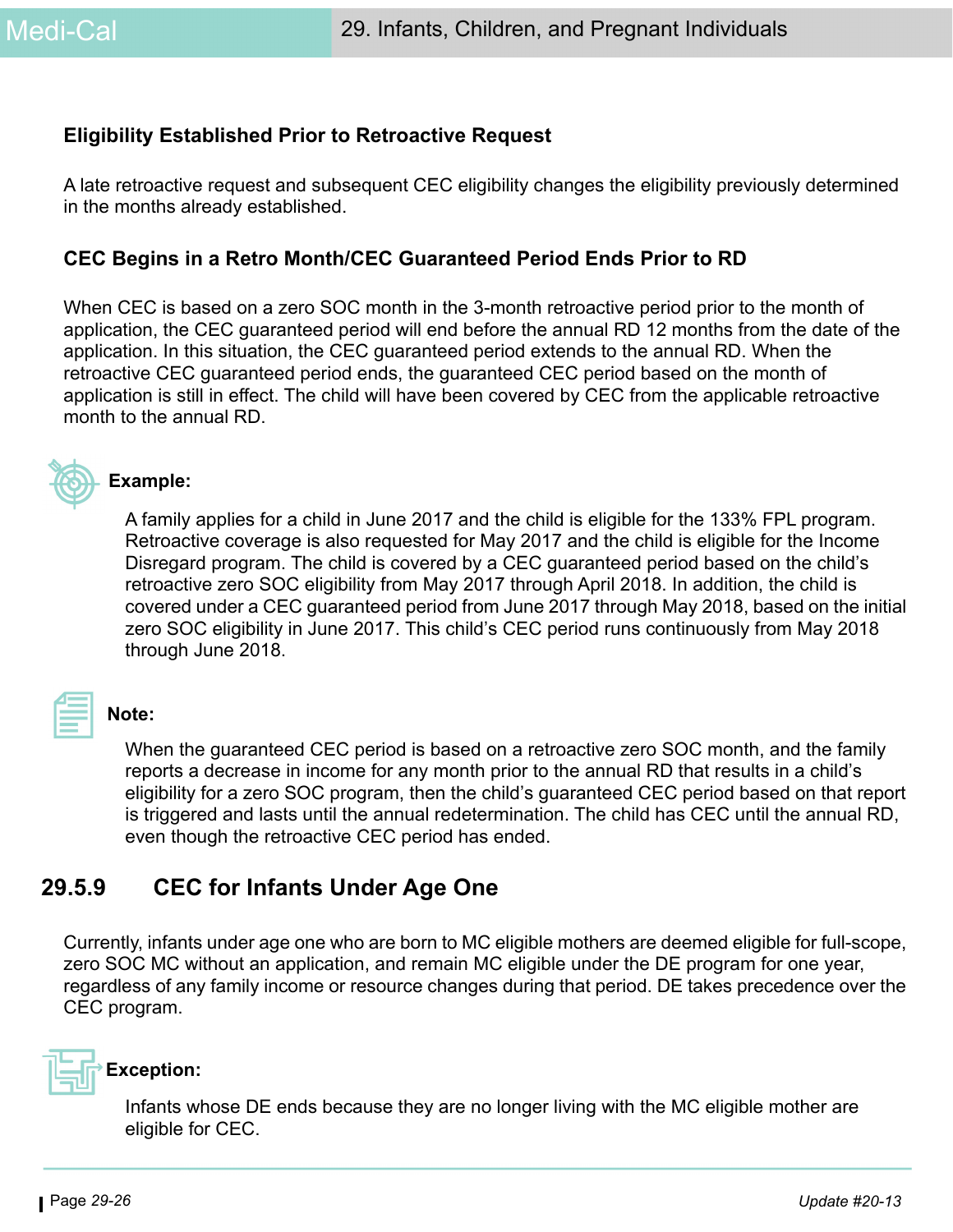## **29.5.10 Children Discontinued from CalWORKs**

When a child is terminated from CalWORKs and there is no longer eligibility for cash-based MC, EWs must first determine if the child qualifies under any other zero SOC MC program, including TMC, and place the child in that appropriate Aid Code.

- If the child is not eligible for any other zero share-of-cost Medi-Cal program, he/she must be placed in a CEC Aid Code.
- CEC begins with the first month of initial eligibility or the first month impacted by an annual redetermination of eligibility, whichever is later.
- CEC ends 12-months from the initial CalWORKs application or annual RD.

## **29.5.11 Children Losing Foster Care Eligibility**

A child receiving Foster Care (FC) and/or Kin-GAP is eligible to receive MC benefits under CEC if he/she is not eligible for any other zero SOC MC Program.

| 2009년 - 대한민국의 대한민국의 대한민국의 대한민국의 대한민국의 대한민국의 대한민국의 대한민국의 대한민국의 대한민국의 대한민국의 대한민국의 대한민국의 대한민국의 대한민국의 대한민국의 대한민국의 |  |  |
|---------------------------------------------------------------------------------------------------------------|--|--|
| <b>Service Service</b>                                                                                        |  |  |
|                                                                                                               |  |  |
|                                                                                                               |  |  |
|                                                                                                               |  |  |
|                                                                                                               |  |  |
|                                                                                                               |  |  |
|                                                                                                               |  |  |
| _______                                                                                                       |  |  |
|                                                                                                               |  |  |
| ________                                                                                                      |  |  |

## **Note:**

The FFY Program takes priority over CEC. Children who were in FC on their 18th birthday are eligible to receive zero SOC MC until their 26th birthday. These children must be transferred into the FFY Program.

CEC applies whenever a child under 19 loses Foster Care eligibility and does not qualify for the Extended MC Eligibility for Former Foster Youth (FFY) program. The child is entitled to CEC until the next annual redetermination, which is 12 months from the last Foster Care RV. The Foster Care EW will transition the child to the CEC program after being discontinued from Foster Care without requiring a new application. An MC-only case must be established for each CEC child until the end of the CEC period, unless the child moves out of state or requests discontinuance.

[Refer to Foster Care Handbook Section 29.5]

## **29.5.12 Children Losing SSI Cash-Based Medi-Cal**

Children losing SSI cash-based benefits continue to receive zero SOC MC (or MAGI) benefits under the *Craig vs. Bontá* lawsuit until an eligibility determination for ongoing MC is completed.

## **29.5.13 CEC Procedures**

When CEC is triggered, children must either remain on a current zero SOC (or MAGI) program, if applicable, or transferred to the appropriate CEC Aid Code.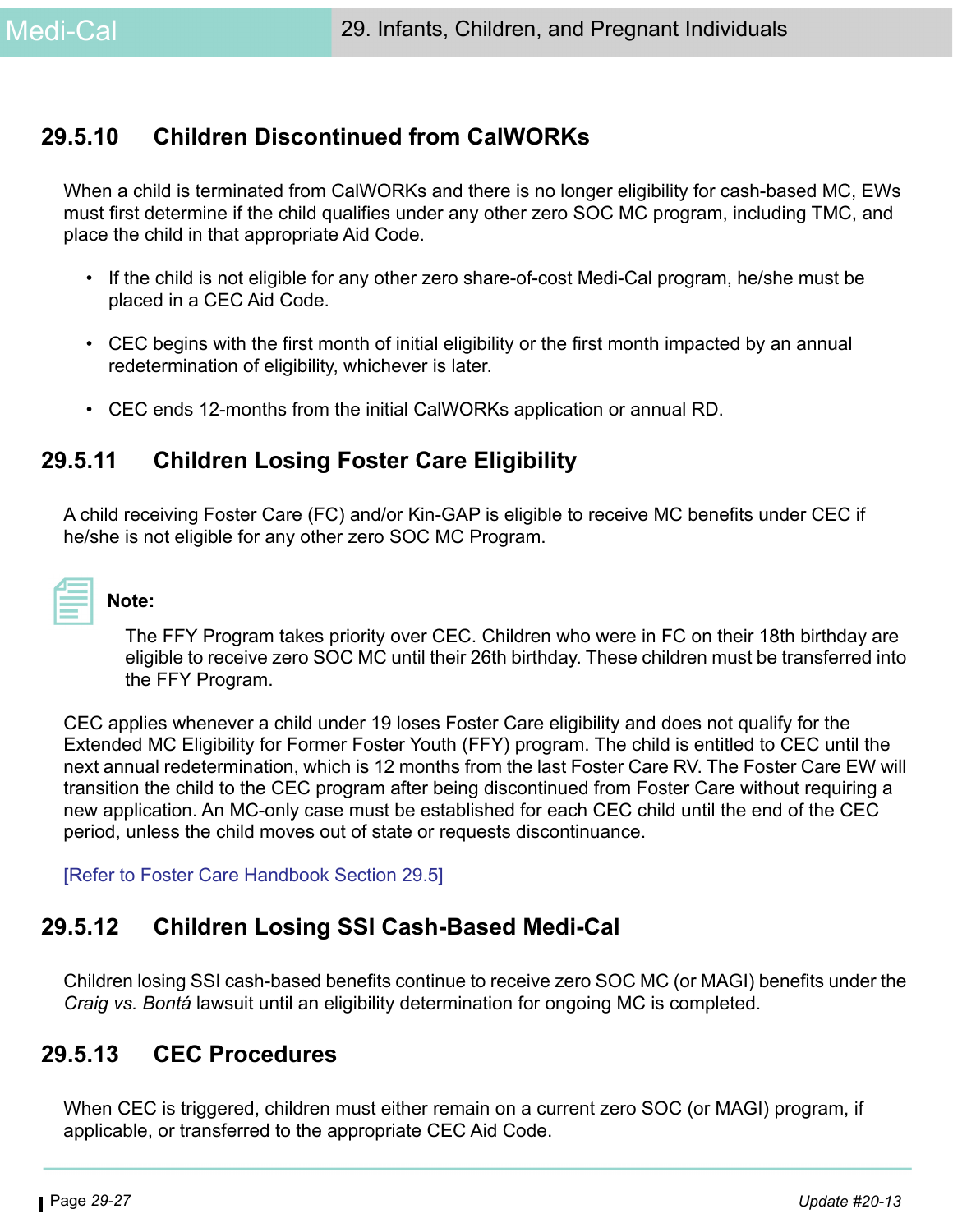EW staff must take the following action for all children under age 19:

**Table 29-7: CEC Procedures**

| If                                     | And                                                                                                | Then                                                                                                                                                                                                                                                                                                             |
|----------------------------------------|----------------------------------------------------------------------------------------------------|------------------------------------------------------------------------------------------------------------------------------------------------------------------------------------------------------------------------------------------------------------------------------------------------------------------|
| A child is on an FPL program,          | A change in family<br>income results in a SOC.                                                     | Transfer the child to the CEC Program, using the<br>appropriate Aid Code, through either the end of the<br>redetermination period, or the child(ren) turns 19,<br>whichever occurs first.                                                                                                                        |
| The child(ren) are receiving TMC,      | Changes result in<br>financial ineligibility, or<br>TMC eligibility stops for<br>any other reason, | The child(ren) must be evaluated to determine if he/she is<br>still within the CEC period. If so, transfer the child(ren) into<br>the appropriate CEC Aid Code until the CEC period ends,<br>or the child(ren) turns 19, whichever occurs first.<br>NOTE: If the child(ren) is not within the CEC period, follow |
|                                        |                                                                                                    | the normal procedures for TMC ineligibility and review for<br>eligibility under another MC program.                                                                                                                                                                                                              |
| There are child(ren) eligible for CEC, | They are in an MFBU<br>with other family<br>members,                                               | The EW must ensure that any reported changes are acted<br>upon appropriately for the other family members.                                                                                                                                                                                                       |

## **29.5.14 Redeterminations Not Completed Timely**

When a MC redetermination is not processed timely, and a child is determined to have a SOC, the EW is responsible for reviewing the information for the month the RD was due, and for each month until the RD was actually completed to determine if CEC is applicable.

## **29.5.15 ICTs**

CEC cases are treated the same way current procedures are followed for ICTs. The CEC child continues to receive zero SOC (or MAGI) MC in the receiving county for the remainder of the CEC period. EWs must:

- Review information contained in the case record prior to transfer,
- Ensure that the child(ren)'s zero SOC MC continues during the ICT period, and
- not discontinue the child(ren)'s zero SOC MC benefits until the receiving county has placed the child in CEC or another zero SOC MC Aid Code.

## **29.5.16 CEC When a Child Leaves the Home**

CEC applies when a child under 19 leaves the home as CEC follows the child. The child must be continued in his/her new home (as long as it is in California), regardless of family income and/or living arrangements, as long as the child is still in the CEC period.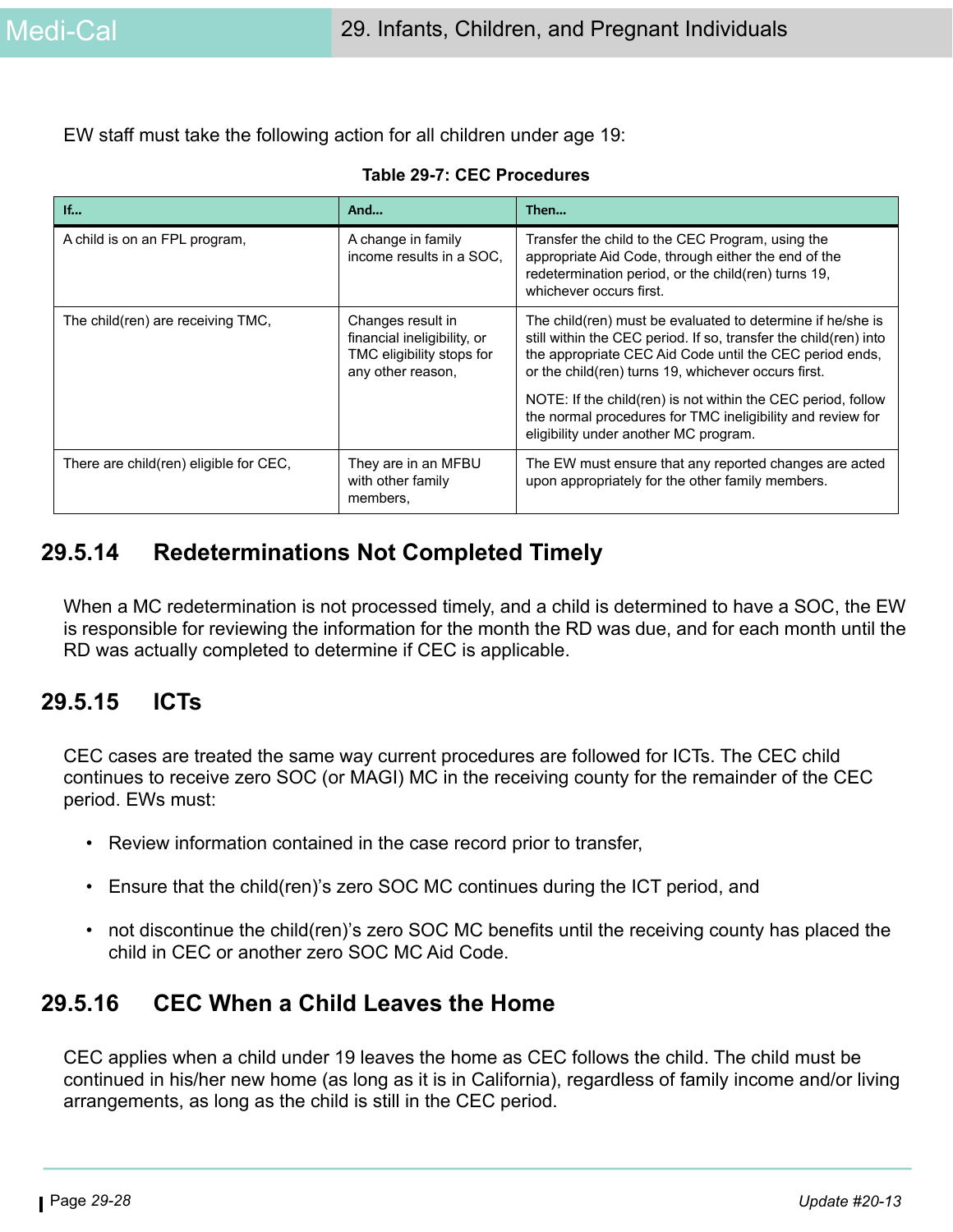In addition, CEC also applies when the CEC guaranteed period is established on a parent's case and the minor moves out, establishing his/her own case.

Confidentiality rules do not apply to the parents or caretaker relatives of the child as long as the child is a minor and under the care of the person they are living with. The custodian of the child may be contacted.



**Note:** 

Changes in custody should be reported to the Department of Child Support Services (DCSS).

## **29.5.17 Whereabouts Unknown**

Children on CEC may not be discontinued for Whereabouts Unknown.

**Note:** 

Other members in the household must be discontinued as appropriate.

## **29.5.18 Request for CEC Discontinuance**

The parent(s) of an eligible CEC child may request discontinuance of his/her child's MC benefits. If a request is made for discontinuance, the EW must discontinue benefits as requested.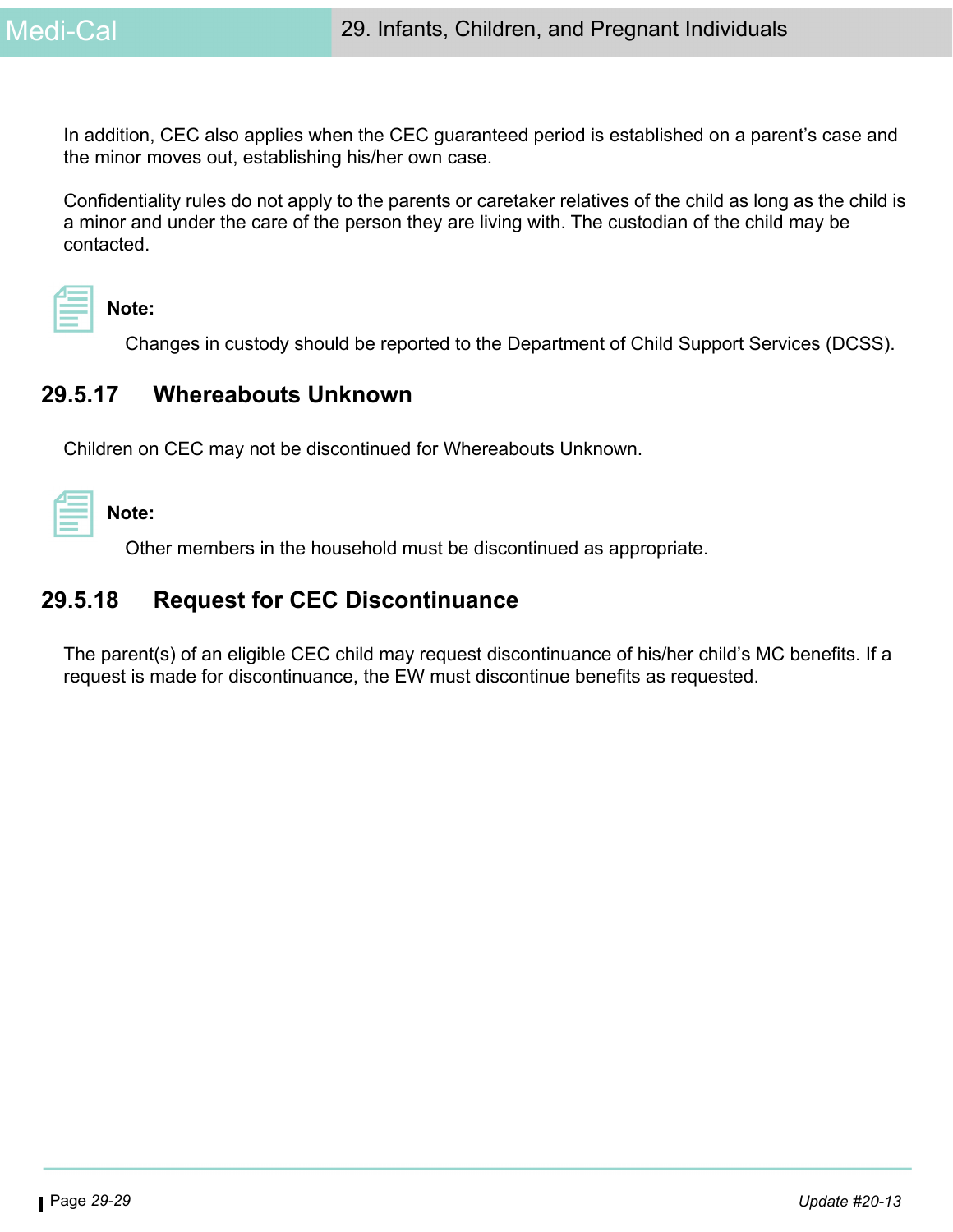# **29.6 Extended Medi-Cal Eligibility for Former Foster Youth (FFY) 18 to 26 Years of Age**

Youth eligible for FFY Medi-Cal are exempt from a Modified Adjusted Gross Income (MAGI) determination and **all** income is disregarded for this group. Youth eligible for this program are entitled to full scope zero SOC MC benefits, including Early and Periodic Screening, Diagnosis, and Treatment services. These youth must be moved seamlessly into the FFY program without being terminated, having to reapply, or having to provide any additional information.

FFY on SSI, CalFRESH, GA or CalWORKs must stay on their current program but if the program is discontinued, their FFY MC status must be reactivated. In order to determine correct eligibility for aid code 4M the client's FFY status must be verified by the Foster Care unit, refer to ["Former Foster Youth](#page-33-0)  [\(FFY\) Application Process," page 29-34](#page-33-0) DHCS established Aid Code 4M to be used for youth eligible for FFY MC. Effective January 21, 2014, CalWIN began interfacing with the California Health care Eligibility Enrollment and Retention System (CalHEERS). Youth eligible for FFY MC can apply through the CalHEERS system. The application will be interfaced from CalHEERS to CalWIN for processing.

## **29.6.1 Who is Eligible**

#### **Eligible Youth 18-26**

| <b>Aid Code</b> | <b>Program Description</b>                   |
|-----------------|----------------------------------------------|
| 40              | AFDC-FC; Non Federal                         |
| 42              | AFDC- FC; Federal                            |
| 43              | AFDC-FC NMD; State Cash/FFP Medi-Cal         |
| 45              | <b>Foster Care</b>                           |
| 46              | Out of State Foster Care; CA Medi-Cal        |
| 49              | AFDC-FC NMD Title IV-E; Federal/FFP Medi-Cal |
| 4H              | <b>Foster Care Child in CalWorks</b>         |
| 4N              | CalWorks NMD; State Cash; FFP Medi-Cal       |
| 5K              | Emergency Assistance, Child in Foster Care   |
| 9X              | <b>County Funded Foster Care Payment</b>     |
| 2S              | ARC + Federal CalWORKs                       |
| 2T              | ARC + State CalWORKs                         |
| 2U              | ARC + State NMDs                             |

FFY who were in one of the following aid codes on their 18th birthday are entitled to FFY MC: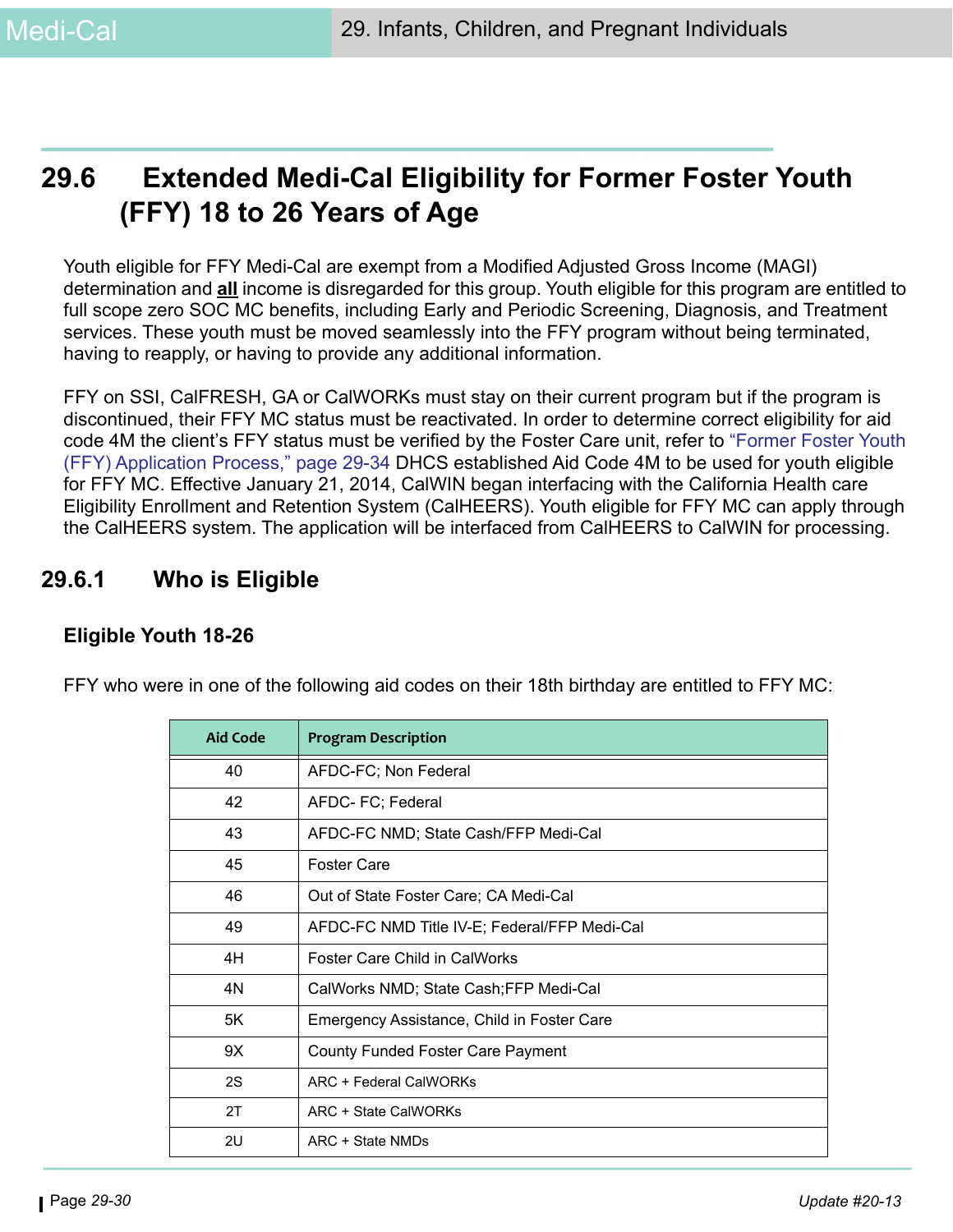| <b>Aid Code</b> | <b>Program Description</b> |
|-----------------|----------------------------|
| 2P              | <b>ARC Only</b>            |
| 2R              | ARC Only (NMDs)            |

## **29.6.2 Youth Not Eligible for FFY**

- Youth ages 18-26 who are institutionalized or incarcerated, their benefits must be suspended.
- Emancipated Minors under the Age of 18 years old.
- Youth exiting foster care before age 18 years old and court dependency is terminated.
- Youth exiting the AAP program on their 18th birthday.
- Youth exiting the Kin-GAP program on their 18th birthday.
- FFY 26 years old and older.
- FFY requesting to be terminated from FFY MC.
- FFY on SSI (If SSI is terminated and youth is under 26 FFY MC must be restored).
- FFY with verified residency in another state (If the FFY returns to California and is under 26 FFY MC must be restored).



#### **Reminder:**

Youth under age 19, who are discontinued from AAP or Kin-GAP are eligible for CEC.

## **29.6.3 General Eligibility Rules**

A former foster care youth may apply for benefits by going to any district office and completing any Medi-Cal application or by completing an application through CalHEERS. The applicants may also apply by telephone, e-mail, Benefits CalWIN (BCW) or SSApp, FAX, or mail. All applications on which the client declares to be a FFY must be screen by the Foster Care unit to verify their FFY status refer to the ["Former Foster Youth \(FFY\) Application Process," page 29-34.](#page-33-0) Applicants are not required to complete a full application or provide any additional information beyond what is requested on the "Application for Medi-Cal for Former Foster Care Children" (MC 250A). Although an application is not necessary to approve FFY MC it is used to expedite processing the application.

FFY MC applicants are not required to provide proof they were in foster care placement on their 18th birthday, they can self-attest their foster care placement on their application.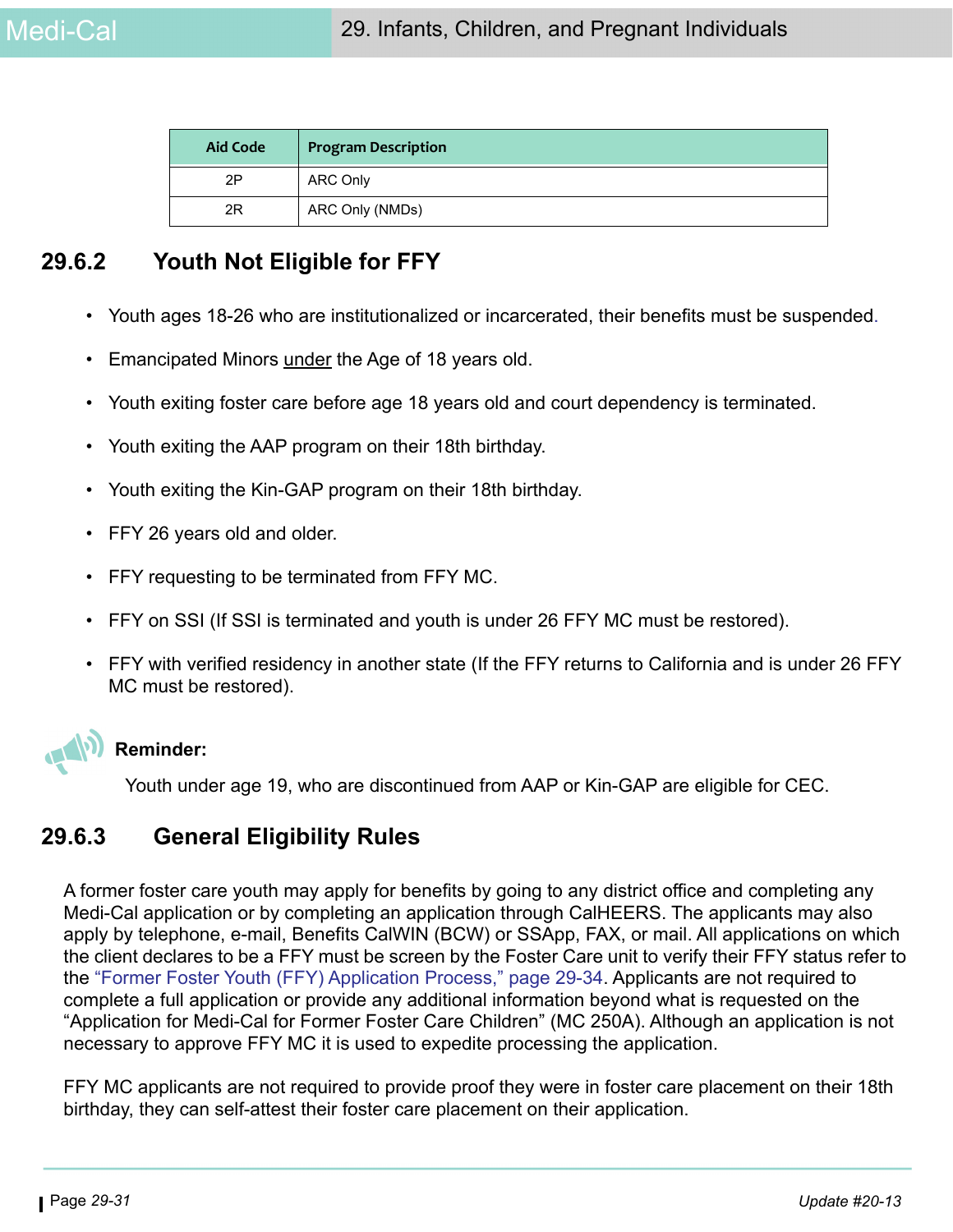All FFY MC applications require expedite processing and must be approved immediately with a 30 day reasonable opportunity to verify their eligibility. Aid Cod 4M must be used. FC EWs are required to validate eligibility for the FFY MC program.

The following rules apply:

- Youth in California that were discontinued from FFY MC because of turning 21 and are under 26 must have their FFY MC reinstated.
- Youth who are discontinued from FC or court dependency because of age, must be transferred to FFY MC and must remain in this program until their 26th birthday, regardless of any change in circumstances as long as he/she continues to meet the criteria and wishes to retain Medi-Cal coverage. This includes youth enrolled in the Transitional Housing Placement Plus (THP+) program.
- Youth that were on the run (runaway) from their placement on their 18th birthday and court dependency was not terminated until on or after their 18th birthday.
- There are no income or resource tests, regardless of the youth's living arrangements or with whom they reside.
- There is no share-of-cost.
- There are no additional forms required.
- The youth is set up in his/her own former foster care case unless the youth is receiving CalWORKs.
- A new FFY MC case must be established when the youth received FC in another county or state or an ICT.

The youth may decline MC coverage under the FFY program, they can be enrolled in unsubsidized Covered California coverage however, they would not eligible for "Advance Premium Tax Credit" (APTC)/"Cost Sharing Reductions" (CSRs) because they are eligible for MC and declined it. If they qualify for free MC and choose to keep a Covered California plan, their monthly premium will increase.

#### **Deemed Eligible Infant with FFY Youth Parent**

When the FFY youth has an infant the infant is added to the same case.

The following rules apply:

• The infant is deemed eligible until one year old refer ["Provisional Postpartum Care Extension,"](#page-4-0)  [page 29-5](#page-4-0).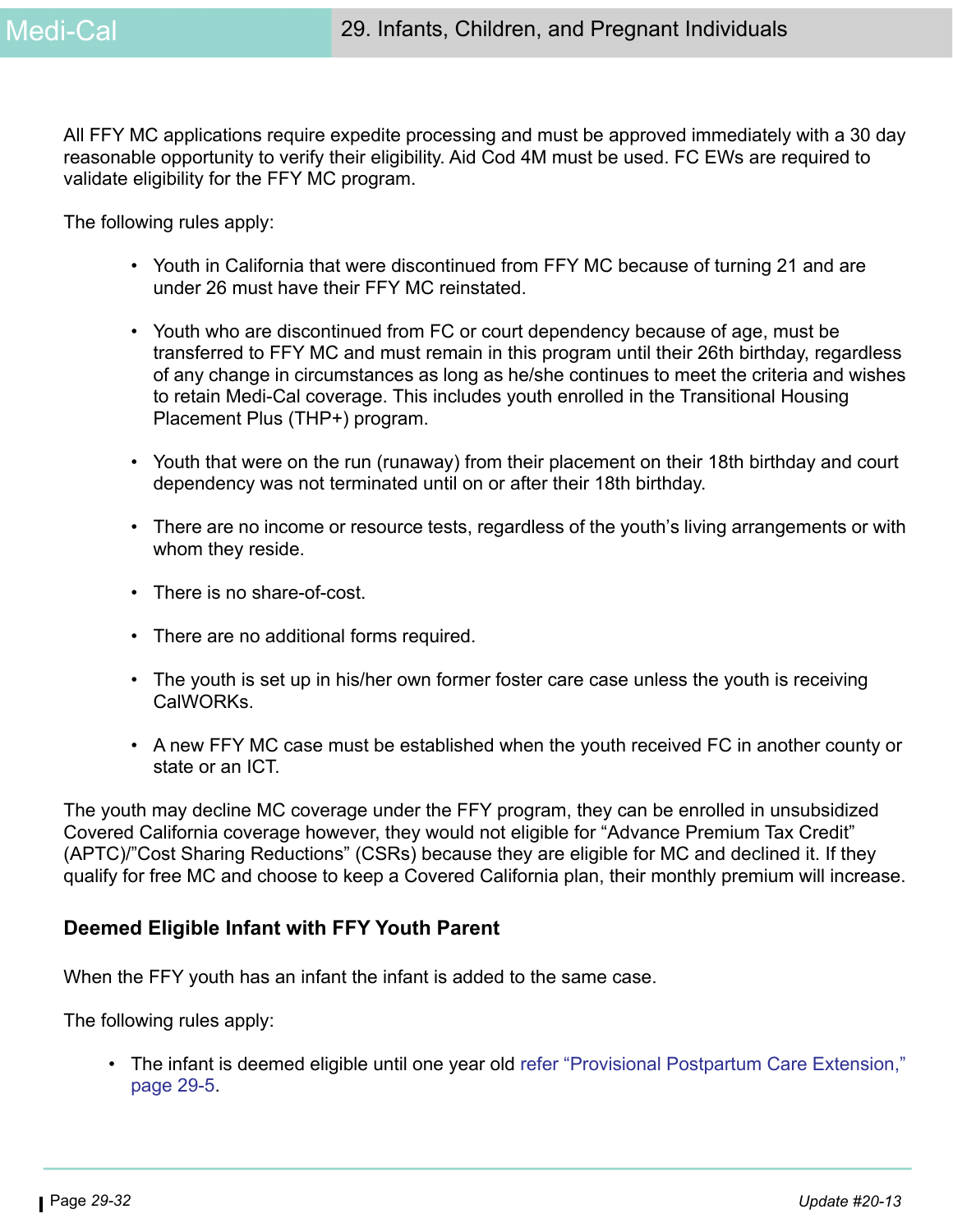- The "Newborn Referral" (MC 330) for the infant's Medi-Cal must be sent to the former FC youth.
- The FFY MC must remain active in the FFY MC Aid Code. The case will remain in DO unless the former foster youth loses custody of the child and the child is no longer in their care, the FFY only case can then be transferred to the Outstationed Foster Care unit.
- The former FC youth's eligibility for FFY MC must continue under Aid Code 4M/4U until no longer eligible for the program.
- Eligibility of the former FC youth's infant must be established based on existing MC rules.

Enrollment in a Managed Care Plan is optional, unless the individual lives in a county that has a County Organized Health System (COHS) where enrollment is mandatory.

#### **Non-Minor Dependent (NMD) or Youth Exiting FC With A Child Over 1 Year Old**

When the youth is no longer eligible for FC and has a child and the child is over 1 year old the following must be sent to the client:

- The Application for Health Insurance (CCFRM 604) and,
- Self-Stamped Envelope to be returned to MBA for processing.

When a case is established the former FC youth must remain active in the FFY MC Aid Code until 26. The district office case must remain in district office during the eligibility period for FFY MC unless the former foster youth loses custody of the child and the child is no longer in their care.

Eligibility of the former FC youth's child must be established based on existing MC rules.

## **29.6.4 FFY and CalHEERS**

Youth may apply for FFY MC through CalHEERS. CalHEERS will interface their application with the CalWIN system. The interface will update the **Collect Individual Demographic Detail** window with the following new field:

A "Verification Source" the will include one of the following entries:

- California Documents,
- American Indian or Alaska Native Tribal Document,
- Not Received,
- Out of State Document, or
- Questionable.

The window will also include a "State Verification Source" that will include one of the following entries: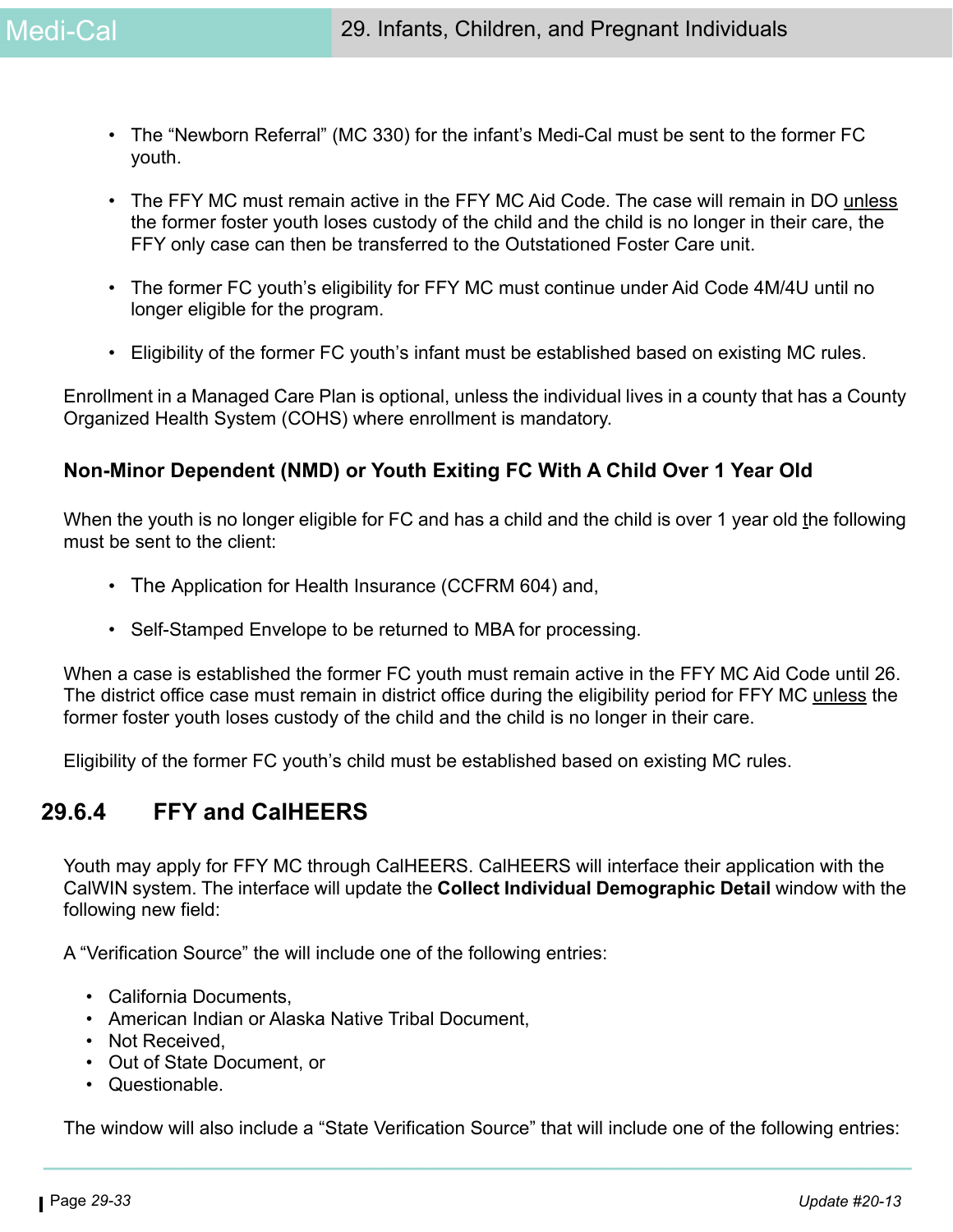- Electronic and Service Center,
- Electronic Only, or
- Service Center Rep Only.

The EW is required to validate the "Verification" only and update the verification "Source" if necessary. The "State Verification" will be interfaced from CalHEERS and requires no validation.

When the youth applies for FFY MC through CalHEERS and CalHEERS has inappropriately enrolled the youth in a Covered California Qualified Health Care Plan (QHC), the youth must be disenrolled. When CalWIN is updated a transaction is sent to CalHEERS to update the youth's record.

## <span id="page-33-0"></span>**29.6.5 Former Foster Youth (FFY) Application Process**

An application for Former Foster Youth linked Medi-Cal can be submitted at any intake office, the FFY status must however be verified by the Foster Care Unit prior to the approval of the 4M aid code. Please follow the process below to determine if the applicant is eligible for FFY MC and who is responsible for application processing:

| <b>WHO</b>                        | <b>ACTION</b>                                                                                                                                                                                                      |
|-----------------------------------|--------------------------------------------------------------------------------------------------------------------------------------------------------------------------------------------------------------------|
| Applicant                         | Declares on their application that they are FFY.                                                                                                                                                                   |
| Intake Eligibility Worker<br>(EW) | Sends an e-mail to the Foster Care unit via the FosterCareDEBSTriage e-mail box in order<br>to confirm FFY status and includes the following client information:<br>$\cdot$ Name<br>• Date of Birth<br>$\cdot$ SSN |
| Foster Care Unit Triage<br>EW     | Confirms if the client is in fact a FFY and responds via e-mail to the Intake EW.                                                                                                                                  |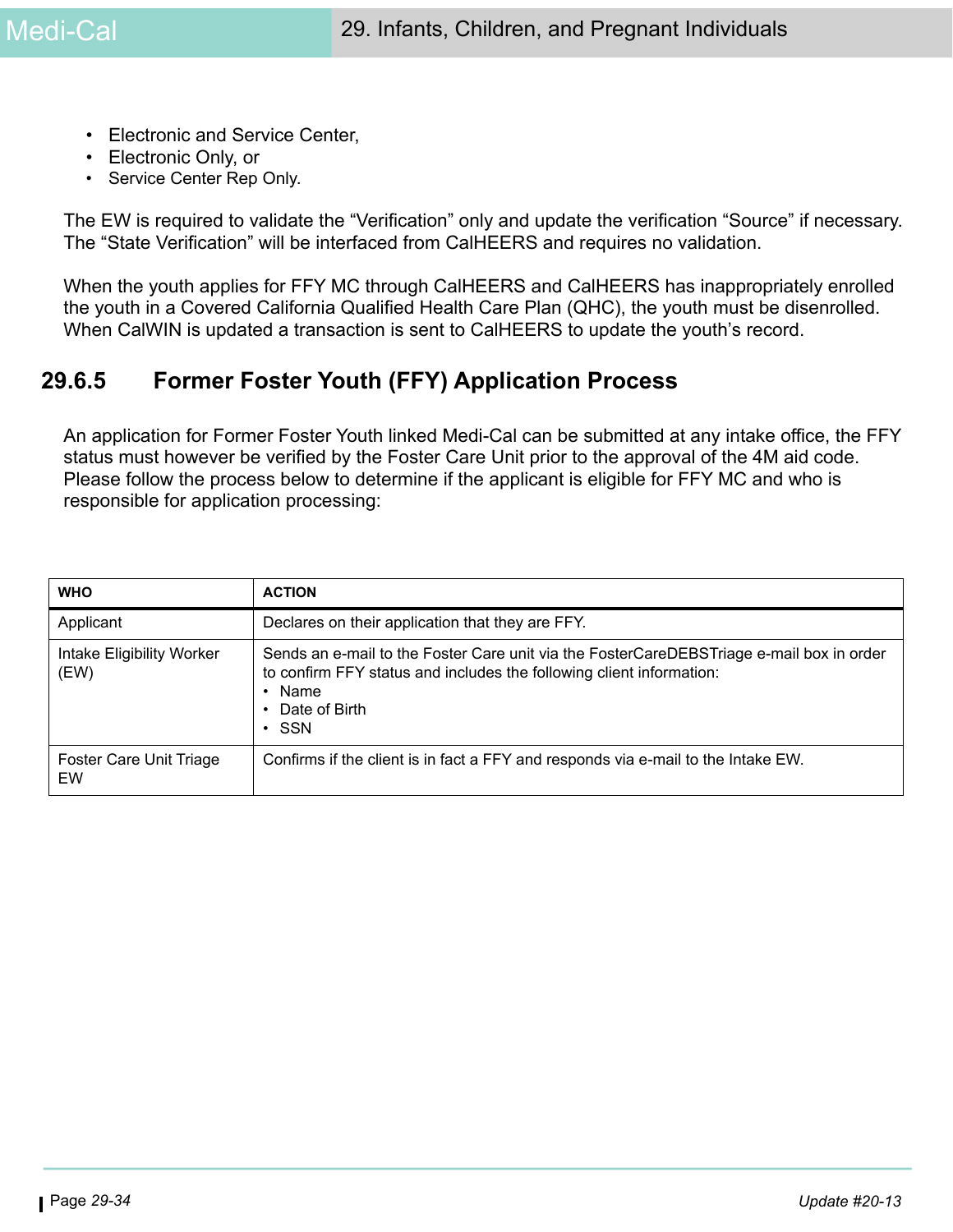| <b>WHO</b> | <b>ACTION</b>                                                                      |                                                                                                                   |                                                                                                                                                                                                                                                                                                     |
|------------|------------------------------------------------------------------------------------|-------------------------------------------------------------------------------------------------------------------|-----------------------------------------------------------------------------------------------------------------------------------------------------------------------------------------------------------------------------------------------------------------------------------------------------|
| Intake EW  | • Receives response from the Foster Care Triage EW and takes the following action: |                                                                                                                   |                                                                                                                                                                                                                                                                                                     |
|            | If the Client is                                                                   | And                                                                                                               | Then                                                                                                                                                                                                                                                                                                |
|            | Not a FFY                                                                          | N/A                                                                                                               | Evaluates the applicant for<br>$\bullet$<br>other potential MC eligibility<br>based on existing business<br>process.                                                                                                                                                                                |
|            | Confirmed to be a FFY                                                              | Has also applied for and<br>is eligible for CW                                                                    | • Evaluates the applicant for<br>CW and approves the CW aid<br>code<br>Enters the FFY status<br>$\bullet$<br>information on the Display<br><b>Individual Demographics</b><br>window in CalWIN<br>• Forwards case to appropriate<br>DO (these cases are not<br>maintained by the FC bureau)<br>Note: |
|            |                                                                                    |                                                                                                                   | A determination for 4M is<br>not required at this time.                                                                                                                                                                                                                                             |
|            | Confirmed to be a FFY                                                              | Is applying for MC only<br>(and is the only AU<br>member)                                                         | • Forwards the application to<br>the Foster Care unit via the<br>FosterCareProcessing e-mail<br>box for processing.                                                                                                                                                                                 |
|            | Confirmed to be a FFY                                                              | Is applying for MC with<br>other non FFY AU<br>members or is applying<br>for additional benefits<br>(i.e. GA, CF) | Determines eligibility for all HH<br>$\bullet$<br>members, including the FFY<br>individual<br>• Forwards case to appropriate<br>DO (these cases are not<br>maintained by the FC bureau)                                                                                                             |



## **Important**:

If a client is active on FFY Medi-Cal (4M) and they apply for CF and/or a cash program the Intake EW must request that the FC EW discontinue the existing 4M case and open a new case in order to approve the MC and new program eligibility.

# **29.7 Hospital Presumptive Eligibility Program**

Eligible FFY may be hospitalized and enrolled in the HPE program under Aid Code 4E.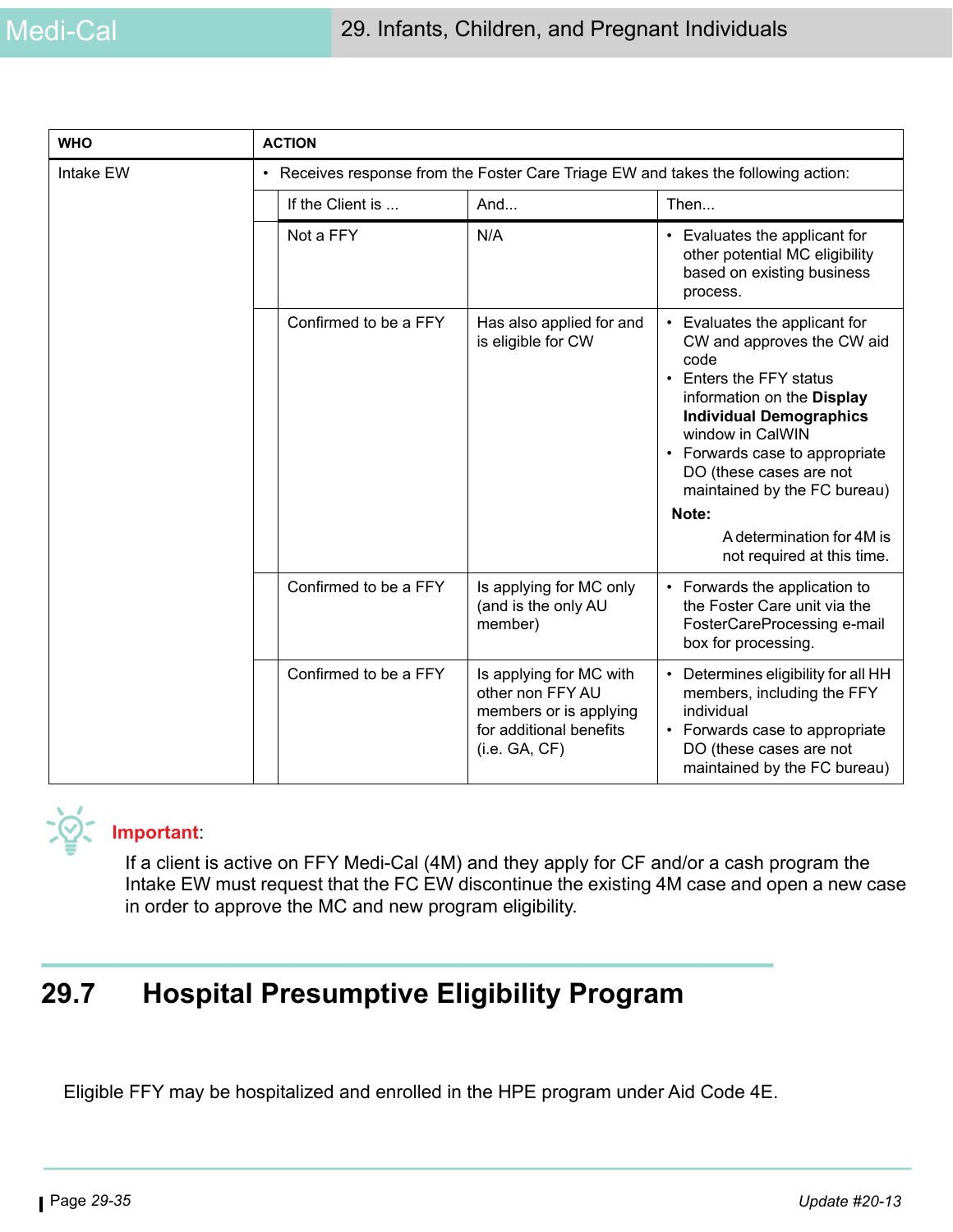MEDS will generate a new worker alert 9068 for counties to immediately move HPE FFY in Aid Code 4E to Aid Code 4M. The alert 9068 will be displayed and include the following information:

- FFY ATTESTED-ESTABLISH 4M ELIG AND VERIFY FFY STATUS,
- District.
- Foster Care Case Worker Number, and
- Foster Care Case Number (when there is no case number a new case number must be generated and assigned as urgent).

The youth's FFY MC must be still be validated. The Self Attestation process detailed in the next section.

## **29.7.1 Self Attestation**

When the potential former foster care youth is applying for FFY Medi-Cal and was court dependent at the age 18 outside of Santa Clara County Aid Code 4M must be immediately established based on Self-Attestation (the youth declaring being in foster care at age 18). It is the responsibility of the FC Bureau to verify MC eligibility under the FFY MC program. A reasonable period of 30 days must be established. During this period the EW must approve Aid Code 4M then verify the county of jurisdiction where the youth was in FC on their 18th birthday.

The FC EW must use all available resources to validate eligibility including but not limited to:

- The FFY MC applicant,
- MEDS,
- Child Welfare Services/Cases Management System CWS/CMS,
- CalWIN,
- E-mails to the county or state where dependency was established,
- Phone contact, or
- Any resources available to determining the youth's eligibility.

#### **Not Eligible for FFY**

When the FC Bureau cannot validate the youth's eligibility or has determined the youth is not eligible for MC under the FFY program the EW must thoroughly document their efforts in CalWIN **Case Comment**  and send the following to the youth:

- Manually generate a Denial/Discontinuance of Benefits Notice of Action (NOA) (MC 239A) using Code M10809 with the application date and the discontinued date at the end of the second month.
	- The Reason for denial/discontinuance is free from text and must include the following:
		- **This Notice applies to:** The applicant's name
		- **The Reason for the Denial**: We have determined that you are not eligible for Former Foster Care Children Medi-Cal benefits. Our records indicate you were not in foster care on your 18th birthday.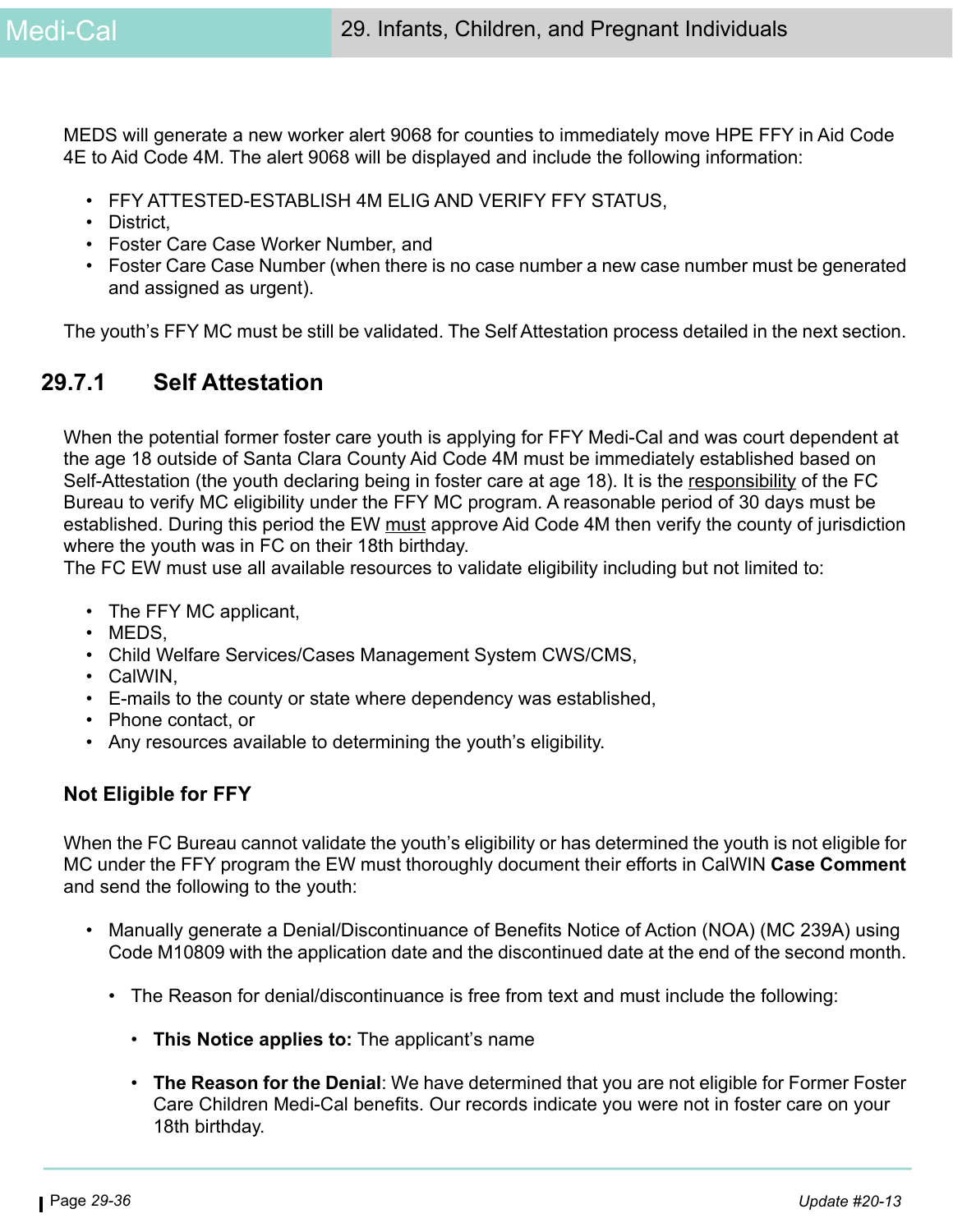• **You have failed to provide all the necessary information listed here**: Proof that you were in foster care placement on your 18th birthday. To be evaluated for another Medi-Cal program the enclosed documents must be completed and returned in the enclosed envelope for Medi-Cal Eligibility processing "California Code of Regulations, Title 22, Sec 5 Section 14005.28".

The EW must also include the following additional documents:

- The CCFRM 604, and
- Self-Stamped Envelope returned to MBA for processing.

When it is determined that the youth is not eligible for FFY MC, the FC EW will allow at least 30 days from the date the above documents were sent before closing their case unless notified by DO that a new case is established. If the documents are returned to the FC bureau they must be sent to VMC for Medi-Cal expedited eligibility processing. The FC EW cannot close their case until the documents are reviewed by VMC staff. The case must remain in Aid Code 4M until a new Medi-Cal program is approved.

| ۰. |
|----|
|    |

#### **Note:**

The "Not Eligible for FFY" process also applies to potential former foster care youth that were determined to be not eligible for FFY MC and applies for the program again. In this circumstance the 30 day eligibility period is not required.

## **29.7.2 MFBU Rules**

The FFY child is considered PA and is excluded from the MFBU of other family members.

#### **Note:**

For this program, the FFY child does not provide linkage to the parents.

## **29.7.3 Income of FFY Child Who Resides With Their Parents and Other Family Members**

Income paid to the parents or other family members, for reasonable living expenses, is exempt. Only income in excess of reasonable living expenses is considered income to the MFBU of other family members.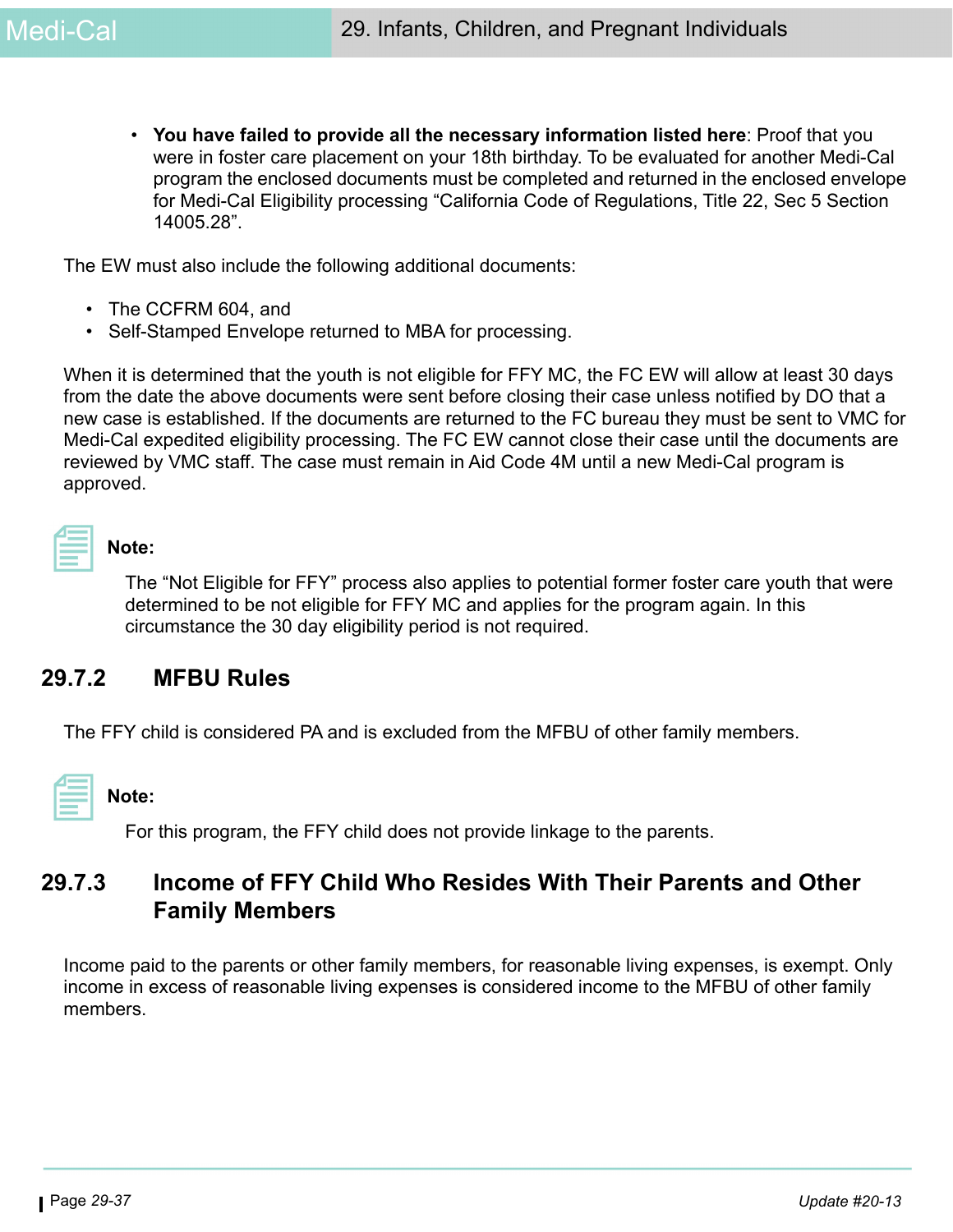

#### **Example:**

MFBU family members, including the FFY child, consist of a family of four. The family's total living expenses (rent and utilities) is \$2000. The pro-rated amount (\$2000 divided by family of 4) is \$500. Each family member's share of living expenses is \$500. The FFY child pays his/her parents \$500 monthly for his/her share of living expenses. Since the income to the family does not exceed what is considerable reasonable living expenses, the income is NOT counted to the Other Family Members MFBU.

## **29.7.4 Retroactive Eligibility**

Former Foster Care Children (FFY) entitled to this program may request retroactive Medi-Cal coverage. Retroactive coverage may begin no earlier than October 1, 2000.

## **29.7.5 FFY and CalWORKs**

Relatives who were not eligible for FC payments for a dependent child or youth may choose to apply for CalWORKs. If the youth is discontinued from CalWORKs with court dependency at age 18, the youth is eligible for FFY MC. Contact with the FC bureau may be required to determine if dependency exists on their 18th birthday.

If the FFY is receiving CalWORKs they are automatically linked to Medi-Cal therefore FFY MC is not necessary. When the youth is discontinued from CalWORKs and is under the age of 26, the FFY MC must be restored. The CalWORKs EW must send a NOA advising the youth FFY MC benefits will be restored and notify the FC bureau to restore their FFY MC case. No additional application is necessary to restored FFY MC. Youth entering in Santa Clara County from another county or state and are eligible for FFY MC, their information must be sent to the FC bureau to have a FFY case established.

When the FFY returns to live with his/her parents who are receiving Medi-Cal or CalWORKs, the FFY MC case or status (with mixed households) must remain active. Eligibility for other family members is determined based on existing Medi-Cal rules.



#### **Note:**

It is important to note the only eligible person in the FFY MC case when the case is active at the FC bureau is the FFY. When the youth has a family that may be eligible or would like to apply for Medi-Cal an eligibility determination cannot be established based the FFY case. The family must be given an application and existing MC rules apply. The former FC youth can be included in the case, however, Aid Code 4M must be used for the FFY.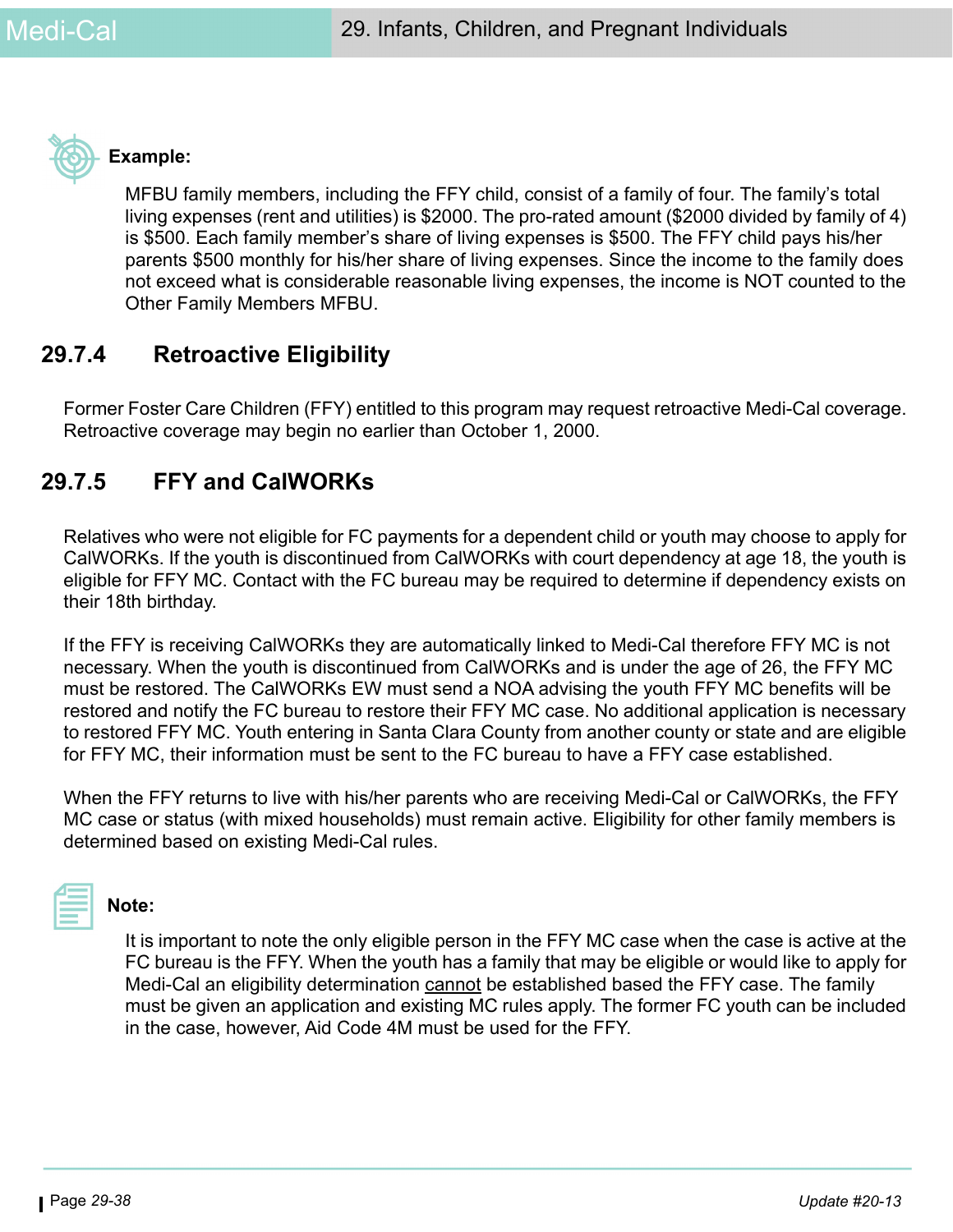## **29.7.6 FFY and SSI**

Former FC youth that received SSI benefits may receive FFY MC when they are under the age of 26 and they are no longer eligible for SSI benefits. If, however, they are receiving disability-based SSI benefits, they must remain in the appropriate SSI Aid Code. When SSI is terminated, FFY MC must be restored.

## **29.7.7 District Office Procedures**

#### **Application Process**

CSTs/EWs in Intake District Offices must screen all MC applicants from 18 through 26 years of age, whether applying in person, or through the mail-in application process, to determine if they are entitled to the extended Medi-Cal program. All applications received via mail-in, BCW, or CalHeers must be reviewed to verify if the applicant has self identified themselves as FFY. If it is determined that the applicant is a FFY youth, then the application is to be forwarded to the Foster Care Bureau for case processing.

Walk-in applicants must be screened by CST's, while in District Offices, in order to identify and to provide the appropriate application. Screening may include but is not limited to the following questions:

- Were you receiving Foster Care benefits on your 18th birthday?
- Was the applicant terminated from FC because they reached the age of 18, 19, 20, or 21?

If an applicant at District Office has self-attested themselves as being FFY, CST's will provide the "Application And Statement of Facts For An Individual Who Is Over 18 and Under 26 And Who Was in Foster Care Placement On His/Her 18th Birthday" (MC 250A) to the applicant for completion. The MC 250A will then be forwarded to the Foster Care Bureau to process.

#### **Note:**

It is crucial to ask these questions up front to prevent having the former foster care applicant complete any unnecessary MC applications.

#### **Forms/Verifications/Notices of Action (NOAs)**

MC applicants who are FFY may complete the MC 250A when requesting Medi-Cal. The MC 250A is a simplified one-page application that takes the place of the "Application for Cash Aid, Food Stamps, and/or Medi-Cal/State CMSP" (SAWS 2 PLUS). The MC 250 A provides all the required information to establish eligibility for the FFY Program.

There are no additional application forms required. However, if an individual self-attests as being FFY and has applied using any other form of application (i.e. mail in application, BCW, or SSApp) it will be accepted and another application will not be required.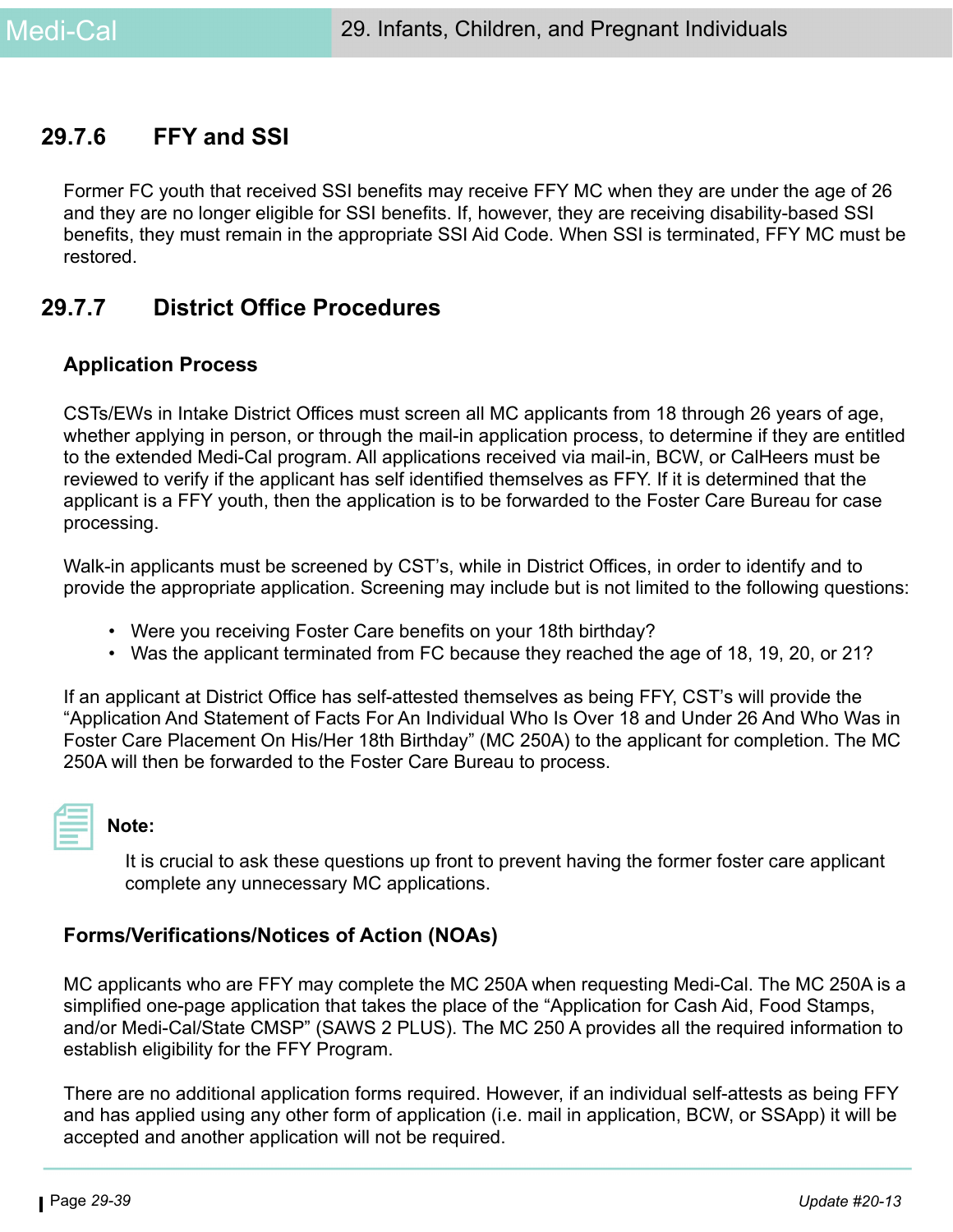**Note:** 

An MC 210A must be completed if retroactive MC coverage is requested.

## **Phone Application Requests**

The following procedures must be followed when a phone application request is received.

CSTs/Eligibility Workers/Information Supervisors in the Intake district offices must screen requests for MC from individuals ages 18 through 26, regardless of their living arrangements, with the following questions:

- Were you receiving Foster Care benefits on your 18th birthday?, and
- Were you terminated from FC because you reached the age of 18, 19, 20, or 21?

## **Independent Living Program (ILP)**

Many former foster care youth are in receipt of services through the Independent Living Program (ILP). ILP makes referrals to Intake offices for youth who were in foster care on their 18th birthday, and have exited the foster care system due to age. Due to the nature of this program, ILP recommends a mail-in or telephone application process.

If the applicant prefers a face-to-face interview, his/her request shall be honored.

#### **NOAa**

The following NOAs were developed for the FFY MC program:

**Important Notice About a Change in Medi-Cal (MC 239 FFY)**This NOA is used when the youth is approaching the age of 26.

**Approval Of Eligibility for FFY (MC 239 FFY -1)** This NOA is for FFY whose former FC status has been verified and benefits are approved.

**Conditional Approval of Eligibility for FFY (MC 239 FFY-2)** This NOA is to notify the FFY that they are pending verification of the former foster care status, including self-attesting youth.

**Automatic Renew of Eligibility for FFY Medi-Cal Program (MC 239 FFY-3)**This NOA is for the annual redetermination process who are currently in Aid Code 4M and are under 26 years old.

#### **Notice of Continuing in Medi-Cal Coverage through FFY Medi-Cal Program (MC 239 FFY-4)**

This NOA is used for FFY who were placed in an incorrect Aid Code and their MC benefits were placed into the correct FFY coverage group. These individuals may consist of FFY who were assigned an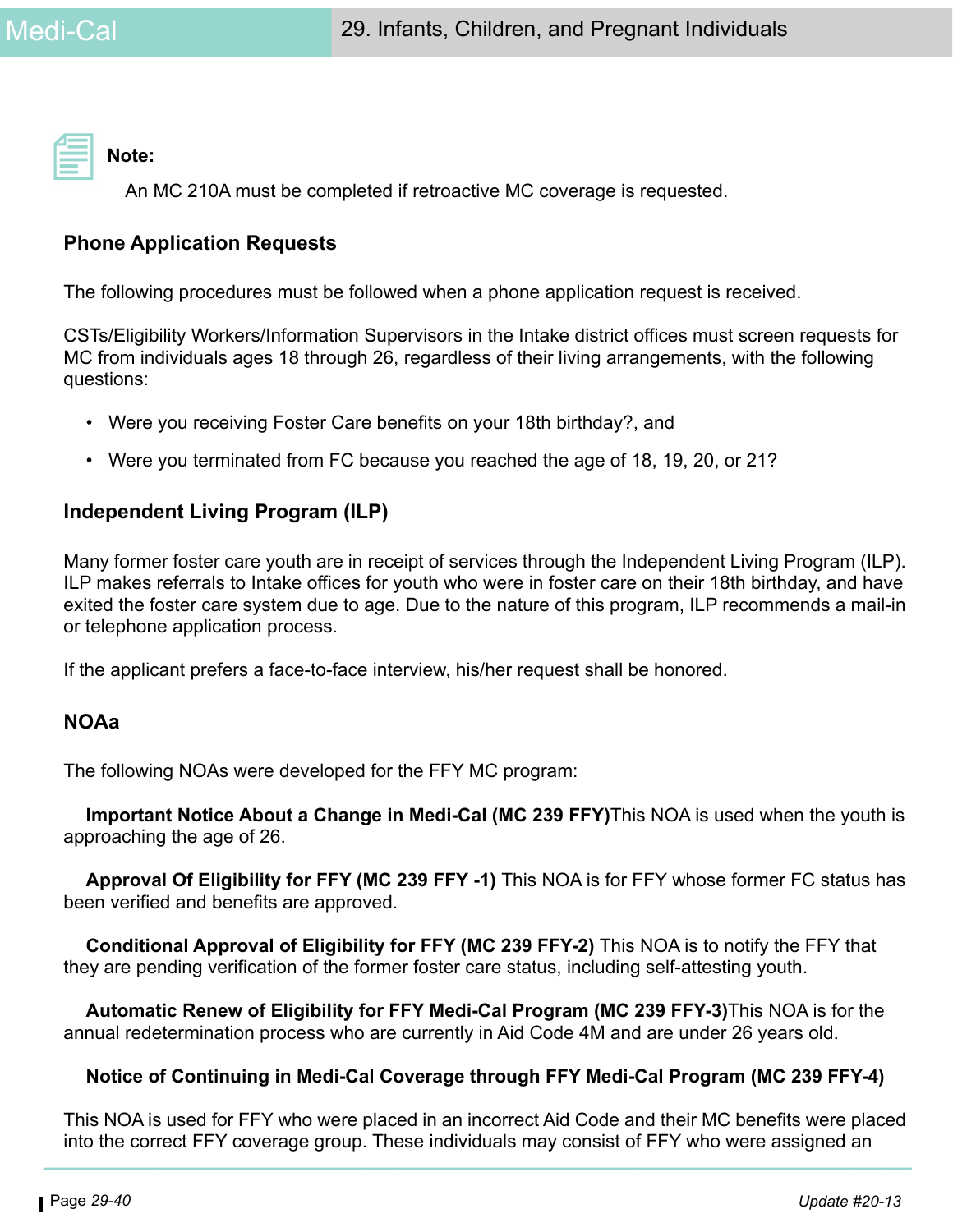incorrect aid code through CalHEERS or CalWIN. This NOA is also utilized to inform the youth exiting FC at age 18 or older that they have been automatically approved for the FFY MC program.

The above NOAs are available in CalWIN must be manually generated.

## **29.7.8 Redeterminations**

Annual RDs are not required for the FFY MC program, however, since all income and resource tests are waived, it is limited to confirming the client's current address to verify California residency. CalWIN is not modified for this change. The EW will need to complete the CalWIN RRR process to ensure FFY MC does not shut down.

EWs are not required to make contact with the client to complete or required to receive an updated MC 250A for the RD process. The FFY MC must remain active until the beneficiary reaches 26, or is discontinued from the program due to moving out of state, deceased or notifying the EW of the desire not to continue in the program. FFY youth must receive an annual RD NOA noting there benefits are continuing. The "Automatic Renewal of Eligibility for Former Foster Youth Medi-Cal Program" (MC 239 FFY-3) must be sent. CalWIN currently will not issue the MC 239 FFY-4, it must be manually generated during the annual RD process.

During the annual RD and it is discovered the youth is incarcerated, the EW must follow the steps outlined in [Refer to "Juveniles in Public Institutions," page 33-42].

If the client does not submit a Redetermination for another program (i.e. CF, GA) that program will close and the 4M eligibility will continue. If the case becomes a FFY MC only case it may be transferred to the Outstation FC unit.



#### **Note:**

There is no requirement to complete any forms at the annual RD for the FFY youth as long as they are under the age of 26 years old.

## **29.7.9 No Longer Eligible for FFY Medi-Cal and Approach 26**

When the EW is able to validate that the FFY has moved out of California, FFY MC must be terminated. The EW must send a NOA to the youth at least 10 days before benefits are discontinued. The EW must set a case alert to discontinue MC at the end of the month after the NOA was sent.

When the EW determines the youth is deceased, the "Medi-Cal NOA Discontinued Notice Deceased Person" (MC 239 R) must be sent to the last known address and the case must be closed at the end of the month.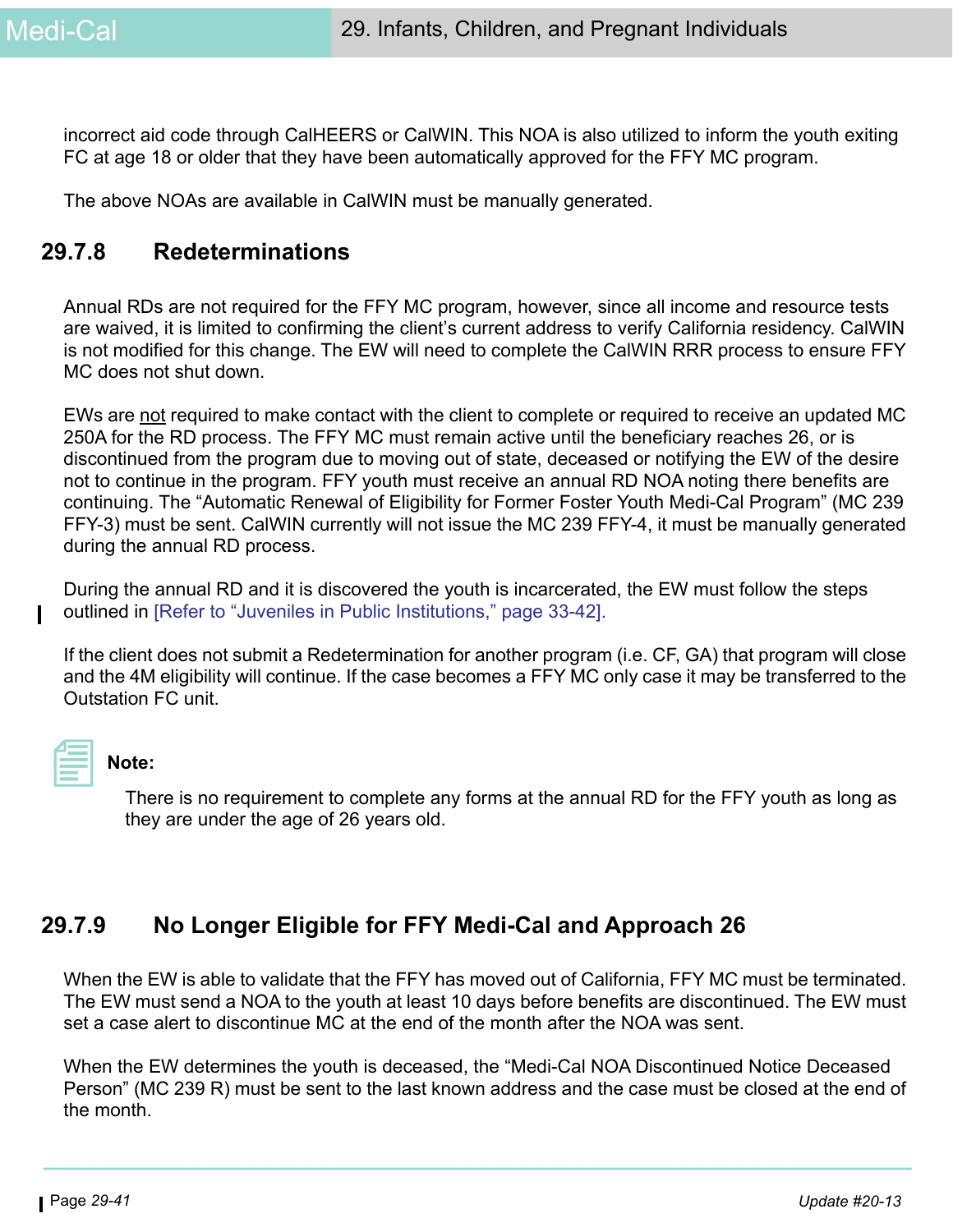When the EW has determined the youth is incarcerated the procedures outline in "Suspension of Medi-Cal Benefits for Incarcerated Juveniles," page 7-10 must be implemented.

When the youth is approaching 26 years old the county must initiate the redetermination process no later than 90 days prior to the youth's 26th birthday for youth covered under the MCG or 90 days prior to the youth 21st birthday under the OCG. The following documents must be sent to the former FC youth to determine their eligibility for another MC program:

- Notice of Language Services (GEN 1365),
- FC CEC RRR Coverletter (SCD 2385 AK),
- Important Notice About a Change in Medi-Cal (MC 239 FFY), and
- The Application for Health Insurance (CCFRM 604).

When the youth is approaching 26 years old the county must initiate the redetermination process no later than 120 days prior to the youth's 26th birthday for youth covered under the MCG or 120 days prior to the youth 21st birthday under the OCG.

All young adults receiving MC under Aid Code 4M that are 25 years old must have their redetermination due date set to the month of their birth. CalWIN will generate some of the required documents needed to be evaluated for another MC program 120 days before the youth turns 26 (See CalWIN Announcement 326).

When the young adult turns 26 years old the case must be converted to Aid Code 38 the month following their 26th birthday. Aid Code 38 is established using Bottom Line Override (BLO) and allowed for at least 30 days before closing the case. When any of the above documents are returned current MC policy applies.

# **29.8 Safely Surrendered Baby Law**

The "Safely Surrendered Baby Law" is intended to:

- Provide health and safety for newborn children defined under the law
- Protect a parent or any adult from prosecution when surrendering custody of a child, three days old or younger, to a public or private hospital or any other location designated by the County Board of Supervisors
- Ensure that health facilities that accept surrendered newborns will be reimbursed for providing health screening assessment and care until the baby is returned to a responsible relative/caretaker or is established in the Foster Care system.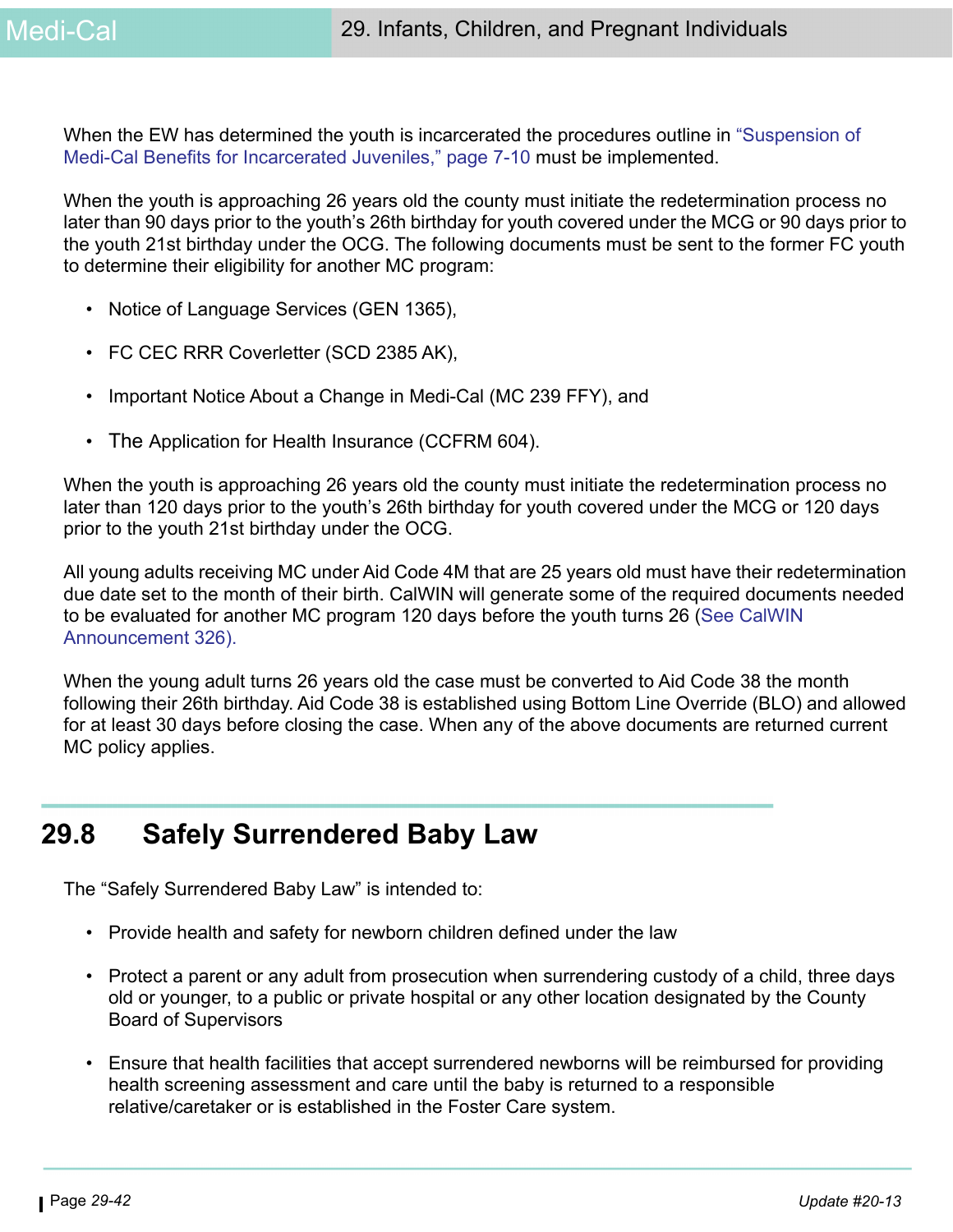Any infant(s) protected under the Safely Surrendered Baby Law must be treated as an immediate need applicant.

Foster Care Eligibility Staff will process all MC applications for the safely surrendered newborns. The detailed processing instructions are in the Foster Care Handbook. [Refer to "Safely Surrendered Baby Law Program," page 33-47].] Foster Care Handbook

Infants under the Safely Surrendered Baby law are granted MC Aid Code 2A.

# **29.9 General Pregnancy Rules**

## **29.9.1 Verification Required**

A client may self-attest pregnancy and due date verbally or in writing on the application, the Statement of Facts form, or by any other signed document.

- When the self-attestation of pregnancy is made verbally, the EW must document in the **Search Case Comments**.
- The expected number of unborns must be included in the budget calculation. (i.e. a mother expecting twins will have a household of at least 3, along with anyone else relevant to her case)
- For purposes of self-attestation of pregnancy, "medically verified" is information:
	- Received by the client from a medical provider indicating a positive pregnancy result has been confirmed, or
	- Through a home pregnancy test with a positive result.

#### **Paper Pregnancy Verification**

The EW must only request paper verification from a medical provider if the information is questionable.

- When an EW determines that self-attestation of pregnancy is insufficient, acceptable pregnancy Verification is:
	- A written statement from:
		- A physician
		- A physician's assistant
		- A certified nurse midwife